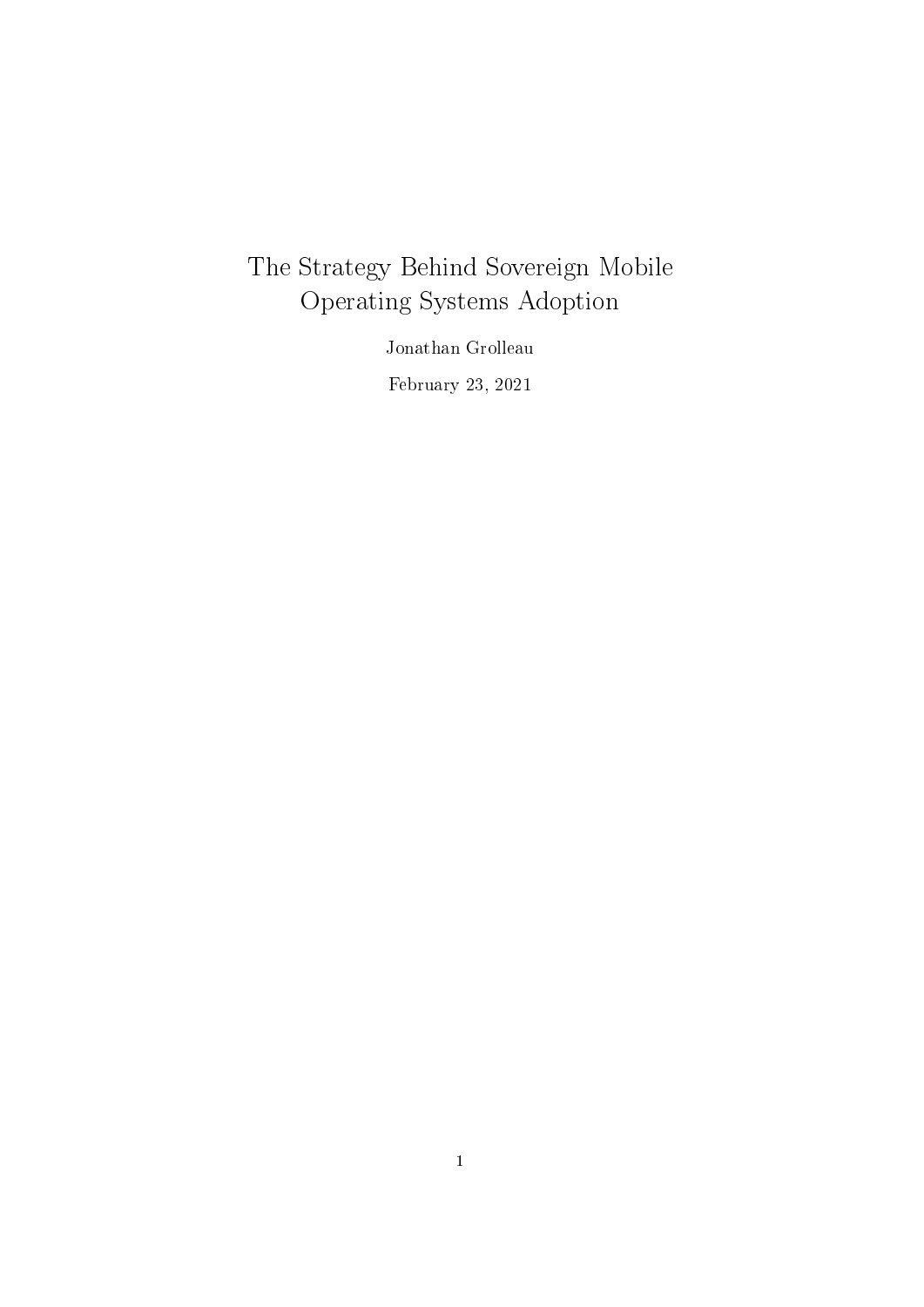## Contents

| $\mathbf{I}$                                                         | Mapping of past and present mobile operating sys-<br>tems                                                                                                                                                                                                                                                                                                                                                                                                                                                                                                                                                                                                                                                                                                                                                                                                                                                                                                                                                                                                                                                                                         | 7                                      |  |  |  |  |  |  |  |  |
|----------------------------------------------------------------------|---------------------------------------------------------------------------------------------------------------------------------------------------------------------------------------------------------------------------------------------------------------------------------------------------------------------------------------------------------------------------------------------------------------------------------------------------------------------------------------------------------------------------------------------------------------------------------------------------------------------------------------------------------------------------------------------------------------------------------------------------------------------------------------------------------------------------------------------------------------------------------------------------------------------------------------------------------------------------------------------------------------------------------------------------------------------------------------------------------------------------------------------------|----------------------------------------|--|--|--|--|--|--|--|--|
| 1                                                                    | Past European mobile operating systems<br>Here comes Apple and Google to take the lead<br>1.1                                                                                                                                                                                                                                                                                                                                                                                                                                                                                                                                                                                                                                                                                                                                                                                                                                                                                                                                                                                                                                                     | 7<br>7                                 |  |  |  |  |  |  |  |  |
| $\bf{2}$                                                             | Current mobile operating systems<br>$2.1\,$<br>Investors in current mobile operating systems companies<br>2.1.1<br>Kai OS and a construction of the construction of the construction of the construction of the construction of the construction of the construction of the construction of the construction of the construction of the construct<br>2.1.2<br>$2\;1\;3$<br>Sailfish OS and the community of the set of the set of the set of the set of the set of the set of the set of the set of the set of the set of the set of the set of the set of the set of the set of the set of the set of th<br>$2.1.4\,$<br>Tizen de la conservación de la conservación de la conservación de la conservación de la conservación de la conservación de la conservación de la conservación de la conservación de la conservación de la conservación de la c<br>$2.1.5\,$<br>iOS.<br>.<br>The contract of the contract of the contract of the contract of the contract of the contract of the contract of<br>2.1.6<br>Fuschia<br>.<br>The contract of the contract of the contract of the contract of the contract of the contract of the contract of | 8<br>8<br>8<br>8<br>9<br>9<br>9<br>9   |  |  |  |  |  |  |  |  |
| 3                                                                    | The current market size and its distribution in Europe<br>10                                                                                                                                                                                                                                                                                                                                                                                                                                                                                                                                                                                                                                                                                                                                                                                                                                                                                                                                                                                                                                                                                      |                                        |  |  |  |  |  |  |  |  |
| 4                                                                    | <b>Conclusion of Part I</b>                                                                                                                                                                                                                                                                                                                                                                                                                                                                                                                                                                                                                                                                                                                                                                                                                                                                                                                                                                                                                                                                                                                       | 10                                     |  |  |  |  |  |  |  |  |
| The strategic importance of mobile operating sys-<br>П<br>11<br>tems |                                                                                                                                                                                                                                                                                                                                                                                                                                                                                                                                                                                                                                                                                                                                                                                                                                                                                                                                                                                                                                                                                                                                                   |                                        |  |  |  |  |  |  |  |  |
| 1                                                                    | Jobs                                                                                                                                                                                                                                                                                                                                                                                                                                                                                                                                                                                                                                                                                                                                                                                                                                                                                                                                                                                                                                                                                                                                              | 11                                     |  |  |  |  |  |  |  |  |
| $\bf{2}$                                                             | The Huawei case<br>14<br>Why Huawei developed Harmony OS, an alternative mobile OS ?<br>14<br>2.1                                                                                                                                                                                                                                                                                                                                                                                                                                                                                                                                                                                                                                                                                                                                                                                                                                                                                                                                                                                                                                                 |                                        |  |  |  |  |  |  |  |  |
| 3                                                                    | Reasons for the European Union to adopt a mobile operating<br>system resilience<br>Reducing Europe's dependency and increasing its strategic au-<br>$3.1\,$<br>tonomy and a contract the contract of the contract of the contract of the contract of the contract of the contract of the contract of the contract of the contract of the contract of the contract of the contract of the cont<br>$3.2\,$<br>Data is the new oil, were are the refineries ?<br>3.3<br>331<br>The General Data Protection Regulation<br>The Digital Services Act<br>332<br>333<br>Future European projects                                                                                                                                                                                                                                                                                                                                                                                                                                                                                                                                                          | 14<br>14<br>15<br>17<br>18<br>18<br>18 |  |  |  |  |  |  |  |  |
| 4                                                                    | <b>Conclusion of Part II</b>                                                                                                                                                                                                                                                                                                                                                                                                                                                                                                                                                                                                                                                                                                                                                                                                                                                                                                                                                                                                                                                                                                                      | 19                                     |  |  |  |  |  |  |  |  |
| Ш<br>sue                                                             | Why having two mobile operating systems is an is-                                                                                                                                                                                                                                                                                                                                                                                                                                                                                                                                                                                                                                                                                                                                                                                                                                                                                                                                                                                                                                                                                                 | 19                                     |  |  |  |  |  |  |  |  |
| 1                                                                    | Android is free as in freedom, but not that much<br>1.1<br>1.1.1<br>1.2                                                                                                                                                                                                                                                                                                                                                                                                                                                                                                                                                                                                                                                                                                                                                                                                                                                                                                                                                                                                                                                                           | 20<br>20<br>20<br>21                   |  |  |  |  |  |  |  |  |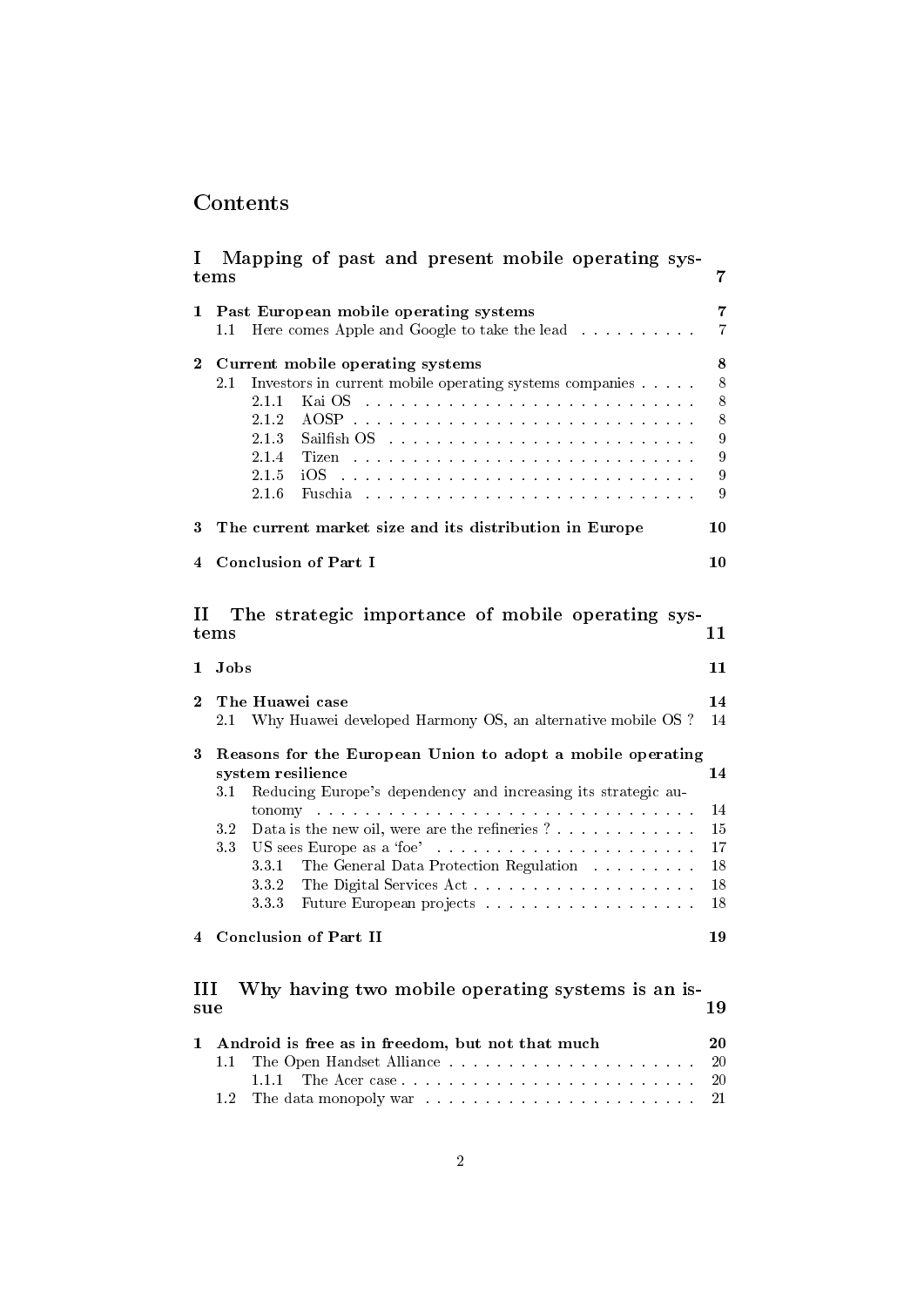|                        | 1.2.1<br>Reasons to remove TikTok to keep an US monopoly on                    | 21 |  |  |  |  |  |  |  |
|------------------------|--------------------------------------------------------------------------------|----|--|--|--|--|--|--|--|
|                        | Alphabet is reducing the concurrence<br>1.2.2                                  | 22 |  |  |  |  |  |  |  |
| $\mathbf{2}$           | <b>Conclusion of Part III</b>                                                  | 22 |  |  |  |  |  |  |  |
| $\mathbf{IV}$          | Why past alternative OS failed?                                                | 23 |  |  |  |  |  |  |  |
| 1<br>1.1<br>1.2<br>1.3 | 23<br>Their negative points<br>23<br>Windows Phone<br>24<br>24                 |    |  |  |  |  |  |  |  |
| $\bf{2}$               | Why Knox and other 'sub-os' are not an answer                                  | 25 |  |  |  |  |  |  |  |
| 3                      | Why is this different from 'We need a European OS' (lap-<br>top/desttop)<br>25 |    |  |  |  |  |  |  |  |
| 4                      | <b>Conclusion of Part IV</b>                                                   | 25 |  |  |  |  |  |  |  |
| V<br>cure              | Alternative mobile OS are not shadowy and inse-                                | 26 |  |  |  |  |  |  |  |
| One plus<br>1          |                                                                                | 26 |  |  |  |  |  |  |  |
| 2                      | The Sailfish OS example                                                        | 27 |  |  |  |  |  |  |  |
| 3                      | The $/e/$ example                                                              | 28 |  |  |  |  |  |  |  |
| 4                      | <b>Conclusion of Part V</b>                                                    | 29 |  |  |  |  |  |  |  |
| VI                     | Conclusion                                                                     | 30 |  |  |  |  |  |  |  |
| A Appendix             |                                                                                | 40 |  |  |  |  |  |  |  |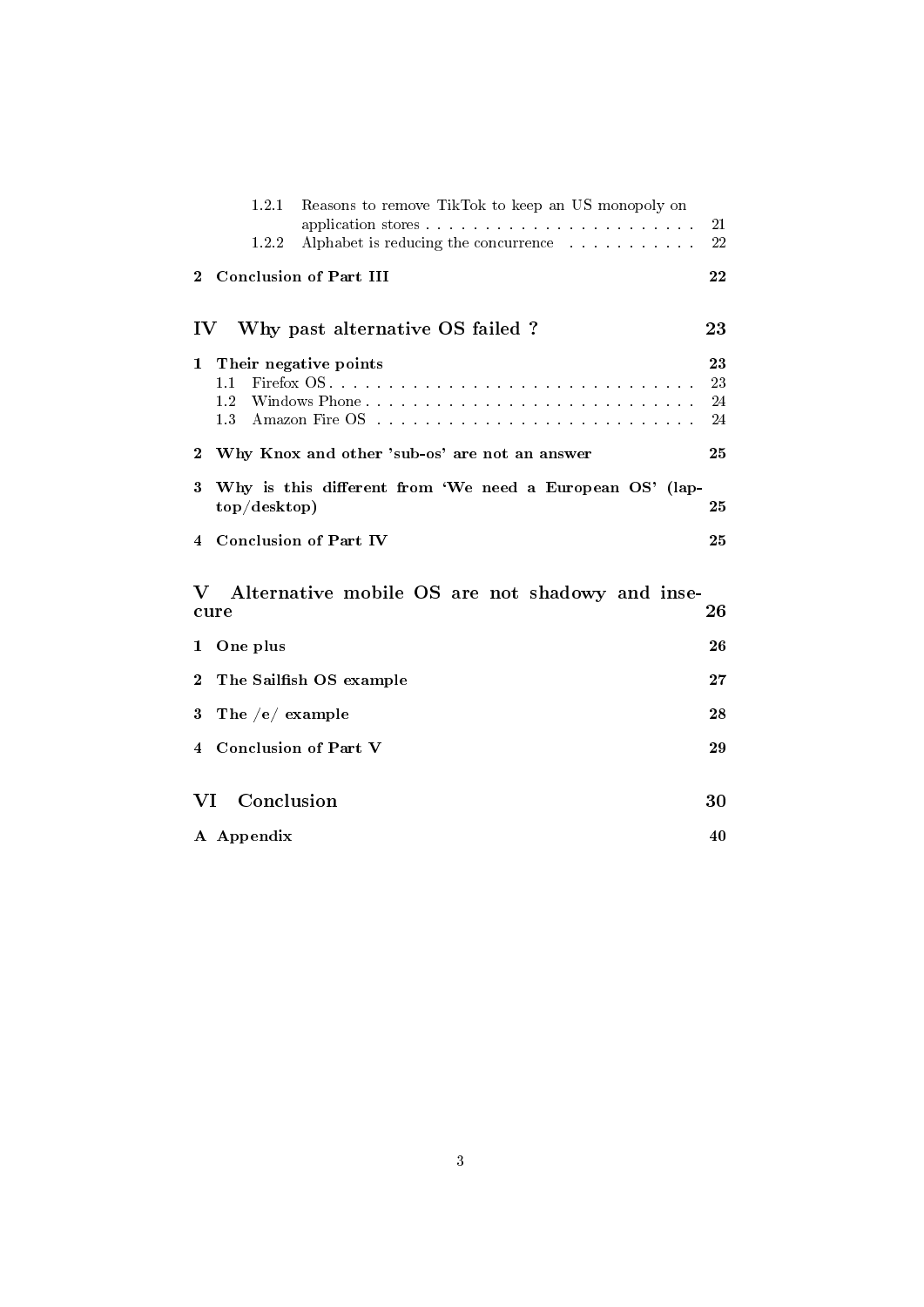`The greatest mistake ever is whatever mismanagement I engaged with, that cost Microsoft not to be what Android is' - Bill Gates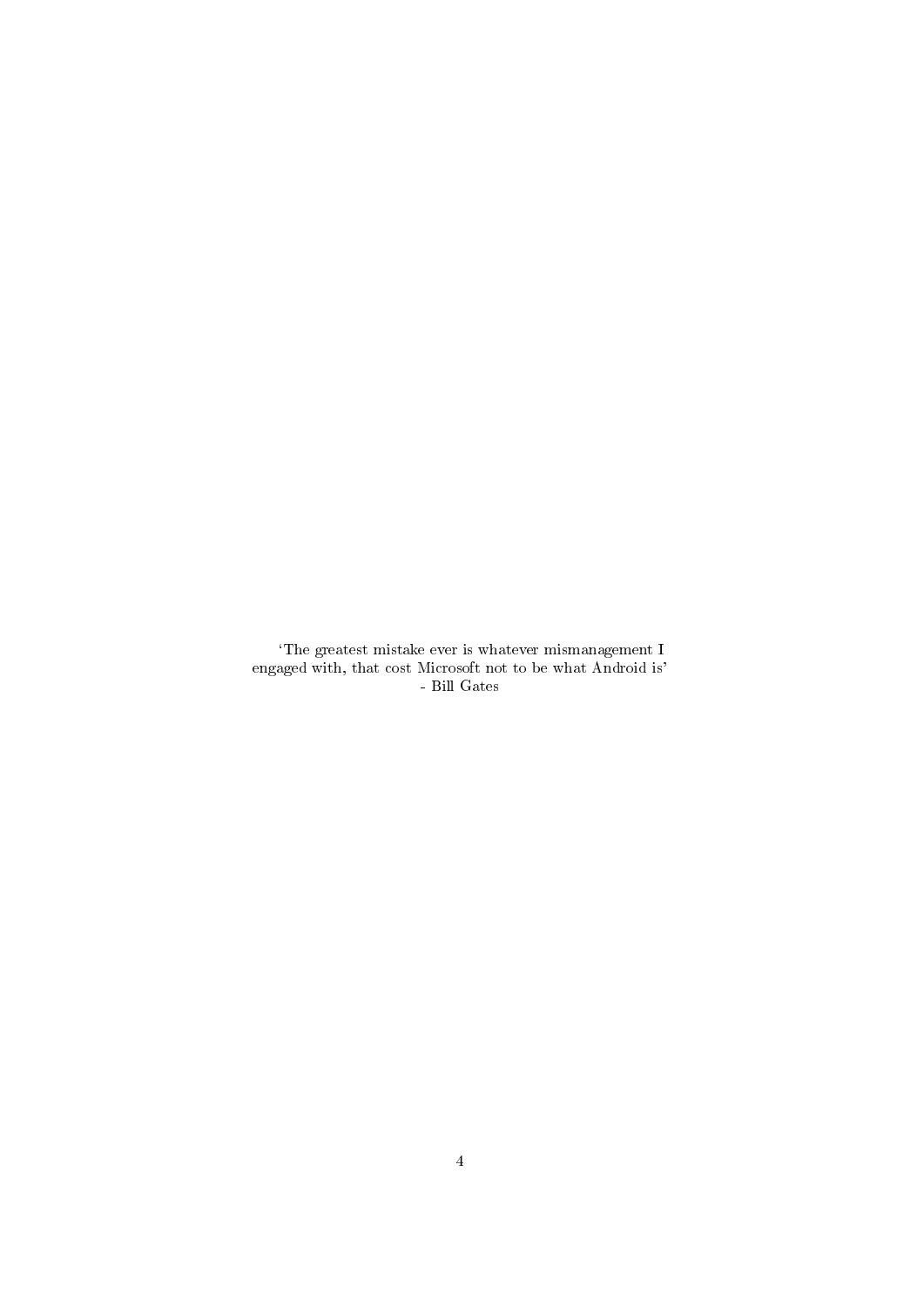## Executive Summary

Android<sup> $M$ </sup> and iOS are not the first mobile operating systems, even for smartphones. Before them European companies had their own mobile operating systems for their products, Symbian for example, was the most popular one.

#### Why is this market so strategic ?

In this paper the state of the art from past and current mobile operating systems (OS) is set up. Followed by the strategic importance of an operating system. The paper will conclude with an analysis on why past actors failed, and today solutions combined with a new approach regarding the adoption of new, existing and mature, sovereign mobile operating systems.

The beginning of mobile operating systems can be described as a strong European presence. Overtaken by Apple and Google (later Alphabet) which today share a duopoly position regarding the mobile operating system market. Europe shifted from being a leader in this domain to solely rely on alternative solutions.

The operating system is a product that when interacted with generates data, and data is the new oil. Where before countries had refineries to transform petrol in oil, today there are companies that gather data and transforms it in advertisement. And such a strategic market had repercussions on both sides, the European side, that adopted, what could be called at the time, alternative mobile OS (iOS and Android<sup>™</sup>). This adoption led to job losses when the European mobile OS was abandoned. And on the American side, which beneficed from the adoption of its own mobile OS, which led to job creation on the same period. It is such a strategic market to be the bridge between end users and companies that even Huawei decided to build it's own mobile OS in case of a market or legal issues between China and the United States of America (USA or US). Today one knows that Huawei was right to prepare itself to today's economical war between the USA and China. An economical war that Europe could also face due to its data protective laws such as the General Data Protection Regulation (GDPR) which has been fining US companies. The European Union also funds solutions to not depend on foreign services such as the Cloud with GaiaX but one often forgets that if one owns the operating system and the hardware, one's service proposal will always be superior to the one outsiders might propose, so if European countries want to continue developing online services for its citizens, such as a cloud or online voting, not depending on someone else platform is an important step to take.

This sovereignty is put to the test regarding mobile OS, since today original equipment manufacturers or telecom companies, even European ones, cannot commercialise alternative Android solutions or will face lawsuits as it happened with Acer. Even mobile applications (apps) suffer from an American duopoly with no major social apps, no chatting apps nor professional apps ranking in the first 10 applications downloaded in Europe. The TikTok case is a perfect example of an application climbing the application stores rankings which is forced to sell part of its activities if it wants to continue operating. With spying allegations, the problem being that a lip sync dancing application is spying on US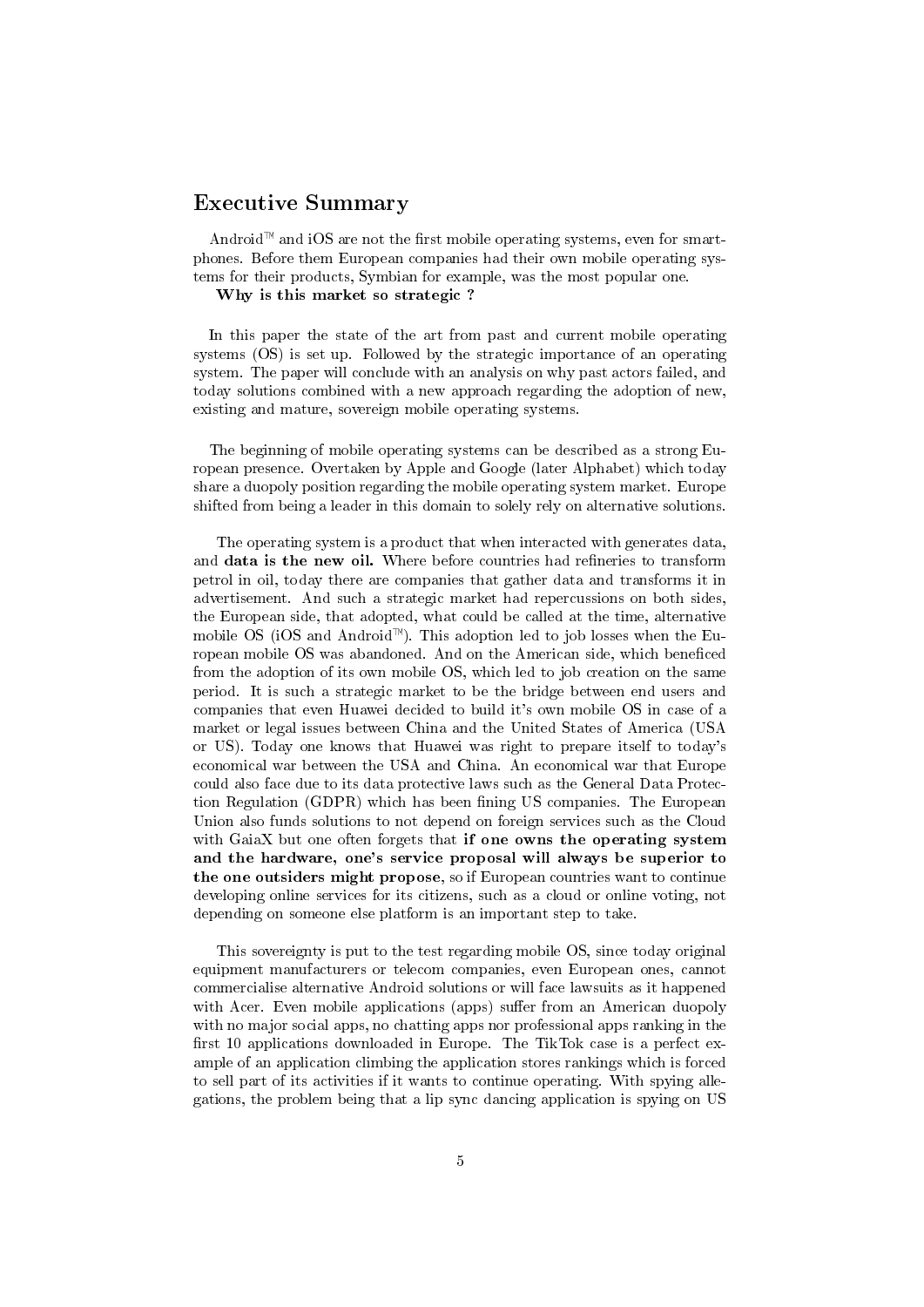soldiers and not the fact that US soldiers videotape themselves close to sensitive material. If TikTok had lost its licence to use Google Mobile Services (GMS) or to be downloaded on Apple's application store it would be the commercial end to the company as it would not be able to operate elsewhere in the world apart from China.

With China blocking most GMS the Chinese companies developed their own alternative mobile operating systems. But creating an alternative mobile OS is not an easy task. Past mobile OS failed because the market they targeted was the consumer one, a market that needs the latests trending applications. Those applications are developed by companies that need to make developing choices such as in which technologies the company must focus to attend the maximal number of consumers. Even though developed by Amazon, Amazon Fire OS did not have a huge consumer base due to the fact that very few trending applications where available in its mobile store. Developers had to re-code their applications for it to work with Amazon Fire OS. But there is one market that does not need the latest trending application : the professional one. A company employee or a government official does not need Snapchat in its professional mobile phone.

Alternative European mobile operating systems already exist, are adopted by public administrations outside Europe and provide the necessary applications for any professional. The objective of this paper is not to tell European Union's representatives to make an invitation to tender for companies to build a fork or a mobile OS from the ground up, since this would cost 833 millions euros. But rather to adopt in its administrations or companies, an European mobile operating system.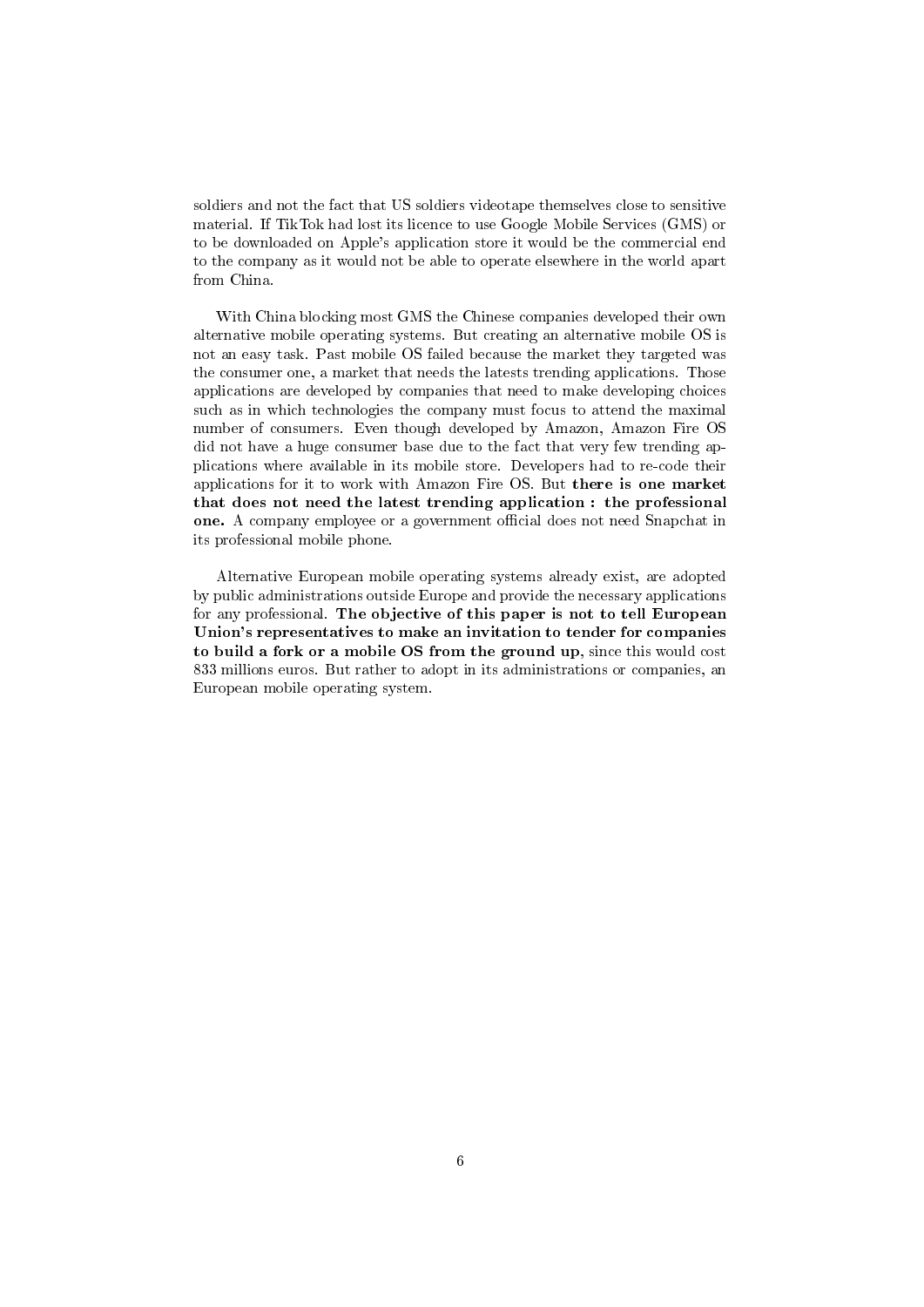## Introduction

Today mobile phones are with us at all times, and inside them, there is the mobile operating system, an interface capable of making us interact with both the hardware and the online services.

Both mobile devices and operating systems have evolved overtime, providing more features such as the touch screen, finger scanner or the face recognition and on the software side, today one is able to do several tasks at the same time such as listening to music and playing games at the same moment, and perform the same actions a regular laptop would do.

These interactions one has with the mobile operating system generates data, the same data that can be used in many use cases such as studying how an user behaves with its device and the proposed services, publicity, among many others. This data confers to the company developing the operating system the strategic knowledge of how one likes or dislikes a proposed add, may it be a political one. By using these devices every day the company has the possibility to display any information, any day, at anytime, anywhere, to the consumer.

This strategic position behind operating systems is what will be demonstrated here, among the failures and solutions to adopt a sovereign solution.

# <span id="page-6-0"></span>Part I Mapping of past and present mobile operating systems

## <span id="page-6-1"></span>1 Past European mobile operating systems

Before adopting Android<sup>™</sup> (Sonic Ericsson Satio) and Microsoft OS (Nokia N96), major manufacturers such as Sony Ericsson ans Nokia used Symbian OS on their handsets. Smaller smartphones manufacturers would instead use proprietary operating systems, such as Alcatel. In 2008 Nokia acquired Symbian Limited, the editor of the Symbian Operating System.

By the fourth quarter of 2006 Symbian OS had a 67% share in the global mobile devices market<sup>[1](#page-6-3)</sup>, in part due to the emergence of Apple's iOS.

### <span id="page-6-2"></span>1.1 Here comes Apple and Google to take the lead

In January of 2007 Apple announces the iPhone and in September of 2008 T-Mobile announces the T-Mobile G1 : `the First Phone Powered by Android'. In June 2009 Symbian OS began its fall in market share to iOS in Europe. By 2011 iOS, Android<sup> $M$ </sup> and BlackBerry had all surpassed the European giant: Symbian OS.

<span id="page-6-3"></span><sup>&</sup>lt;sup>1</sup>Canalys research- '64 million smart phones shipped worldwide in 2006' -  $12/02/2007$  -Read the 04/01/2021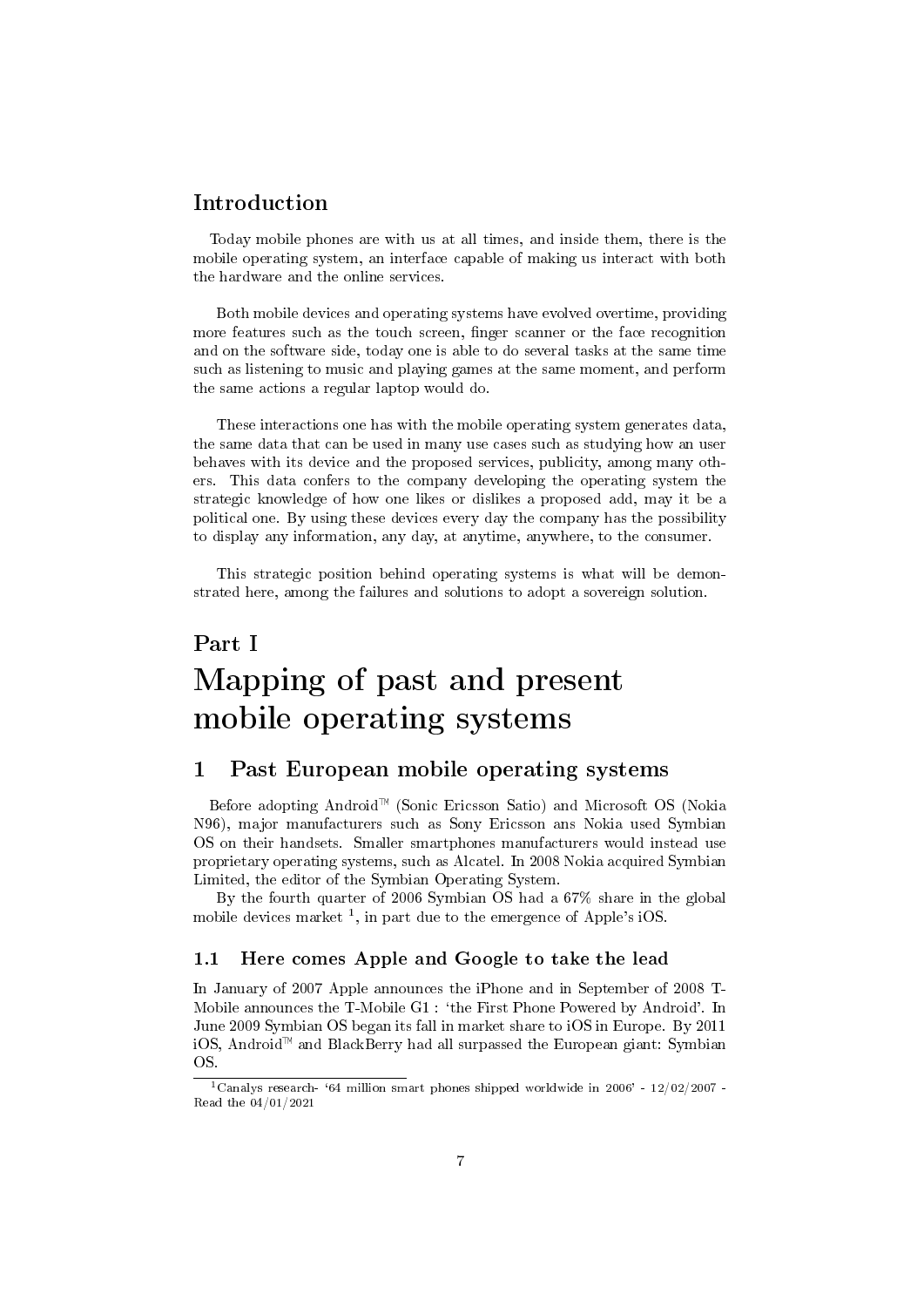## <span id="page-7-0"></span>2 Current mobile operating systems



Figure 1: Map of current mainstream mobile OS Green=Kernel. Each branch has it's own color, once two branches merge, so does the colors.

### <span id="page-7-1"></span>2.1 Investors in current mobile operating systems companies

### <span id="page-7-2"></span>2.1.1 Kai OS

- Founded in [2](#page-7-4)016, first release in 2017.<sup>2</sup>
- $\bullet$  22 millions dollars Series A investment from Alphabet<sup>[3](#page-7-5)</sup>.
- 50 millions dollars Series B investment from Cathay Innovation(leader), Alphabet, TLC Holdings and Orange<sup>[4](#page-7-6)</sup>.
- Orange and Google ally to buy EMEA startups<sup>[5](#page-7-7)</sup>.

#### <span id="page-7-3"></span>2.1.2 AOSP

- Founded in 2004, acquired by Alphabet in 2005.
- Open Headset Alliance (OHA) 'standardises' Android<sup>™</sup>, OHA is supposed to be an alliance of companies using the Android operating system, yet its clear it was only a disguise for Alphabet as seen in the lawsuit with Acer releasing Android forked phones. See Part III.
- There are several forks of Android developed by other companies but they are mostly based on Alphabet's code.

<span id="page-7-4"></span><sup>2</sup>S. Codeville - `Meet KaiOS Technologies: The force behind 30 million phones and counting' - 20/12/2017 - Read the 29/01/2021 - kaiostehc.com <sup>3</sup>S. Codeville - `Google leads series a investment round in KaiOS to connect next billion

<span id="page-7-5"></span>users' - 27/06/2018 - Read the 9/08/2020 - kaiostech.com

<span id="page-7-6"></span> $^{4}$ I. Lunden - 'KaiOS raises \$50M, hits 100M handsets powered by its feature phone OS' -22/05/2019 - Read the 9/08/2020 - techcrunch.com

<span id="page-7-7"></span> $^5$ I. Lunde - 'Orange and Google form new partnership to invest in and buy EMEA startups' - 31/05/2018 - Read the 9/08/2020 - techcrunch.com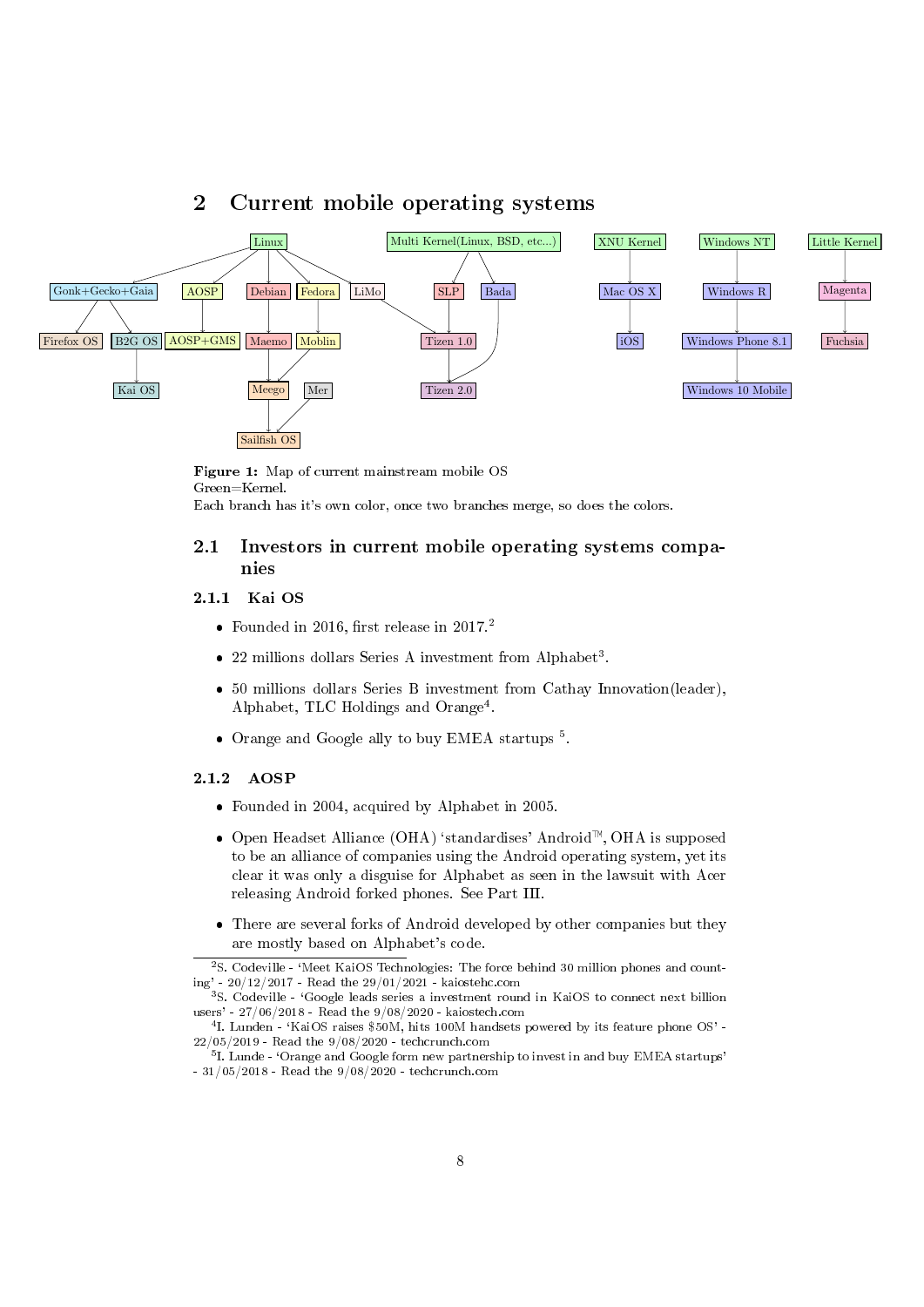### <span id="page-8-0"></span>2.1.3 Sailfish OS

- Developed by the Jolla company, founded in 2011, first release in 2013.<sup>[6](#page-8-4)</sup>
- Jmobile Investment 20.9% share.<sup>[7](#page-8-5)</sup>
- Sami Pienimaki 17.3% capital shares.
- Antti Saarnio 16.4% capital shares.
- Marc Dillonilla 16.4% capital shares.
- Stefano mosconi 16.4% capital shares.
- Jolla Boat 2.6% capital shares.
- Funded by the the Finnish Funding Agency for Technology and Innovation (Tekes), now called businessfinland<sup>[8](#page-8-6)</sup> from 2012 to 2015 for a total of 7 961 963€.

#### <span id="page-8-1"></span>2.1.4 Tizen

- $\bullet$  Hosted by the Linux Foundation in 2011<sup>[9](#page-8-7)</sup> as a successor to MeeGo. Today the operating system is owned by the Tizen Association, former LiMo Foundation, a part of the Linux Foundation.
- Open source governance.
- Technical Steering Group makes the decisions : Intel, Samsung, Huawei.
- Hyogun Lee, head of the Technical Steering Group.

### <span id="page-8-2"></span>2.1.5 iOS

- Released by Apple in  $2007^{10}$  $2007^{10}$  $2007^{10}$ .
- Apple is the sole owner of the operating system.

### <span id="page-8-3"></span>2.1.6 Fuschia

- Created by Alphabet in  $2016^{11}$  $2016^{11}$  $2016^{11}$
- Alphabet accepts community developers.

<span id="page-8-5"></span><span id="page-8-4"></span> $6$ <sup>6</sup>'About' - read the 29/01/2021 - jolla.com

 $7$ Markus Lehtiniitty' - 23.3.2014 - read the  $13/08/2020$  - mobiili.fi/2014/03/23/arvopaperijollan-suurimmat-omistajat-julki/

<span id="page-8-7"></span><span id="page-8-6"></span><sup>&</sup>lt;sup>8</sup>Business Finland - 'Funding Paid' - read the  $\frac{11}{12}/\frac{2020}$  - tietopankki.businessfinland.fi<br><sup>9</sup>izemlin - 'Welcome Tizen to The Linux Foundation <sup>9</sup>izemlin emlin - 'Welcome Tizen to The Linux  $27/09/2011$  -Read the  $29/01/2021$  - linuxfou the  $29/01/2021$  - linuxfoundation.org https://web.archive.org/web/20110930160839/http://www.linuxfoundation.org/newsmedia/blogs/browse/2011/09/welcome-tizen-linux-foundation

<span id="page-8-8"></span><sup>&</sup>lt;sup>10</sup>S. Royal - 'iPhone OS 1: The Beginning of an Era' -  $13/01/2017$  - read the 29/01/2021 lowendmac.com

<span id="page-8-9"></span> $11C$ . Davenport - 'Google is developing an OS called "Fuchsia," runs on All the Things' - $12/08/2016$  - Read the  $29/01/2021$  - androidpolice.com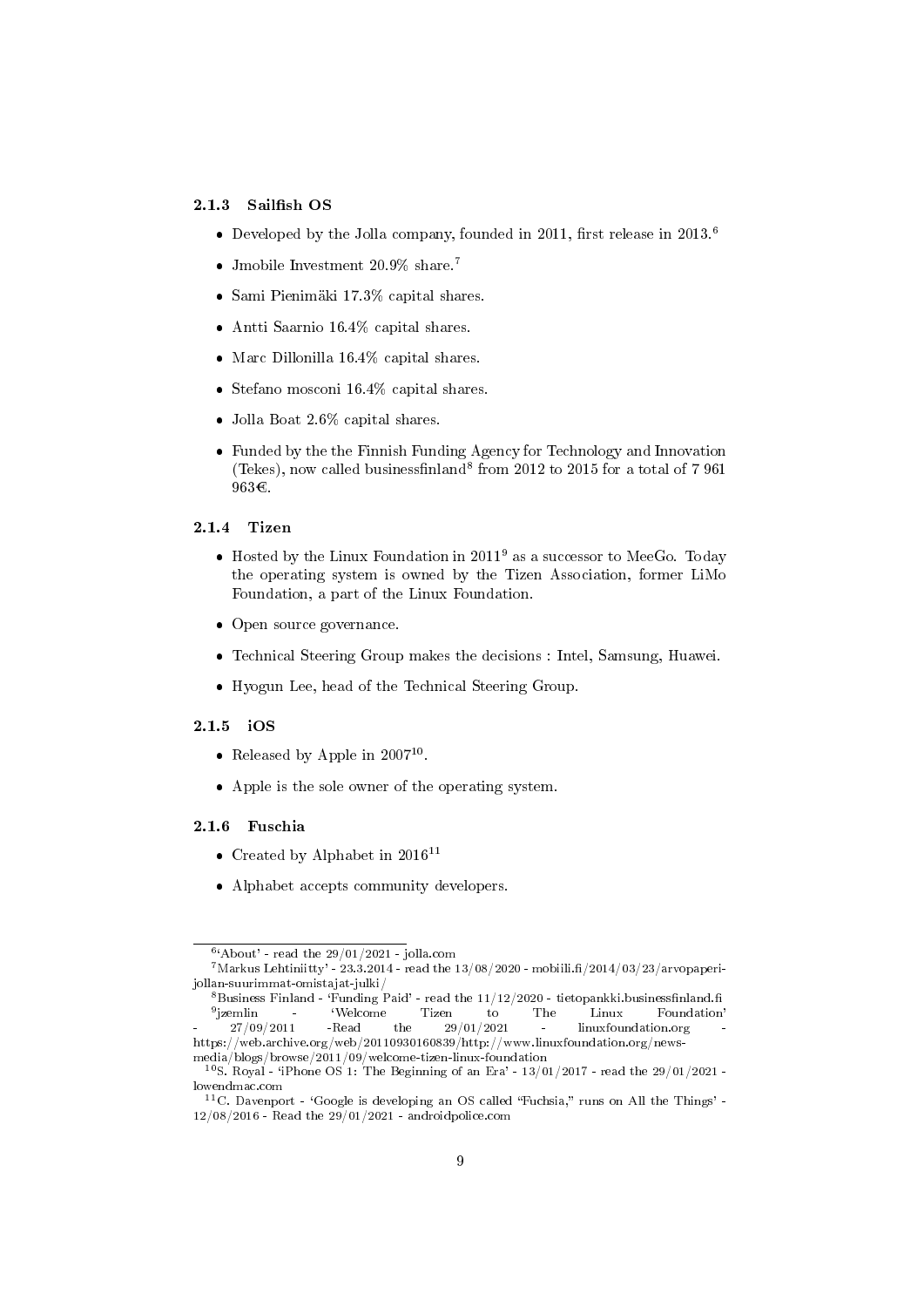## <span id="page-9-0"></span>3 The current market size and its distribution in Europe

As we can see in the graphic below Android is the most represented mobile operating system for the year 2020:



Market Share Percentage of the Mobile OS Industry per Actor in Europe

Source : 'Mobile Operating System Market Share Europe Dec 2019 - Dec 2020' - Read the 30/01/2021 - statcounter.com

## <span id="page-9-1"></span>4 Conclusion of Part I

In this part we demonstrated that Europe had it's own mobile operating system : Symbian OS, with an important market share. This mobile operating system was dethroned by two new actors: Apple and Google, who took a lead, which today can be considered as a duopoly in mobile operating systems. Today Europe depends entirely on foreign mobile operating systems and there is no major European actor standing up.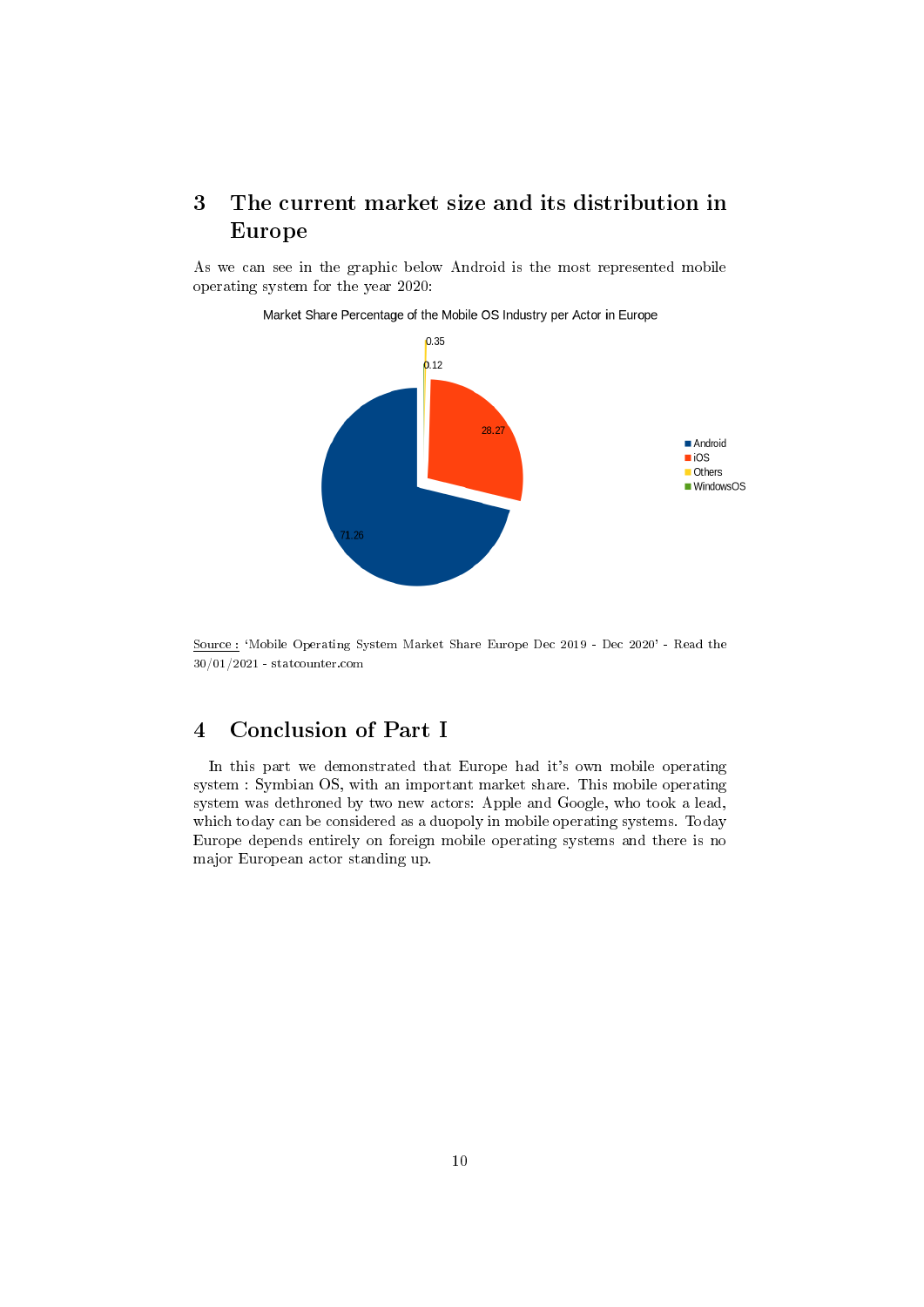# <span id="page-10-0"></span>Part II The strategic importance of mobile operating systems

The main task of an operating system is to be a layer between the applications and the hardware. Thus one who controls the operating system, controls how the applications will behave and the data they can or cannot access.

Smartphone acquirement is rising and so is their usage, it is proven by the fact that there are more Google searches using mobile devices than traditional computers. Forecasts are that, by 2025,  $83\%^{12}$  $83\%^{12}$  $83\%^{12}$  of Europeans will adopt a smartphone and will connect to Internet using their smartphones rather than their computer. Which translates in more citizens connected to the internet all the time, sharing their data with third parties, a bigger market for application developers and smartphone manufacturers.

## <span id="page-10-1"></span>1 Jobs

An operating system without an application store and apps to interact with is just as useful as a cell phone : one can only make calls and send messages. For each application (app) there is at least one developer, sometimes it's a company, generating jobs and proposing developing services for companies who lack the know how. For example the Spanish company Rload Studio, who developed applications for optical clinics.

In 2017, the applications economy in the European Union (EU) generated 1.8 million jobs <sup>[13](#page-10-3)[14](#page-10-4)</sup> the same calculation was used to estimate the EU's app econ-omy in 2019, which generated around 2 millions jobs<sup>[15](#page-10-5)</sup>. Since 2013 the European Union's app economy has been creating more qualified jobs such as mobile developers, user interface (UI) experts, user experience (UX) experts and quality testers among others specialists.

With an application marketplace and operating system duopoly the job creations remains limited since new actors have limited entry possibilities as it can be seen in the graphics below for the BlackBerry company :

<span id="page-10-2"></span><sup>12</sup>`GSMA - Mobile Economy 2020', 2020

<span id="page-10-4"></span><span id="page-10-3"></span><sup>&</sup>lt;sup>13</sup> direct, indirect and inducted jobs summed together

<sup>&</sup>lt;sup>14</sup>Dr. Michael Mandel and Elliott Long, Progressive Policy Institute - 'The App Economy in Europe: Leading Countries and Cities, 2017' - 10/2017

<span id="page-10-5"></span> $15$ Michael Mandel - 'European App Economy Jobs Update, 2019' - 05/09/2019 - Read the 07/11/2020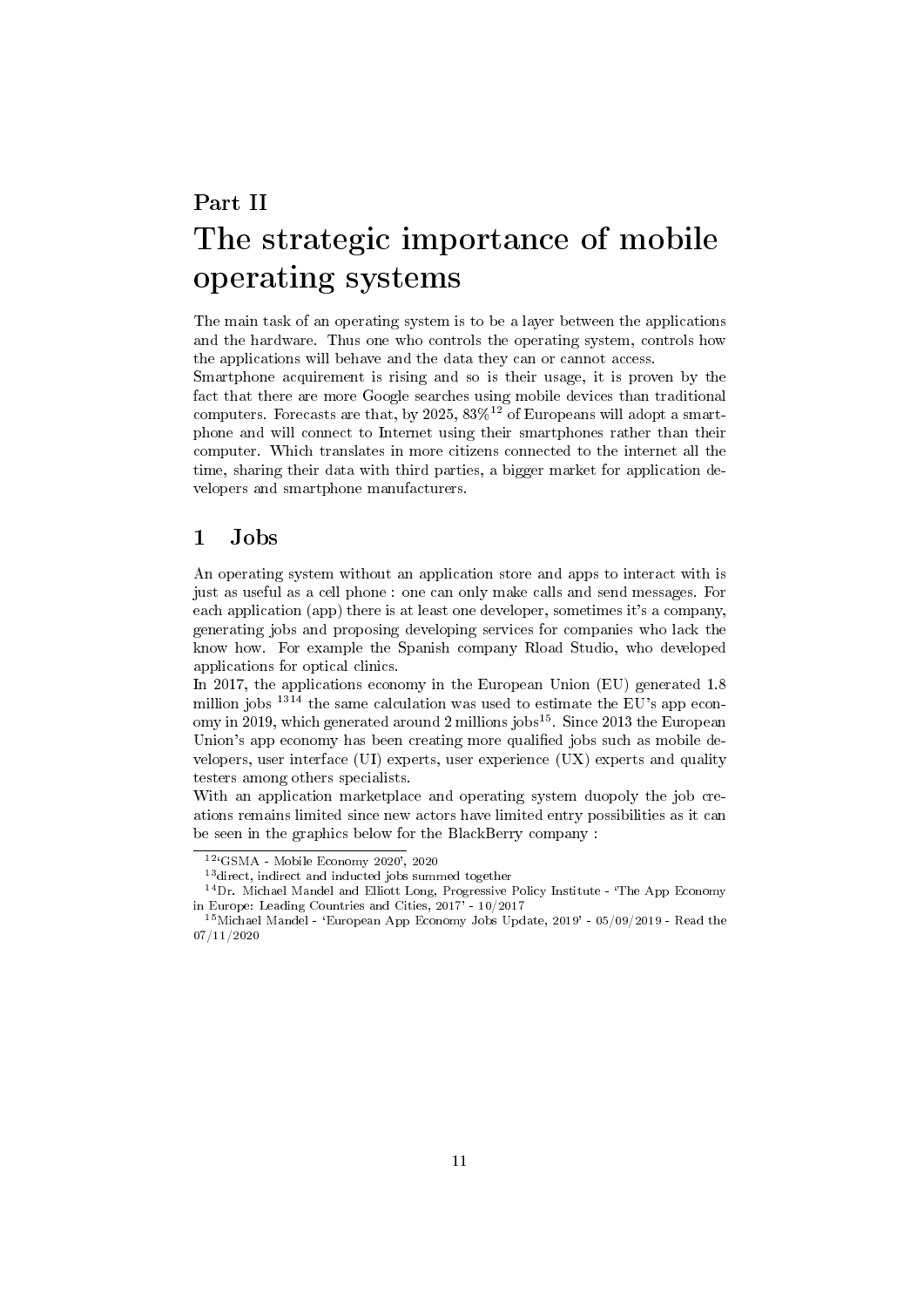

Source: 'Mobile Operating System Market Share Worldwide 2009 - Dec 2019' - Read the 03/02/2021 - statcounter.com



#### Employee Growth of Major Mobile OS Editors

Sources : 'For Alphabet/Google Inc, Microsoft and Apple the annual 10-K files, for Black-Berry the annual 40-F files, for Nokia the annual 20-F files, for Apple from its creation to 1993: "Apple Condential 2.0 - Owen Linzmayer - 2004 - No Starch Press', for Microsoft from its creation to 1990 : "microsoft timeline from 1975 - 1990 - thocp.net - Read the 01/02/2021", for KaiOS : "About Us - kaios.com - Read the  $01/02/2021$ "<sup>'</sup>

12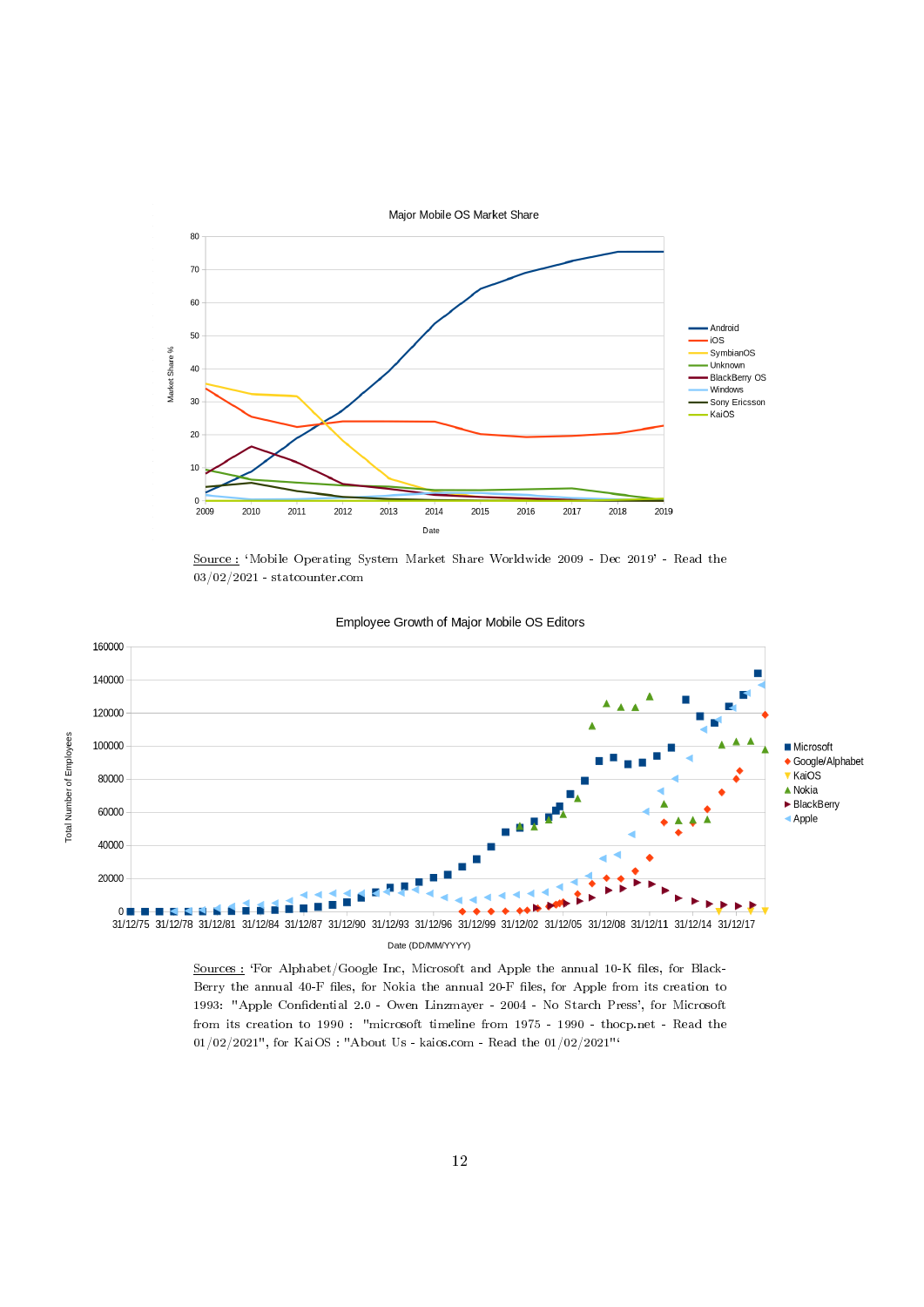As shown in the graphics above, BlackBerry (brown color in both graphics) had a peak in both employee numbers and market share in 2010, and when the mobile operating system lost its competitively to Android and iOS the number of employees sunk.

A similar observation can be made regarding Nokia when Symbian lost its market share to Android and iOS in 2011: Nokia employees numbers also sunk. Microsoft's sudden growth and Nokia's sudden shrunk in employee numbers from 2013 to 2014 is due to Microsoft's acquirement of Nokia Mobile for the development of Windows Mobile. In this deal Microsoft also acquired arround 25 thousand employees from Nokia worldwide<sup>[16](#page-12-0)</sup>.

But the graphic can also illustrate the growth in employee numbers for both Alphabet (Google Inc at the time) and Apple. iOS being released in 2007 and the first Android phone being released in 2008 a sudden faster growth is distinguishable in both companies employees numbers.

New operating systems means using different application stores rather than the popular ones<sup>[17](#page-12-1)</sup>. Two popular options are available: either using third parties alternative application stores such as Aptoide and F-Droid, or hosting one's own application store.

- Third parties alternative application stores are stores that host application files such as 'apk'. Those files represent a desired application that can be installed in an operating system. These stores host applications available in official stores and applications not available in the official stores. They are often perceived as not secure but some have stronger security measures than the official store, for example the Portuguese's Aptoide alternative store. In this case scenario the job creation is limited since the programming language is the same, and the developer might only need to change certain Application Programming Interface (API) requests.
- Hosting your own application store means you control the applications hosted inside it and decide the policy behind it. This is the choice made by Amazon for its Fire Phones.

These two solutions can fit different types of mobile operating systems. For operating systems using Android both options are available, either using alternative application stores or hosting your own. For operating systems not based on Android, such as Firefox OS, one can't use Android based applications stores since the operating system is incompatible with the application's file format, therefore hosting its own application store is the most popular solution. An universal solution where `apps' would be cross devices is to develop WebApps analogous Firefox OS applications.

<span id="page-12-0"></span> $16$ <sup>6</sup>Mary Jo Foley - Microsoft takes control of Nokia's phone business; acquires 25,000 new employees -  $25/04/2014$  - Read the  $05/02/2021$  - zdnet.com<sup>.</sup>

<span id="page-12-1"></span> $17$  App Store and Play Store, since both of them can only be legally installed in their respective 'original' operating systems:  $iOS$  and Android<sup>™</sup>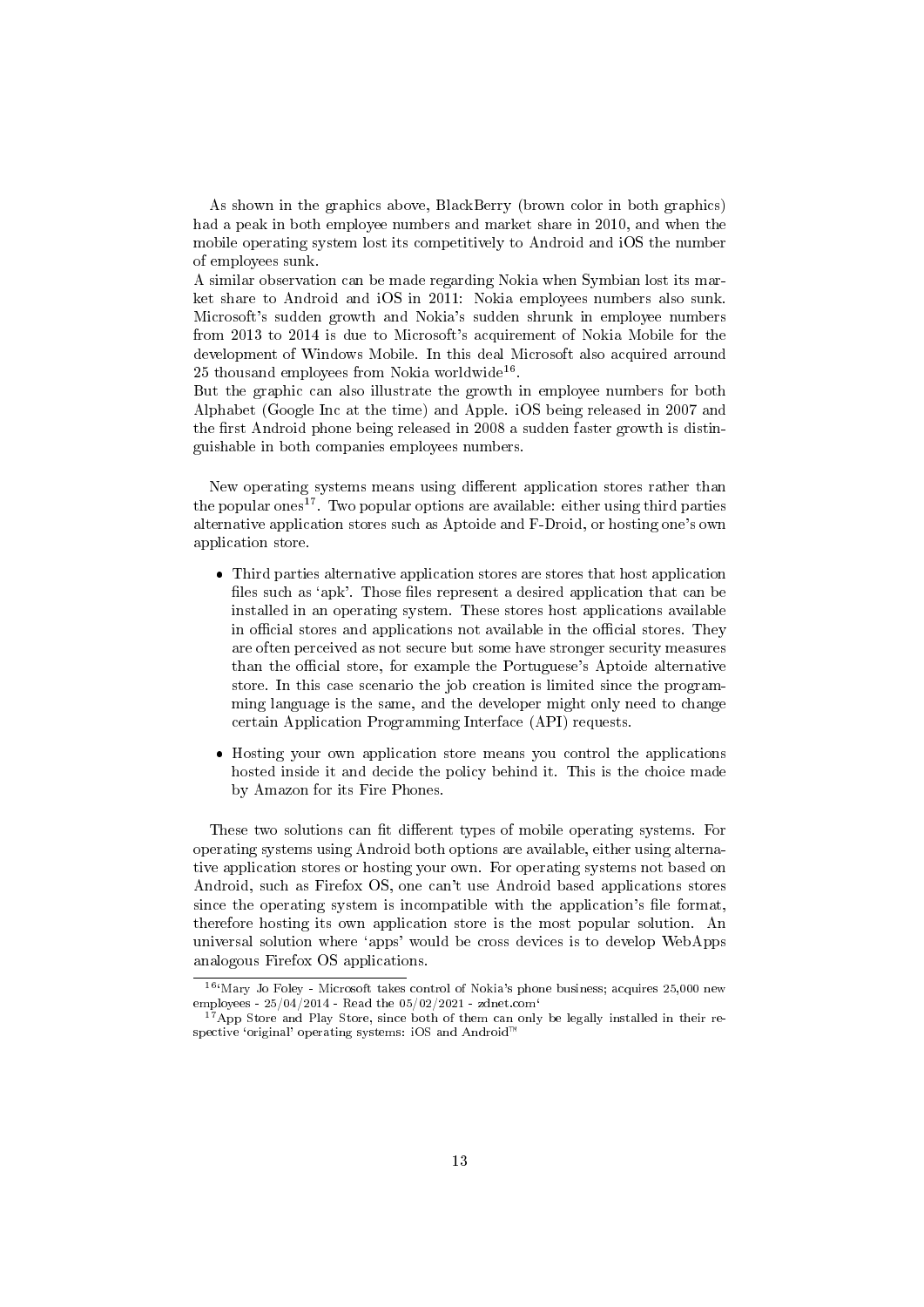## <span id="page-13-0"></span>2 The Huawei case

### <span id="page-13-1"></span>2.1 Why Huawei developed Harmony OS, an alternative mobile OS ?

After the House Permanent Select Committee on Intelligence investigations on Huawei and ZTE in 2012, Huawei decided to develop its own alternative mobile operating system: Harmony OS. This action was taken to prepare to a `worst case scenario'[18](#page-13-4) where Huawei could see itself banned from using Google Mobile Services, which is the case today.

This act of resilience has been crucial for the survival of the company, if the same event were to happen in Europe we would not have any alternative solution but to choose 'Chinese operating systems'<sup>[19](#page-13-5)</sup>. If it seems an easy solution at first, it's just moving the dependence towards an other actor.

## <span id="page-13-2"></span>3 Reasons for the European Union to adopt a mobile operating system resilience

### <span id="page-13-3"></span>3.1 Reducing Europe's dependency and increasing its strategic autonomy

As seen in part I, iOS and Android are the leading mobile operating systems in European Union  $(EU)^{20}$  $(EU)^{20}$  $(EU)^{20}$ . Keeping it that way is a resilience issue since our whole smartphone linked economy is dependent to our relationship with the United States of America (USA). This goes against Margrethe Vestager, Executive Vice-President of the European Commission, definition of digital sovereignty, where EU should not rely on a single supplier and be able to decide on it's own. She adds: `If we don't trust that we can communicate strongly secure among ourselves without foreign oversight or interference, well then we are not sovereign'<sup>[21](#page-13-7)</sup>.

In 2014 the Working Group 3 at the NIS Platform concluded that the EU needed to support diversity in operating systems, arguing that 'monocultures'<sup>[22](#page-13-8)</sup> were vulnerable to attacks. Today an attack may not be a cyber one, but a legal or commercial one.

France's president, Emmanuel Macron, acknowledges the need for an European technological sovereignty : `When it comes to technology, Europe needs to build it's own solutions in order not to depend on American or Chinese technologies'[23](#page-13-9) .

<span id="page-13-4"></span> $^{18}{\rm Li}$ Tao and Yingzhi Yang - 'Huawei has been building its substitute to Android for a rainy day. Is that day looming? ' -  $27/04/2018$  - Read the  $07/11/2020$  - scmp.co

<span id="page-13-5"></span><sup>&</sup>lt;sup>9</sup>AOSP forks made by Chinese manufacturers

<span id="page-13-7"></span><span id="page-13-6"></span> $\rm ^{20}$  and the world

<span id="page-13-8"></span> $^{21}$ Forum Europe - 'EU Digital Sovereignty Session' At 8m45s -  $11/06/2020$  - youtube.com  $^{22}$ NIS PLATFORM WORKING GROUP 3(WG3) - 'STATE-OF-THE-ART OF SECURE ICTLANDSCAPE(FINAL,VERSION1)' - 06/2014

<span id="page-13-9"></span> $^{23}$ Groupe d'études géopolitiques - 'The Macron Doctrine' - 16/11/2020 - geopolitique.eu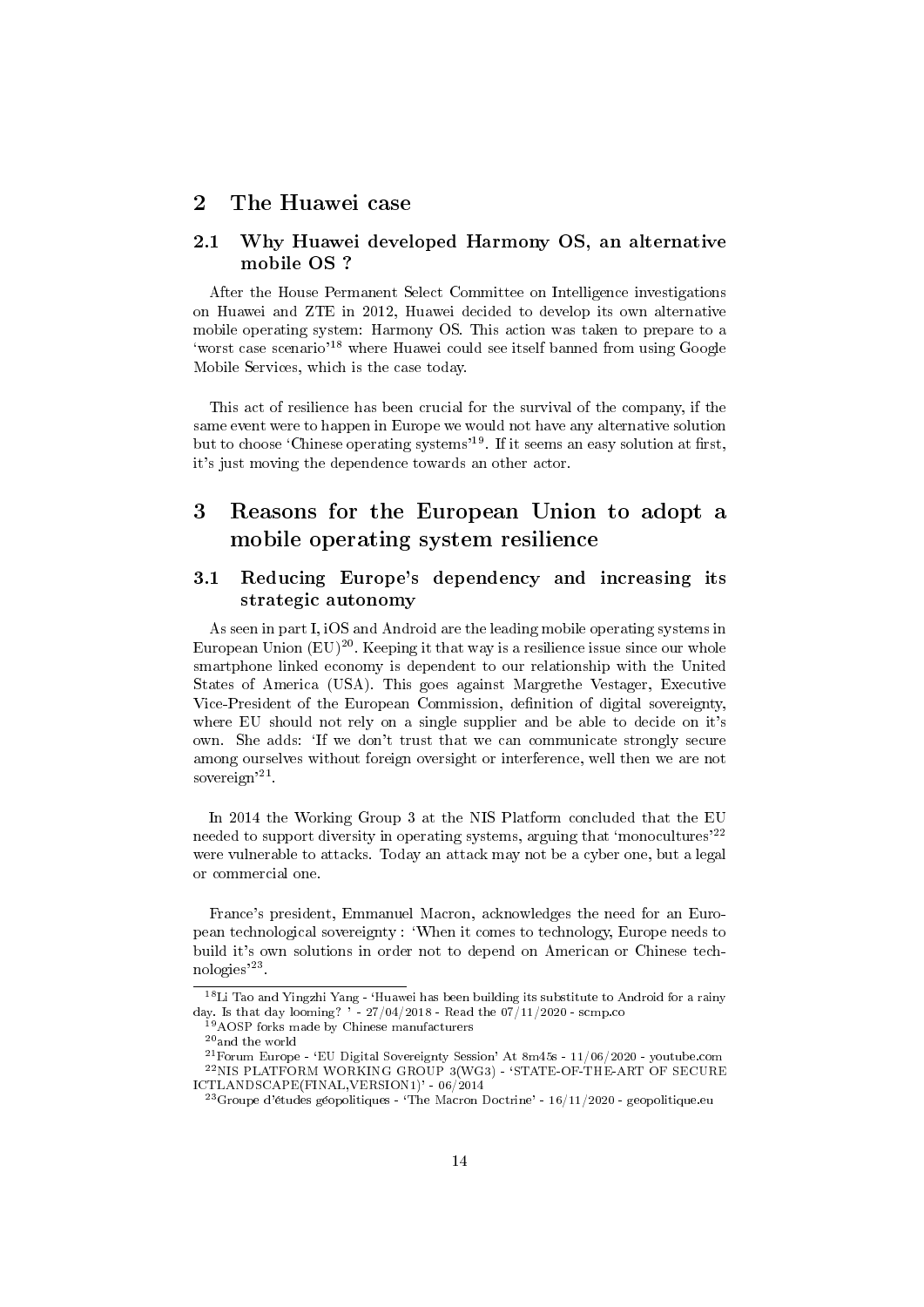The Federal Ministry of the Interior, Building and Community of Germany<sup>[24](#page-14-1)</sup> also acknowledges the need for a digital sovereignty for the public administration and made a proof of concept on "Strengthening Digital Sovereignty in Public Administration"[25](#page-14-2). The same Ministry of Interior also agrees on the fact that it must be done in close coordination with the EU and that Open Source solutions will play a significant role.

#### <span id="page-14-0"></span>3.2 Data is the new oil, were are the refineries?

`94% of data in the western world is stored in the U.S.' Andrea Renda, senior fellow at the CEPS think tank[26](#page-14-3)

There is no need to emphasise the importance of data and how it will impact the economy, as the 'new oil'<sup>[27](#page-14-4)</sup>. The European Commission made several studies on how connected are EU citizens<sup>[28](#page-14-5)</sup> and has for a goal to develop the percentage of EU population with basic digital skills to 65%, between 2018 and 2020 :

- 39% of the EU's citizens have mobile internet  $\arccos^{29}$  $\arccos^{29}$  $\arccos^{29}$
- $\bullet$  4% of EU's citizens don't know how to use a mobile phone<sup>[30](#page-14-7)</sup>. These users could be led to choose default settings in an Android or iPhone, strengthening the position of Alphabet and Apple in data gathering.
- $8/10$  EU's citizens used a mobile phone to connect to the internet<sup>[31](#page-14-8)</sup>
- 28% of people employed in the EU were provided with a professional smartphone, in some countries it's above 50% and the numbers rose from 2018 to 2019 [32](#page-14-9)
- 28% of EU's citizens never refused access to data when installing an app on their smartphone and 7% did not even know they could restrict or refuse the access to personal data[33](#page-14-10)

What these informations shows us is the extent of influence Alphabet and Apple may have in the EU, with users who do not have the knowledge or technical skills to protect their personal data. By expanding the digital skills in the EU's population without having a share of the cake, the EU will only strengthen Alphabet's and Apple's position.

<span id="page-14-2"></span><span id="page-14-1"></span> $^{24}\rm{B}$ undesministerium des Innern, für Bau und Heimat

<sup>&</sup>lt;sup>25</sup>Der Beauftragte der Bundesregierung fur Informationstechnik - 'Stärkung der Digitalen Souveranitat in der Offentlichen Verwaltung' - 08/2020 - Read the 08/02/2021 - bund.de

<span id="page-14-3"></span> $^{26}$ Silvia Amaro - 'Europe's dream to claim its 'digital sovereignty' could be the next big challenge for US tech giants' -  $20/11/2019$  - Read the  $10/12/2020$  - cnbc.com

<span id="page-14-4"></span> $27$ The Economist - 'The world's most valuable resource is no longer oil, but data' -06/05/2017 - Read the 09/12/2020 - economists.com

<span id="page-14-6"></span><span id="page-14-5"></span> $2827$  states

 $^{29}$ Eurostat - 'Individuals - mobile internet access'(ISOC\_CI\_IM\_I) - Read the  $10/12/2020$ - ec.europa.eu

<span id="page-14-7"></span><sup>30</sup>Eurostat - `Reasons for not using mobile internet'(ISOC\_CIMOBI\_RUX) - Read the 10/12/2020 - ec.euoropa.eu

<span id="page-14-8"></span> $31$ Eurostat - 'Almost 8 out of 10 internet users in the EU surfed via a mobile or smart phone in 2016... ' - 20/12/2016 - ec.europa.eu

<span id="page-14-9"></span> $32$ Eurostat - 'Use of mobile connections to the internet by employees'(isoc\_cimobp\_use) -Read the 10/12/2020 - ec.europa.eu

<span id="page-14-10"></span> $33$ Eurostat - 'Trust, security and privacy - smartphones (2018)' (isoc\_cisci\_sp) - Read the 10/12/2020 - ec.europa.eu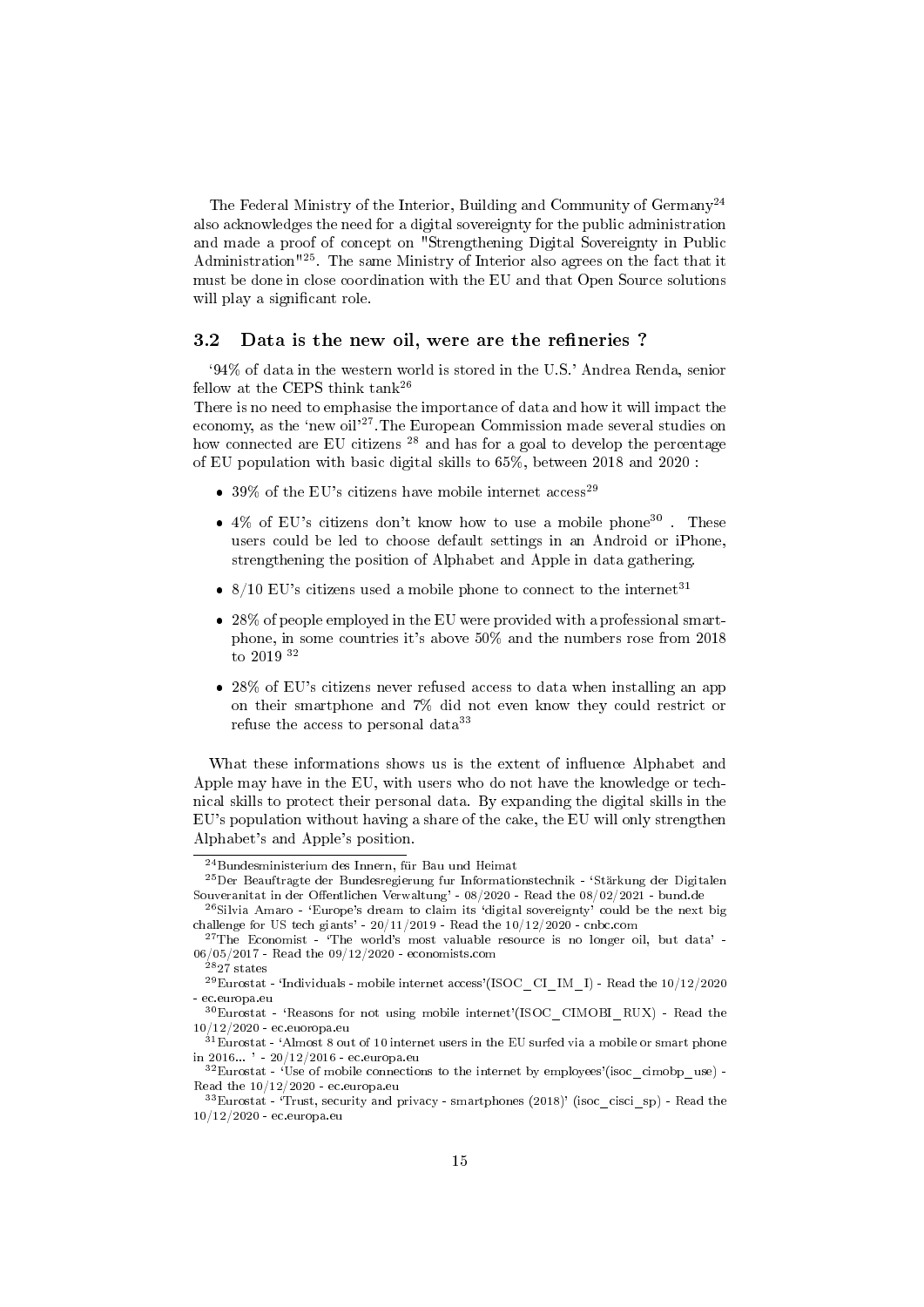This is a non exhaustive list of Android personal informations collecting policy  $34$ and iOS personal informations collecting policy<sup>[35](#page-15-1)[36](#page-15-2)</sup>, it's important to note that iOS uses Google services in it's operating system, therefore when accepting iOS's End User Licence Agreement (EULA) one also accepts Google's EULA.

- Android collected personal information and sharing policy:
	- People you communicate with
	- Telephony Logs
	- Purchase activity
	- Connected devices next to your device (by WiFi or Bluetooth)
	- $-$  Google shares this information with third parties
- iOS collected personal information :
	- Apple ID credentials
	- $-$  GPS
	- Apple shares your personal data with other service providers

One must note that, when using alternative stores<sup>[37](#page-15-3)</sup>, an Android<sup>™</sup> phone owner can download its country's COVID-19 related application without having to provide personal information to Google. On the other hand an iPhone owner cannot download its country's COVID-19 related application without providing personal information to create and Apple ID since alternative application stores are forbidden on iOS.

One can go a step further :

- 1. Smartphones control wearable tech like smartwatches
- 2. In order to be a player in the wearable tech market it helps if one already makes smartphones
- 3. If one makes wearable tech, it's that much easier to take a step into the consumer Internet of Things

### A reasonable question would be : What will happen when EU switches to online voting and starts using smartphones to do so ?

Today Alphabet is able (and did it)<sup>[38](#page-15-4)</sup> to share personal data to target LGBT+ voters during elections in Europe, such information that can be gathered by using Android<sup>™</sup>'s default browser: Chrome, and even when a 'sensible' research is done in the incognito mode, Google can still track the user. The difference here with Cambridge Analytica is the fact that one does not need a Facebook account to do so, just a Google Account, something mandatory if one wants to use it's Android<sup> $M$ </sup> device to its full extent.

<span id="page-15-0"></span> $34$ https://policies.google.com/privacy?hl=en

<span id="page-15-1"></span><sup>35</sup>https://www.apple.com/legal/sla/docs/iOS14\_iPadOS14.pdf

<span id="page-15-3"></span><span id="page-15-2"></span><sup>36</sup>https://www.apple.com/legal/privacy/en-ww/

 $37$  by downloading the .apk file from the browser without creating a Google account and accepting third party apps in the phone settings

<span id="page-15-4"></span><sup>&</sup>lt;sup>38</sup>Dr Johnny Ryan, Senior Fellow of the Irish Council for Civil Liberties - 'Two years on from complaint to the Irish Data Protection Commission, the RTB data breach is the largest ever recorded, and appears to have worsened.' (Page 5) - 21/09/2020 - Irish Council for Civil Liberties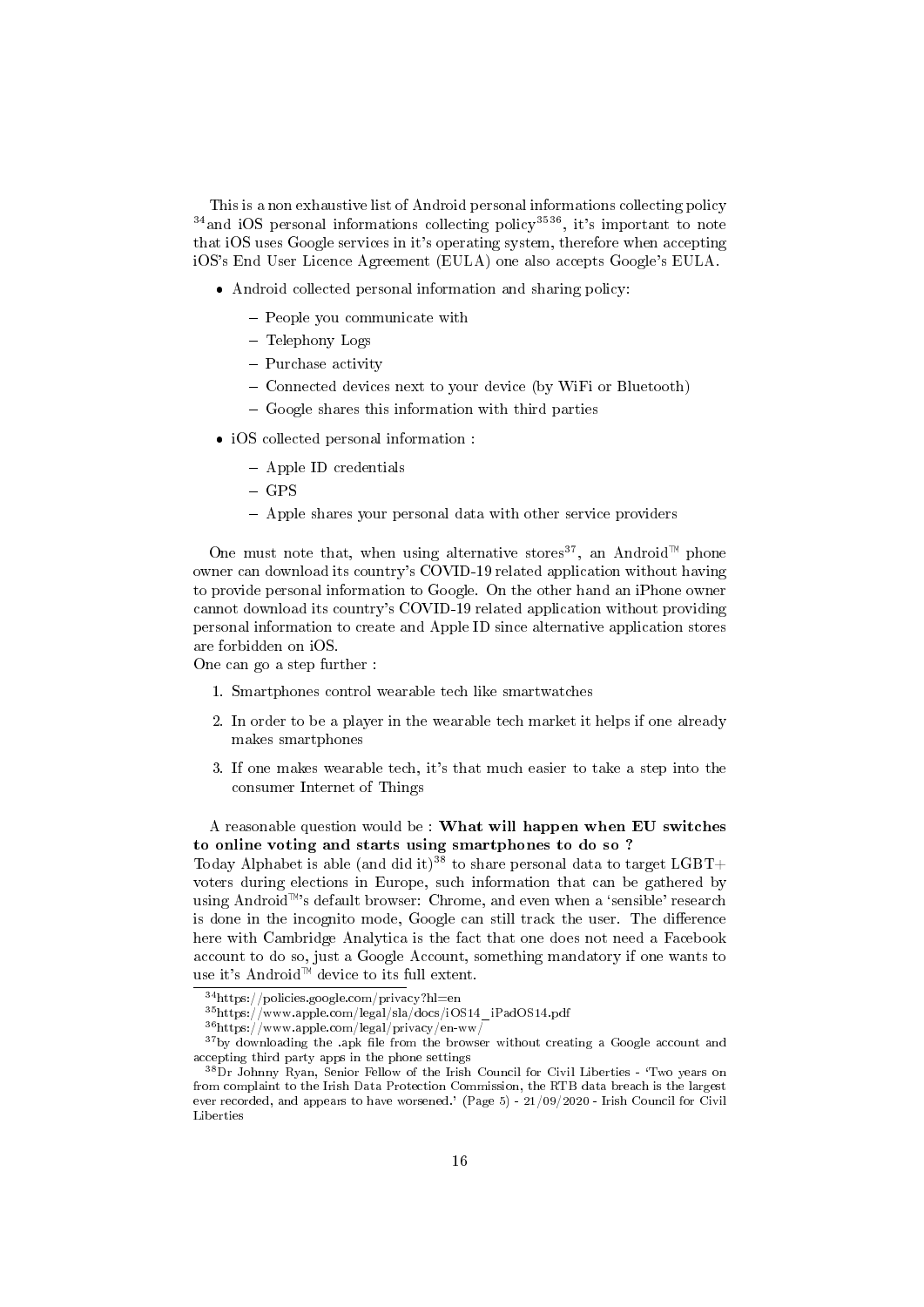### <span id="page-16-0"></span>3.3 US sees Europe as a 'foe'

A very common mistake would be to think that the economic war between the USA and China is not possible between the EU and the USA. Yet the 45th President of the United States of America, Donald J. Trump, thinks different, and sees the EU as a 'foe'<sup>[39](#page-16-1)</sup>. And even if the 46<sup>th</sup> President of the Unites States of America, Joseph Robinette Biden Jr., said 10 years ago: `The United States needs Europe'<sup>[40](#page-16-2)</sup>one cannot solely rely on these words, knowing that today, EU has strong data protection laws and is imposing heavy fines to the American tech giants : the GAFAM[41](#page-16-3). Ten years ago Edward Snowden hadn't released top secret documents from the American National Security Agency (NSA) about how the agency was spying on EU presidents, chancellors, ministers or citizens during the Obama administration, a president to whom Joe Biden was vice.

Today part of Joe Biden's cabinet and senior advisers are former Brookings Institution (BI) Fellows, an institution financed notably by Alphabet, Amazon, Facebook, Apple and Microsoft and this since 2008<sup>[42](#page-16-4)</sup>, this list of cabinet and senior advisers personnel with a financial relation to a data gathering company is non exhaustive:

- $\bullet$  Antony Blinked wrote for  $BI^{43}$  $BI^{43}$  $BI^{43}$  and founded WestExec, a 'strategic con-sultants<sup>'[44](#page-16-6)</sup> company, creating relationships between the Pentagon or the US Department of Defence and Silicon Valley tech startups
- Avril Haines is cited by John Allen, President of BI, as a 'longtime friend' of the Institution<sup>[45](#page-16-7)</sup>. She also consulted for Palantir<sup>[46](#page-16-8)</sup> a company that has data at the heart of its business model
- Janet Yeller, former fellow at  $BI^{47}$  $BI^{47}$  $BI^{47}$
- John Kerry, its brother, Cameron Kerry, is a visiting fellow at  $BI^{48}$  $BI^{48}$  $BI^{48}$
- $\bullet$  Jake Sullivan worked for BI<sup>[49](#page-16-11)</sup>
- <span id="page-16-1"></span>• Susan Rice was a senior fellow at  $BI^{50}$  $BI^{50}$  $BI^{50}$

 $39$ The Telegraph - 'Donald Trump: 'I think the European Union is a foe'' -  $16/07/2018$  youtube.com

<span id="page-16-4"></span><sup>41</sup>Google Apple Facebook Amazon Microsoft

<sup>42</sup>Kennedy Elliott, Tom Hamburger and Alexander Becker - `Who funds the new Brookings?' -  $30/10/2014$  - Read the  $10/01/2021$  - washingtonpost.com

<span id="page-16-7"></span><sup>45</sup>Brookings Insitution - `THE BROOKINGS INSTITUTION WEBINAR INSPIRED TO SERVE THE FUTURE OF PUBLIC SERVICE' - 04/05/2020

<span id="page-16-8"></span> $46$ Spencer Ackerman - 'The Proxy War Over a Top Biden Adviser' -  $06/07/2020$  - Read the 10/01/2021 - thedailybeast.com

<sup>49</sup>Josh Rogin - `Jake Sullivan to become State Department director of policy planning' - 25/01/2011 - Read the 10/01/2021 - foreignpolicy.com

<span id="page-16-12"></span><sup>50</sup>'Susan E. Rice' - brookings.edu

<span id="page-16-3"></span><span id="page-16-2"></span> $^{40}$ Euractiv - 'Biden: America needs Europe'(32:01) - 07/05/2010 - youtube.com

<span id="page-16-6"></span><span id="page-16-5"></span> $43^{\circ}$ Antony J. Blinken' - Read the  $10/01/2021$  - brookings.edu

 $^{44}$ BRYAN BENDER and THEODORIC MEYER - 'The secretive consulting firm that's become Biden's Cabinet in waiting' 23/11/2020 - Read the 10/01/2021 - politico.com

<span id="page-16-9"></span><sup>&</sup>lt;sup>47</sup>'Janet L. Yellen' - brookings.edu

<span id="page-16-11"></span><span id="page-16-10"></span><sup>48</sup>`Cameron F. Kerry' - brookings.edu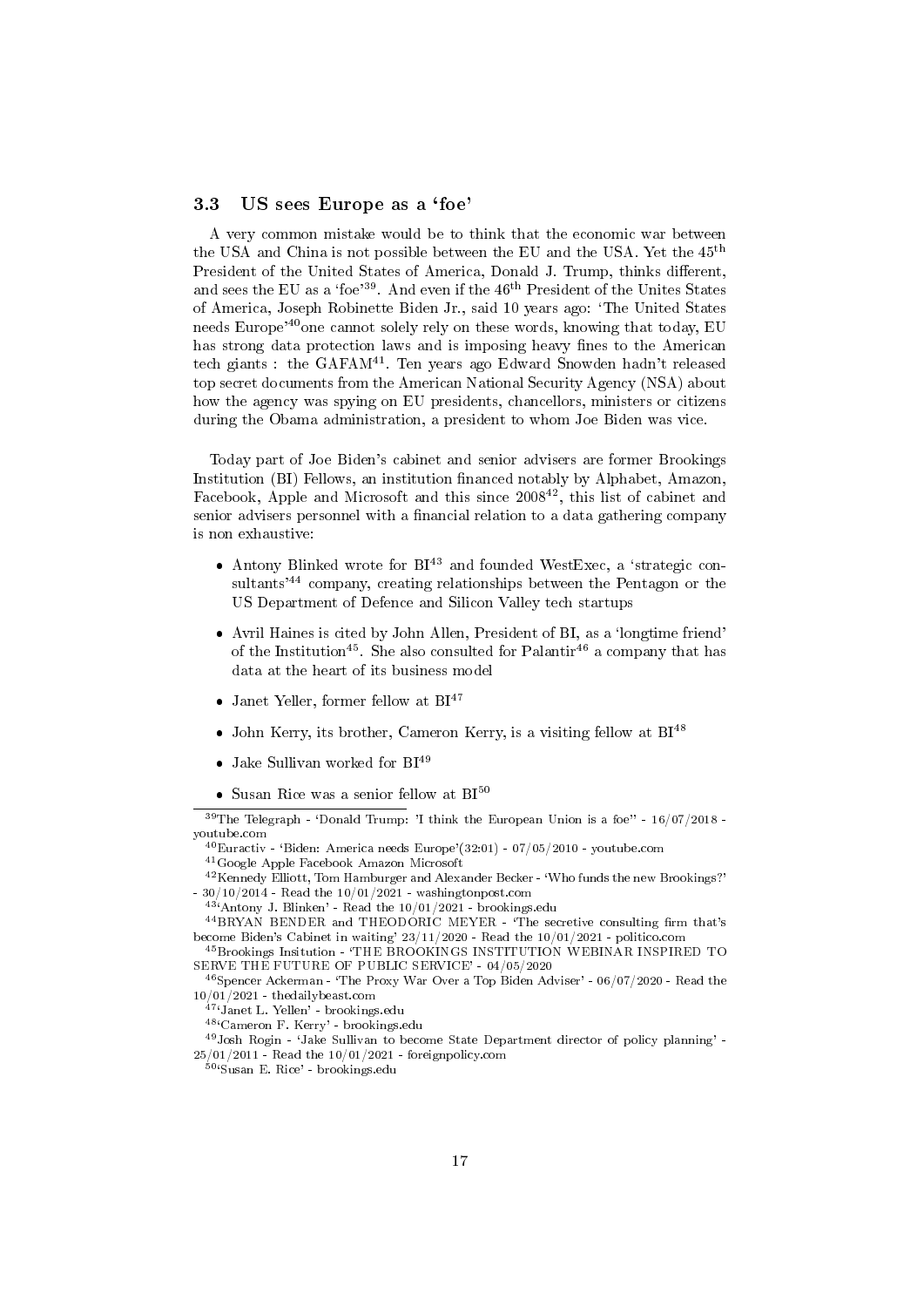To summarise, there are at least 6 cabinet and senior advisers from Joe Biden's administration that were somehow linked to an institution partially financed by the world's leading companies on data treatment. The same companies threatened by the EU laws on data treatment of its citizens.

#### <span id="page-17-0"></span>3.3.1 The General Data Protection Regulation

Since 2018, launching date of the General Data Protection Regulation (GDPR), Google<sup>[51](#page-17-3)</sup> has been fined 4 times<sup>[52](#page-17-4)</sup> by different EU countries and fined by the European Commission for Antitrust behaviour. If in the future, the USA sees the GDPR as a threat to their companies, it could impose economic sanctions such as restricting commerce with Europe, with for example, the Countering America's Adversaries Through Sanctions Act. Used in August of 2020 against Fahrhafen Sassnitz GmbH[53](#page-17-5), a German company operating the port of Mukran, which provides assistance to the Nord Stream 2 project, which seeks to increase the gaz distribution from Russia to Germany. This legal threat could be used more frequently, just like the Foreign Corruption Practices Act targeted more European companies then North-American ones, regarding the total amount of fines paid.

### <span id="page-17-1"></span>3.3.2 The Digital Services Act

The Digital Services Act (DSA) goes against the business model of many American<sup>[54](#page-17-6)</sup> companies who deal with personal data, like Google or Facebook, Google even had a plan to destabilise Thierry Breton, European Commissioner for Internal Market, on this matter. The possibility of having commercial sanctions from the USA is likely and in this case, unlike China, the EU is not prepared to live without Google Mobile Services (GMS) or Apple services. The DSA is perceived as regulatory 'assault'<sup>[55](#page-17-7)</sup> against American large online digital platforms.

#### <span id="page-17-2"></span>3.3.3 Future European projects

The Europe Union has several projects to develop its digital sovereignty, for example the GaiaX cloud project. According to Johannes Hanh, European Commissioner for Budget and Administration, 134 billions euros will be invested in digital technologies such as 'fifth generation mobile networks  $(5G)$ , Artificial In-telligence (AI), European Cloud, Super computers and quantum technology<sup>'[56](#page-17-8)</sup>. These services (and other future ones) will compete directly against Alphabet's and Apple's future services. The main benefit of making your own hardware and/or software, is that you can tightly embed your own services and make them default options, making it harder for the EU to propose sovereign alternatives. This is maybe what meant Alan Kay with his sentence "People who are really

<span id="page-17-3"></span> $51$ <sub>the fine was</sub> on the name of Google not Alphabet

<span id="page-17-4"></span><sup>52</sup>`GDPR Enforcement Tracker ' - Read the 25/10/2020 - enforcementtracker.com

<span id="page-17-5"></span> $53$ Ted Cruz - 'Mukran Port Letter' -  $05/08/2020$  - cruz.senate.gov

<span id="page-17-7"></span><span id="page-17-6"></span><sup>54</sup>and Chinese

<sup>55</sup>Meredith Broadbent - `The Digital Services Act, the Digital Markets Act, and the New Competition Tool' - 10/11/2020 - csis.org

<span id="page-17-8"></span> $56$ EuropaPunkt Bremen - 'Digitale Souveränität in Deutschland und Europa' (9:20) youtube.com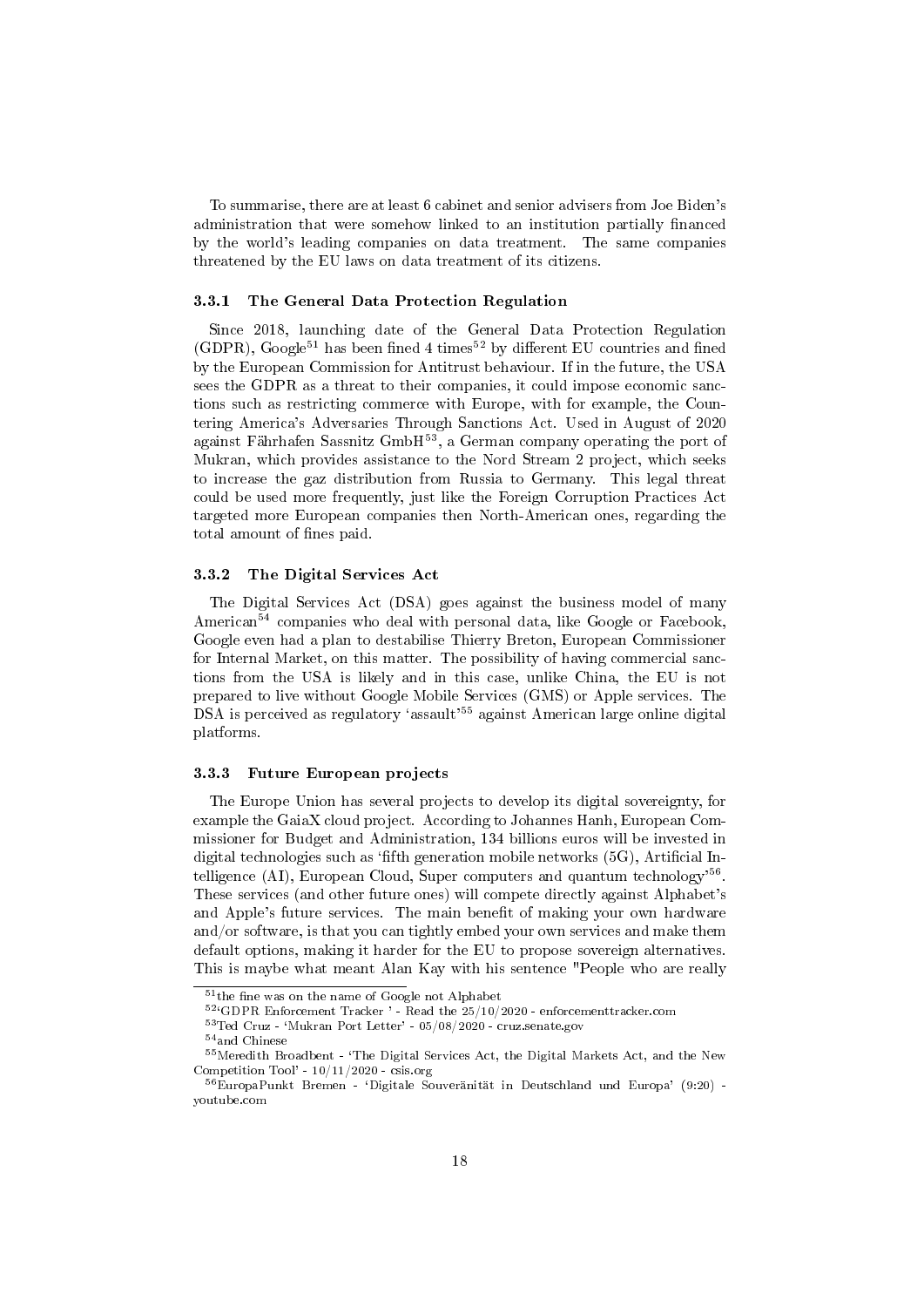serious about software should make their own hardware", used by Steve Jobs to present Apple's first iPhone<sup>[57](#page-18-2)</sup>.

## <span id="page-18-0"></span>4 Conclusion of Part II

In this part it's firstly demonstrated how the world is shifting from using personal computers to adopt smartphones. Secondly one can see the positive impact in the creation of jobs an operating system has, due to the diversification of application stores. Thirdly it's demonstrated that an industry giant had predicted the need for resilience in the strategic market of operating systems : Huawei, and this, years before the economical confrontation between China and the United States of America. Fourthly the reasons for the European Union to invest in an alternative mobile operating system are addressed:

- $\bullet$  The first reason is that, today, the European Union seeks autonomy and resilience in the digital world, yet proofs of foreign interference has been demonstrated and European countries are vulnerable to economical threats from non European countries. French and German leaders identi fied this weakness and are aware of it.
- The second reason is the strategic commercial value of data. Giant companies of data treatment understood it and did not refrain to get their hands on this new oil. This data can today be used against EU's citizens to influence elections, so a question remains : what could happen when European countries shift to online voting ?
- The third reason is a disproof towards the strong belief that a commercial war with the United States of America, such as it's happening with China, is impossible for the European Union. Yet the European Union is adopting laws to protect its citizens, such laws go against the business models of giant data treatment companies.

If one owns the operating system and the hardware, one's service proposal will always be superior to the one outsiders might propose. If in the future the European Union continues to develop services for its citizens and companies, such as GaiaX, having mobile solutions is a must. Yet if an user is confronted to the choice of picking a service created by the same company that created it's mobile phone operating system, and a third party actor : the user usually picks what he sees as less risky and more familiar.

<span id="page-18-2"></span><span id="page-18-1"></span><sup>57&</sup>lt;sup>'</sup>iPhone 1 - Steve Jobs MacWorld keynote in 2007 - Full Presentation, 80 mins<sup>'</sup> -16/05/2013 - 10:06 - youtube.com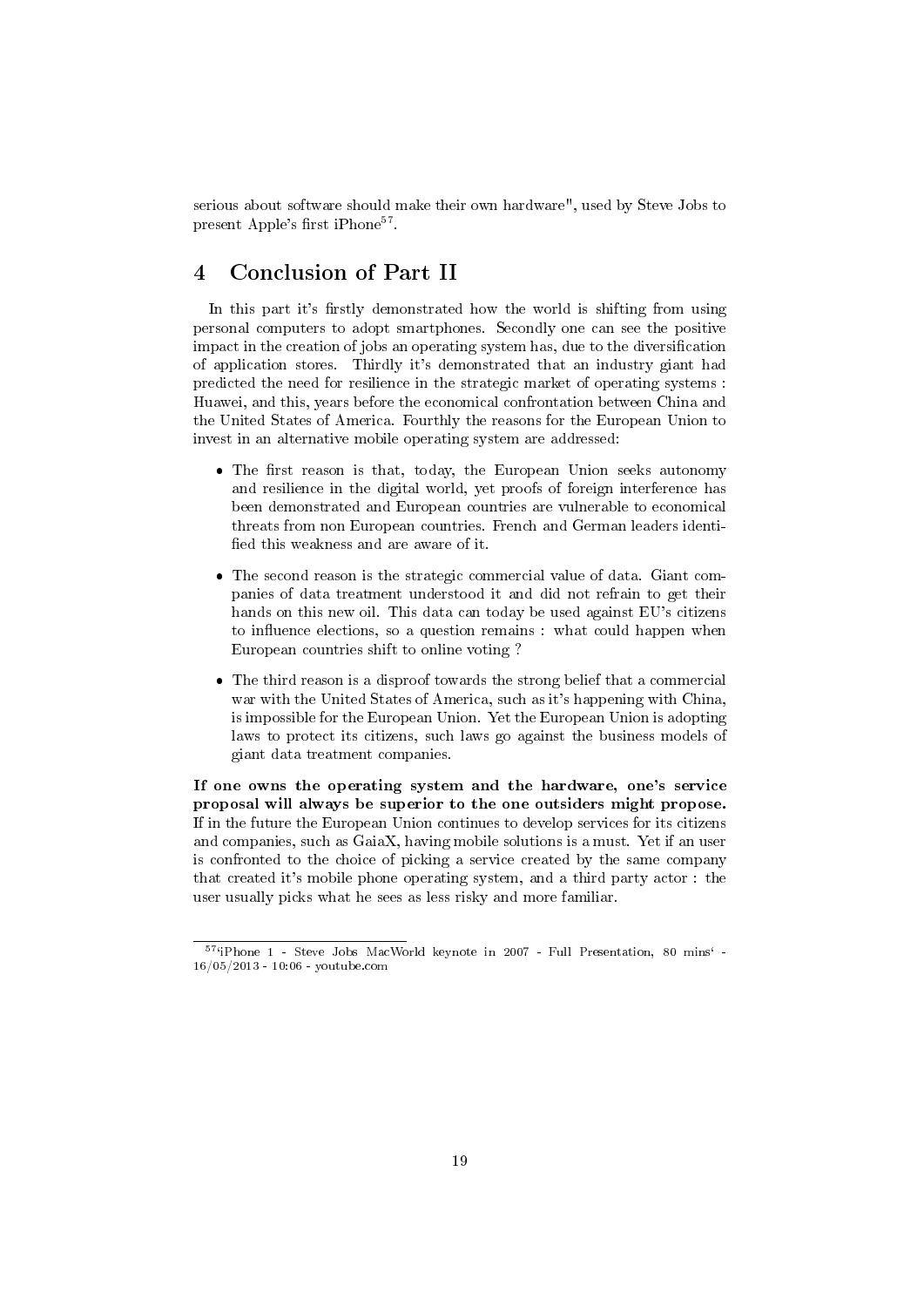# Part III Why having two mobile operating systems is an issue

## <span id="page-19-0"></span>1 Android is free as in freedom, but not that much

### <span id="page-19-1"></span>1.1 The Open Handset Alliance

The Android operating system started being developed in 2004 by Andy Rubin who then asked Andrew McFadden, Chris White, Nick Sears and Rich Miner to join the development. The previous company owned by Andy Rubin, Foto-Farm Inc, changed to Android Inc, and was acquired by Google (Alphabet) in 2005.

In November 2007 Google announces the Open Handset Alliance (OHA), a business alliance including technology and mobile industries.

The OHA has for a purpose to offer an unified Android<sup> $M$ </sup> operating system, that is, an operating system where apps working on smartphone X also work on smartphone Y. To check this compatibility one has to go thru the Android Compatibility Program (ACP).

Both, the OHA and the ACP are tools used by Alphabet to restrain the freedom of phone makers (Original Equipment Manufacturer, OEM). One can take as an example the event that occurred with a major OEM : Acer.

### <span id="page-19-2"></span>1.1.1 The Acer case

In September 2012, Acer, a phone manufacturer (among other electronic devices), was supposed to hold a press conference to announce a new smartphone running Aliyun OS, an Android fork<sup>[58](#page-19-3)</sup> developed by the Chinese e-commerce company Alibaba. Yet Google notified Acer that upon releasing such a smartphone with this specific mobile operating system, their partnership would be terminated. Acer abandoned the project.

It's important to point out that the smartphone was destined to the Chinese market, and that Google Mobile Services do not work in China, therefore, an alternative Android<sup> $M$ </sup> solution would be the proper way to deliver a functioning smartphone with it's expected services (e-mail, web searching, video browsing).

In conclusion, one can clearly see that Alphabet blocked a smartphone manufacturer from releasing a smartphone for it's own market (Acer is a Chinese company) where Alphabet isn't present.

Alphabet justified it's choice through Andy Rubin, the founder of Android, saying such measure is necessary so only one Android<sup> $M$ </sup> operating system is main-tained and not 'a bunch of incompatible versions' <sup>[59](#page-19-4)</sup>. What one can learn from this strategy is that, if a company, a country, or the European Union, wants to

<span id="page-19-4"></span><span id="page-19-3"></span><sup>58</sup>a fork is a derivative from an original code

 $^{59}$ Andy Rubin - 'The Benefits & Importance of Compatibility' - 14/09/2012 - Read the 14/12/2020 - android.googleblog.com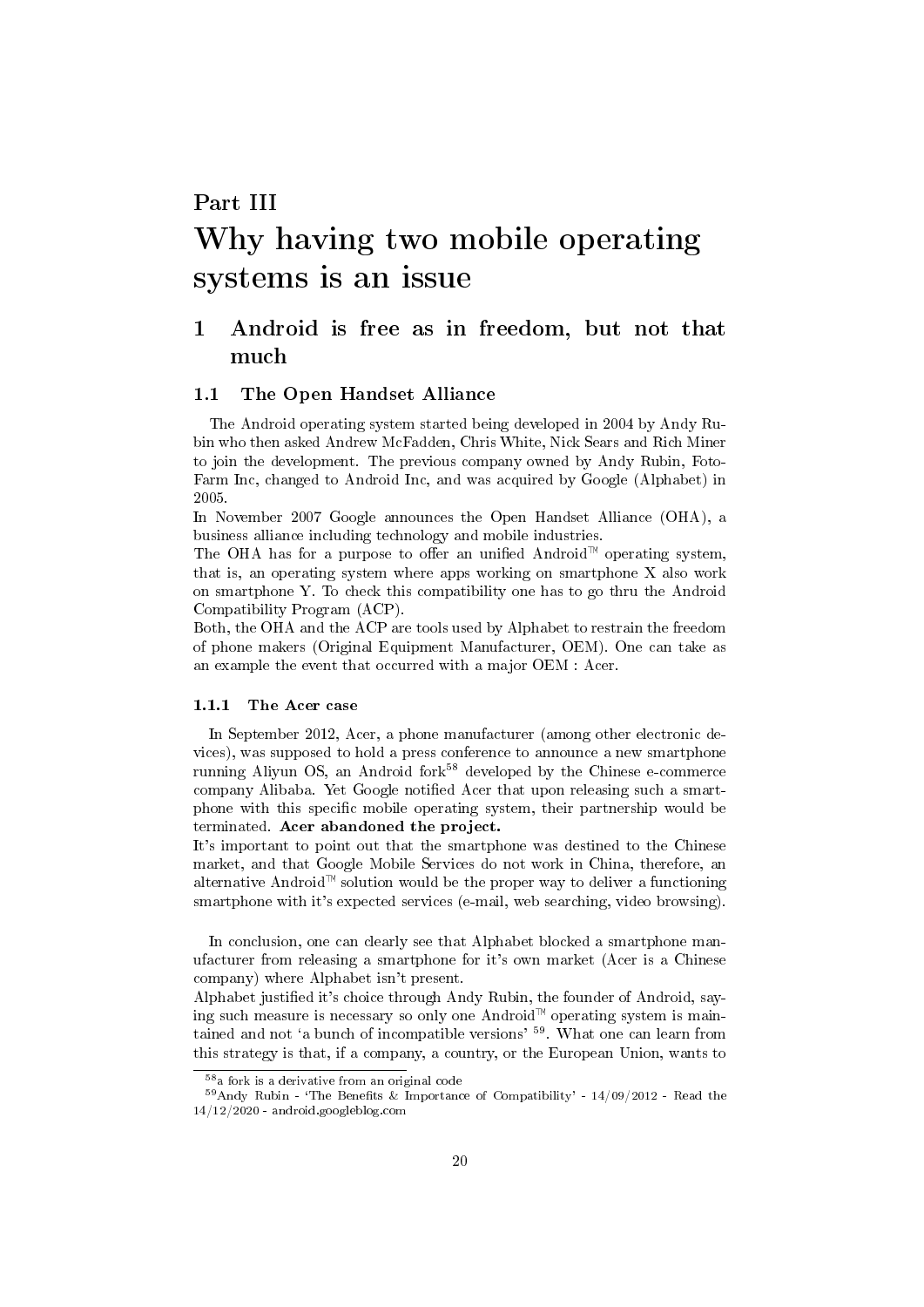release a new operating system based on Android<sup> $M$ </sup>, for example : more compliant with the General Data Protection Regulation (GDPR). No major OEM would be able to deliver such smartphone but also some telecommunication companies wouldn't be able so sell it, since they could be threatened by Alphabet, companies such as Bouygues Telecom or Telefonica because they are part of the OHA.

The Android Open Source Project (AOSP) is often mistaken as an open source project not linked to Google anyhow. Yet again Google by hosting the project is able of doing small manoeuvres such as adding it's different services in the code, for example : exchanging information with Google servers hard coded in the AOSP project.

### <span id="page-20-0"></span>1.2 The data monopoly war

When TikTok was accused of being used to spy on US soldiers <sup>[60](#page-20-2)</sup> the application was almost banned from the United States of America (USA) but thanks to it's important market, the USA managed to have TikTok working with American companies.

### <span id="page-20-1"></span>1.2.1 Reasons to remove TikTok to keep an US monopoly on application stores

- 50% of the time spent on a smartphone is spent on social apps<sup>[61](#page-20-3)</sup>
- 63% of the TikTok users are between the age of 10 and  $29^{62}$  $29^{62}$  $29^{62}$
- Over 30% of all US TikTok users are adolescents<sup>[63](#page-20-5)</sup>
- TikTok was ranked 6th in monthly active users (Android  $+$  iOS, worldwide, 2019)
- TikTok was ranked 4th in Downloads (Android  $+$  iOS, worldwide, 2019)
- Tiktok was ranked 2nd in Downloads in the United States (iOS  $+$  Android) and it's the tenth App company in the US, and the only foreign one  $(2019)^{64}$  $(2019)^{64}$  $(2019)^{64}$
- $\bullet$  In 2018 TikTok was ranked first in global downloads, with WeeChat, the only non-US apps (iOS) [65](#page-20-7)

<span id="page-20-2"></span> $60$ the problem being with the app and not the fact that US soldiers were filming themselves doing lip sync while nearby confidential material

<span id="page-20-3"></span> $^{61}$ Lexi Sydow - 'Social and Messaging Apps Grow as TikTok Takes Off' 05/03/2020 - Read the  $15/12/2020$  - appannie.com

<span id="page-20-4"></span> $62$ Mediakix - 'Top 20 TikTok Statistics: Key Facts, Figures & Data' 01/06/2020 - Read the 15/12/2020 - mediakix.com

<span id="page-20-5"></span> $^{63}$ Mediakix - 'Top 20 TikTok Statistics: Key Facts, Figures & Data' 01/06/2020 - Read the 15/12/2020 - mediakix.com

<span id="page-20-6"></span> $64$ Lexi Sydow - 'The State of Mobile in 2020: Top App and Company Rankings' - 15/01/2020 Read the  $15/12/2020$  - appannie.com

<span id="page-20-7"></span> $65$ App Annie - 'The Most Popular iOS Apps of All Time' - 02/07/2018 - Read the  $15/12/2020$ - appannie.com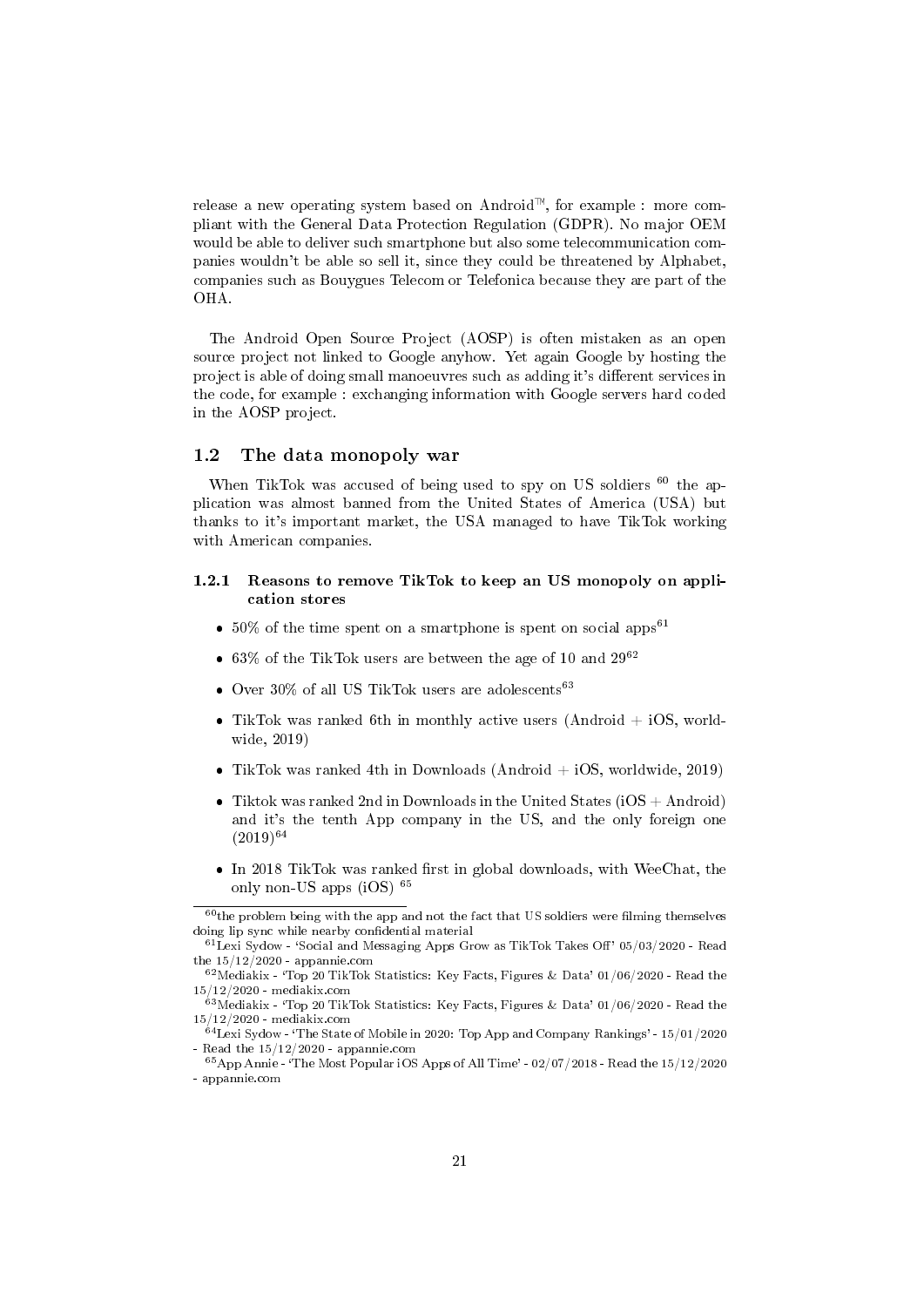- $\bullet$  In 2018 TikTok was ranked 7th in global downloads (Android)<sup>[66](#page-21-2)</sup>
- 1Billion monthly active users by  $2021^{67}$  $2021^{67}$  $2021^{67}$
- 98% of Gen Z owns a smartphone and TikTok (with Snapchat) is the most over-indexed app among Gen Z[68](#page-21-4)
- In 2017 there were no foreign apps in the top 10 monthly active users for the United States market $69$

Since 2018 TikTok has been challenging the USA's social network apps worldwide where they had a monopoly before. Just like American social networks, TikTok has access to the data of many citizens worldwide and as seen in section part II: data is the new oil. This market threat is a more plausible reason to ask for a ban or to relocate part of the activities. A question Europeans are in right to ask themselves is, what would happen if an European social network or message application is created and becomes famous across the North Atlantic ocean ? Should the company sell 20% of its shares to American companies in order to keep in business ?

#### <span id="page-21-0"></span>1.2.2 Alphabet is reducing the concurrence

As seen in part I, Alphabet is investing in KaiOS, a low budget phone dedicated mobile OS. This mobile OS uses Google's API for maps or the vocal assistant (which is a heavily used technology in this particular device) on this handset. Thus, making the user dependent on Google mobile services.

On the Android<sup> $M$ </sup> side, Alphabet made the alternative application stores less user interactive by removing AOSP core features and imposing its own apps such as Gmail.

## <span id="page-21-1"></span>2 Conclusion of Part III

Android<sup> $M$ </sup> is often perceived as Open Source and 'forkable' by anyone. These statements are only partially true.

Today's mobile operating systems and original equipment manufacturers seek to develop their communications with connected objects (IoT) to gather more data, since, as seen in part II, data is the new oil.

In order to do so, and as seen with TikTok and Acer, lawsuits and grotesque accusations are weapons that can be used: making the general public shift opinions regarding a company. The final goal of these accusations is simple, keeping the monopoly over data gathering. Europe does not have social apps, chatting apps or professional apps ranking in the first 10 apps downloaded even in Europe itself, and even if it did, the fact that the operating system is

<span id="page-21-2"></span> $66$ Donny Kristianto - 'The Most Popular Google Play Apps of All Time' -  $15/10/2018$  -Read the 15/12/2020 - appannie.com

<span id="page-21-3"></span> $67$  Lexi Sydow - 'The New Normal in 2021: Five Things You Need to Know in Mobile' -10/11/2020 - Read the 15/12/2020 - appannie.com

<span id="page-21-4"></span><sup>68</sup>App Annie - `App Annie Releases New Gen Z Report with Insights on Winning Over the Mobile Generation' - 21/10/2020 - Read the 15/12/2020 - appannie.com

<span id="page-21-5"></span><sup>&</sup>lt;sup>69</sup>Lexi Sydow and Sam Cheney - '2017 Retrospective: A Monumental Year for the App Economy' - 17/01/2018 - Read the 15/12/2020 - appannie.com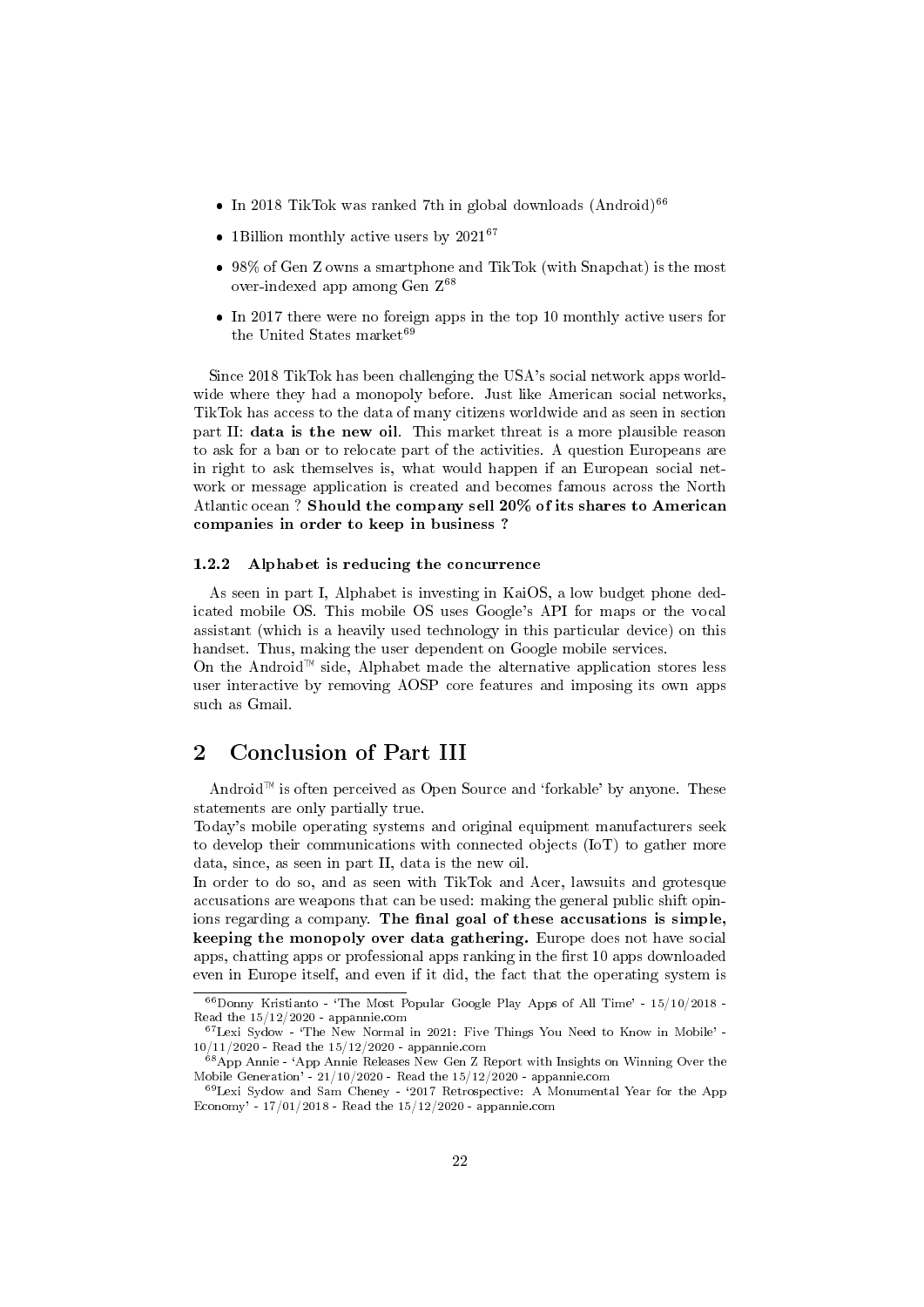owned by an other country with data gathering policies, options to limit the success of these apps are very simple: The developer can make a new app more responsive with the operating system or spying accusations.

And if Alphabet, Apple or even the government of the United States of America wanted to kill an application, simply forbidding it to use the OS's mobile services or access to the store would immediately ruin the company, because the company would not have an other market except for the Chinese one. In one sentence : The European Union needs an alternative mobile operating system, in case of any major diplomatic or commercial incident with the United States of America. The European Union's companies who rely on mobile services would perish in case of any loss of the mobile services provided by the operating systems.

## <span id="page-22-0"></span>Part IV Why past alternative OS failed ?

Huawei's plan to develop it's mobile operating system is not different than Google's plan ten years ago, that is: develop its application store by attracting developers . In this part one shall see which actions were taken and lead other companies mobile operating systems to fail.

This table sums common points that past mobile OS did or did not meet:

|                |  |  |  |  |  | Open Source Big OEM backed Missing Popular Apps Few Compatible Phones Low Budget Market No access to Google Services (Gmail/Youtube/etc) |
|----------------|--|--|--|--|--|------------------------------------------------------------------------------------------------------------------------------------------|
| Firefox OS     |  |  |  |  |  |                                                                                                                                          |
| Windows Phone  |  |  |  |  |  |                                                                                                                                          |
| Amazon Fire OS |  |  |  |  |  |                                                                                                                                          |

Table 1: Common points failed past mobile OS had

## <span id="page-22-1"></span>1 Their negative points

### <span id="page-22-2"></span>1.1 Firefox OS

- Multi established OSes and app stores made FOS play catch-up
- Few compatibles phones for evangelists
- Missing popular apps
- An Open Source OS is not a valid attracting point for the majority of the clients
- Google had a 10 millions dollars incentive for developers<sup>[70](#page-22-3)</sup>
- 2/3 of the apps on the Play Store in 2008 where from outside the US

<span id="page-22-3"></span> $70$ Charles Arthur - 'Firefox OS won't magically succeed just because it's open source - see webOS' - 26/02/2013 - theguardian.com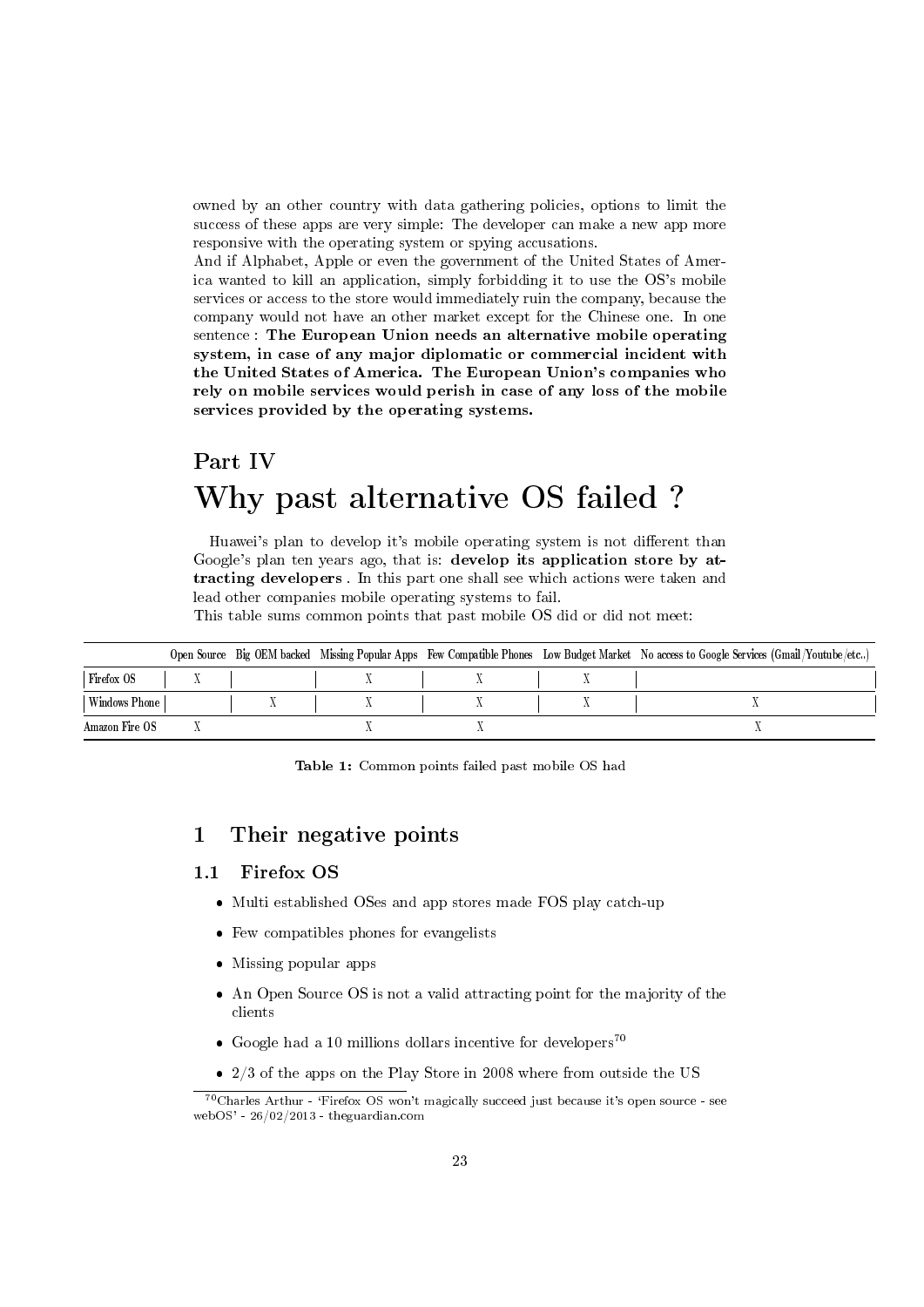Web Developers had to choose between two web rendering engines : WebKit (Chrome/Safari/Opera/BlackBerry) and FirefoxGecko (Firefox OS and Firefox browser)

### <span id="page-23-0"></span>1.2 Windows Phone

- Developers did not choose it
- Alphabet stopped developing its applications (Youtube, Gmail, Maps) on Windows Phones
- Microsoft released some of its professional software (Outlook, Teams, Windows Office suite) on Android<sup> $M$ </sup> and iOS, giving less reason to buy a Windows Phone
- Steve Ranger : 'The benefit of making your own hardware is that you can tightly embed your own software and services, making them the default options.'[71](#page-23-2) Leading users from the other OSes no longer in need for Microsoft software.
- Janet I. Tu : `Smartphones control wearable tech like smartwatches. So to be a player in the wearable market it helps if you already make smartphones. And if you make wearables, it's that much easier to make a step into the consumer Internet of Things.'[72](#page-23-3)
- Janet I. Tu : 'Nobody made any money in Windows Phone '[73](#page-23-4)

### <span id="page-23-1"></span>1.3 Amazon Fire OS

- Out dated Android
- No access to GMS most used apps (Youtube, Maps, Gmail) or API
- Premium features don't appear as being vital to the macro-level experience of using a smartphone, such as an embedded Amazon shopping experience
- Developers had to use Amazon's API instead of Google's one, that means, they had to recode their applications specifically for Amazon devices
- Because released by an e-commerce company, consumers associate it to extension of the e-commerce website, therefore destined to the heavy users of amazon.com

<span id="page-23-2"></span><sup>&</sup>lt;sup>71</sup>Steve Ranger - 'Microsoft and Windows Phone: What went wrong, and where can they go from here?' -  $09/07/2015$  - Read the  $20/12/2020$  - zdnet.com

<span id="page-23-3"></span> $^{72}$ Janet I. Tu - 'Huawei Technologies has big plans, faces big questions' - 30/11/2014 - Read the 20/12/2020 - seattletimes.com

<span id="page-23-4"></span> $^{73}$ Janet I. Tu - 'Huawei Technologies has big plans, faces big questions' - 30/11/2014 - Read the 20/12/2020 - seattletimes.com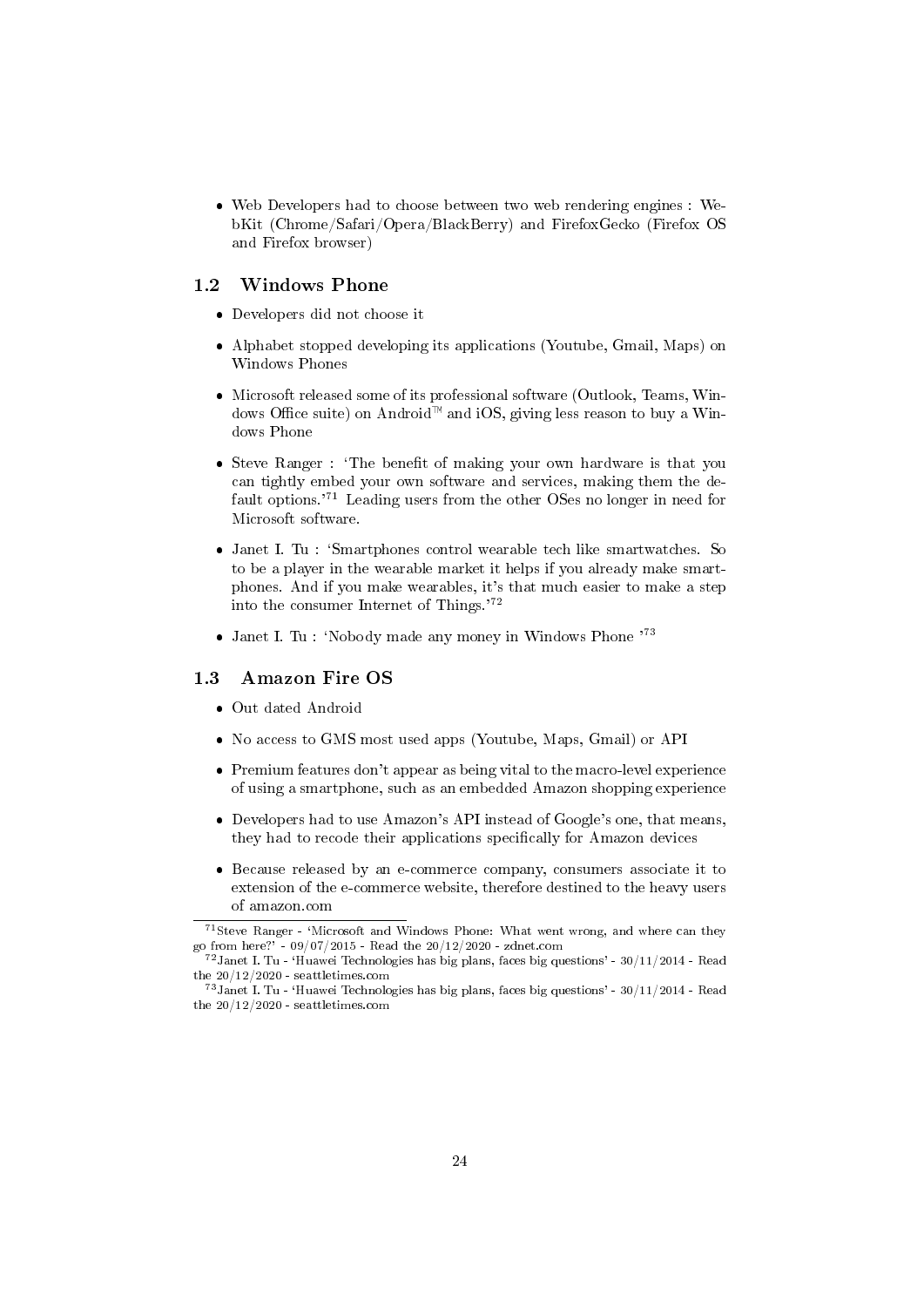## <span id="page-24-0"></span>2 Why Knox and other 'sub-os' are not an answer

Knox is a hardware and software solution provided by Samsung to isolate sets of the Android<sup> $M$ </sup> operating system on Samsung's smartphones. Some European Union (EU) cyber-security agencies<sup>[74](#page-24-3)</sup> have certified Knox as a secure solution to isolate the user's information. Knox is a protective measure on top of an Android<sup> $M$ </sup> system, it solves only a part of the problem: the spying one.

## <span id="page-24-1"></span>3 Why is this different from 'We need a European OS' (laptop/desktop)

Creating an alternative laptop/desktop operating system from the ground up could cost the EU 833 millions euros over 5 years<sup>[75](#page-24-4)</sup> and could become a certain political fiasco if it's not adopted. More over, European telecommunication companies already tried to create an European mobile operating system back in 2010[76](#page-24-5), and due to the lack of communication on it, one can assume it was a failure.

The point here is not to tell EU representatives to make an invitation to tender for companies to build a fork or an operating system from the ground up: this would be a waste of time, money and a proof that the European Union is unable to use what already exists and works. But rather to help financially the companies already doing it by using alternative solutions in EU's administrations and state owned companies. Setting the example: adopting European solutions.

## <span id="page-24-2"></span>4 Conclusion of Part IV

Today's alternative mobile operating systems target skilled people. New companies diving into this market start by selling smartphones online, but as Google experienced it with its Nexus phones: selling smartphones online is difficult. An other common point failed mobile OS have in common: application developers had to create a third application or use an other technology then the ones used for the two most popular operating systems. A startup creating a new application has to think about costs, and between creating the application for each mobile operating system out there or only for the most popular ones, the choice is quickly made. This is why an alternative mobile operating system has to have a compatibility with Android<sup> $M$ </sup> applications.

Thinking that a new mobile operating system can only be addressed to the public thru sales in stores across Europe is missing the other markets, less prone to a duopoly: the professional market. The general public market needs massive investments in communication to shift users from using their usual smartphones for a new one, it also needs to meet the exigences from

<span id="page-24-4"></span><span id="page-24-3"></span><sup>&</sup>lt;sup>74</sup>Holland's AIVD, French ANSSI, German BSI, Spanish CCN and Finish Traficom

 $^{75}$ Romain Péchard - 'Développer un OS souverain made in France, combien cela coûte ?'  $20\big/01/2016$  - Read the  $20/12/2020$  - numerama.com

<span id="page-24-5"></span> $76$ Marie-Cécile Renault et Enguérand Renault - 'Social : le patron de France Télecom s'explique' -  $15/09/2010$  - Read the  $20/12/2020$  - lefigaro.fr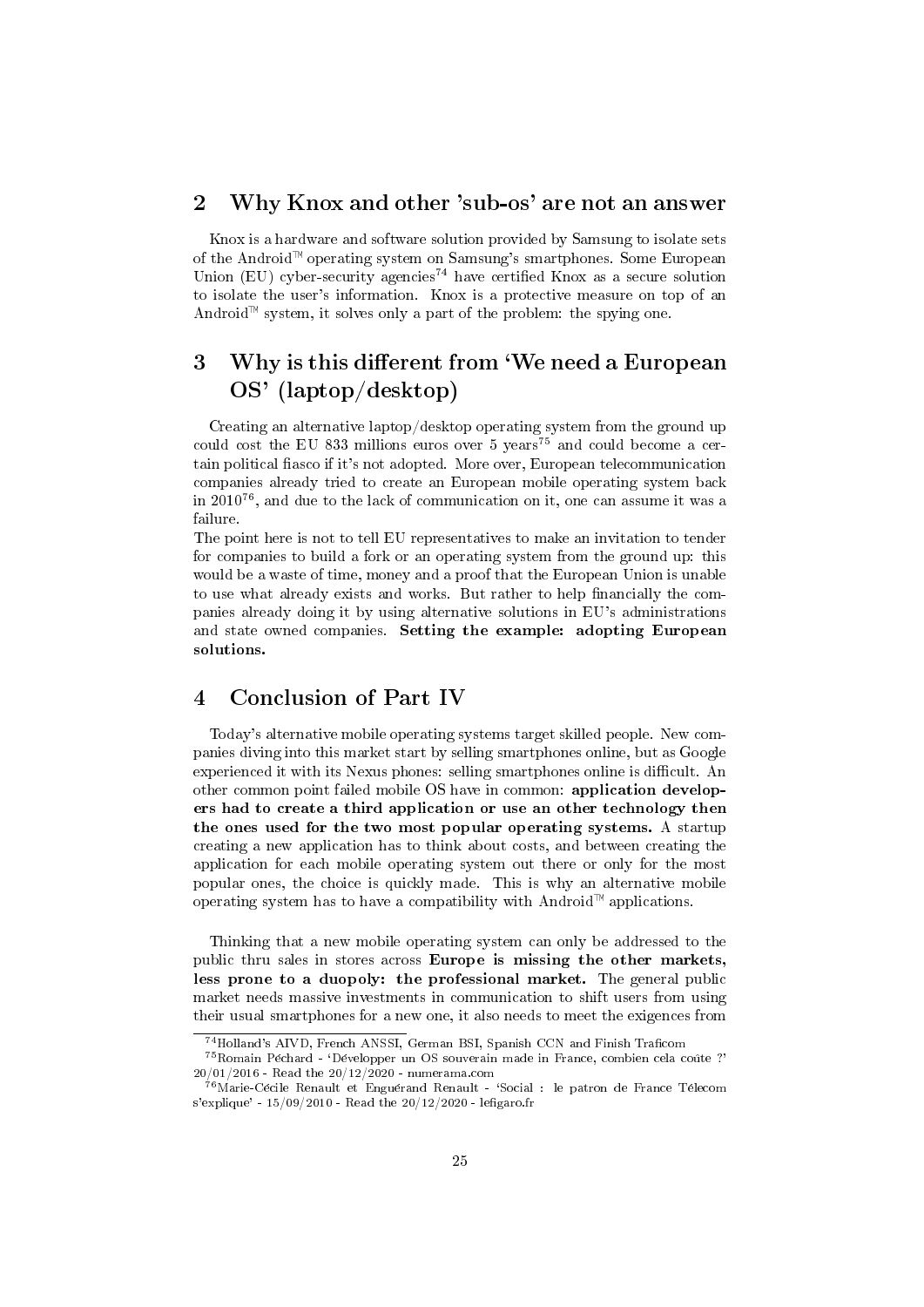the general public by having a vast proposal for applications in it's application store, this can be verified by watching the many videos explaining the reasons behind why a specific 'influencer' switched from an Android<sup>™</sup> phone to an iOS one. Whereas the professional sector uses less applications than those used by the general public, for example : A professional employee can do its professional tasks without Snapchat<sup>[77](#page-25-2)</sup> installed on its phone, but the employee will always need the 'phone' and 'messages' applications.

There is no necessity to invest in the creation of a new mobile operating system when existing ones already exist, the only need is to adopt them. This approach where EU institutions and state owned companies could be adopting alternative mobile operating systems as professional smartphones shortcuts many costs to both the company and the EU, such as communication and stock costs, since the communication can be done by word of mouth and stocks can be precise thanks to orders.

## <span id="page-25-0"></span>Part V

# Alternative mobile OS are not shadowy and insecure

Different forks from AOSP (also called ROMs) are available in a stable release targeting different categories of users. Some like 'Replicant' are fully open source, others like Emotion UI (EMUI) have been developed by constructors for their phones, in this case Huawei.

In the sections 'One Plus' and '/e/' it will be presented forks from a ROM called Lineage OS. Lineage OS is a fork of CyanogenMod, itself an AOSP fork. In this part, the only alternative operating system as in 'not AOSP' is Sailfish OS.

## <span id="page-25-1"></span>1 One plus

One Plus is a phone manufacturer founded in 2013, daughter company of BBK Electronics, world's second largest phone manufacturer.

Their first phone does not run stock Android<sup> $M$ </sup> but a ROM (CyanogenMod) with Google Mobile Services (GMS). Today One Plus phones shifted from Cyanogen-Mod to OxygenOS, which is also an AOSP ROM with GMS. And although not being the stock Android<sup> $M$ </sup> solution, it raised to the first smartphone brand for 5G phones in Finland, third largest smartphone brand for the mid-tier solutions in the Netherlands and second largest smartphone brand for 5G in Denmark[78](#page-25-3) . The point to be proven here is : Non stock Android solutions work too, and that's excluding the fact that One Plus was the first smartphone brand for

<span id="page-25-3"></span><span id="page-25-2"></span><sup>77</sup>a social network based on sharing pictures with one an other

<sup>78</sup>Jan Stryjak - `OnePlus targets upper mid-tier for record quarterly smartphone shipments in Denmark, Finland and the Netherlands' 30/11/2020 - Read the 27/12/2020 - counterpointresearch.com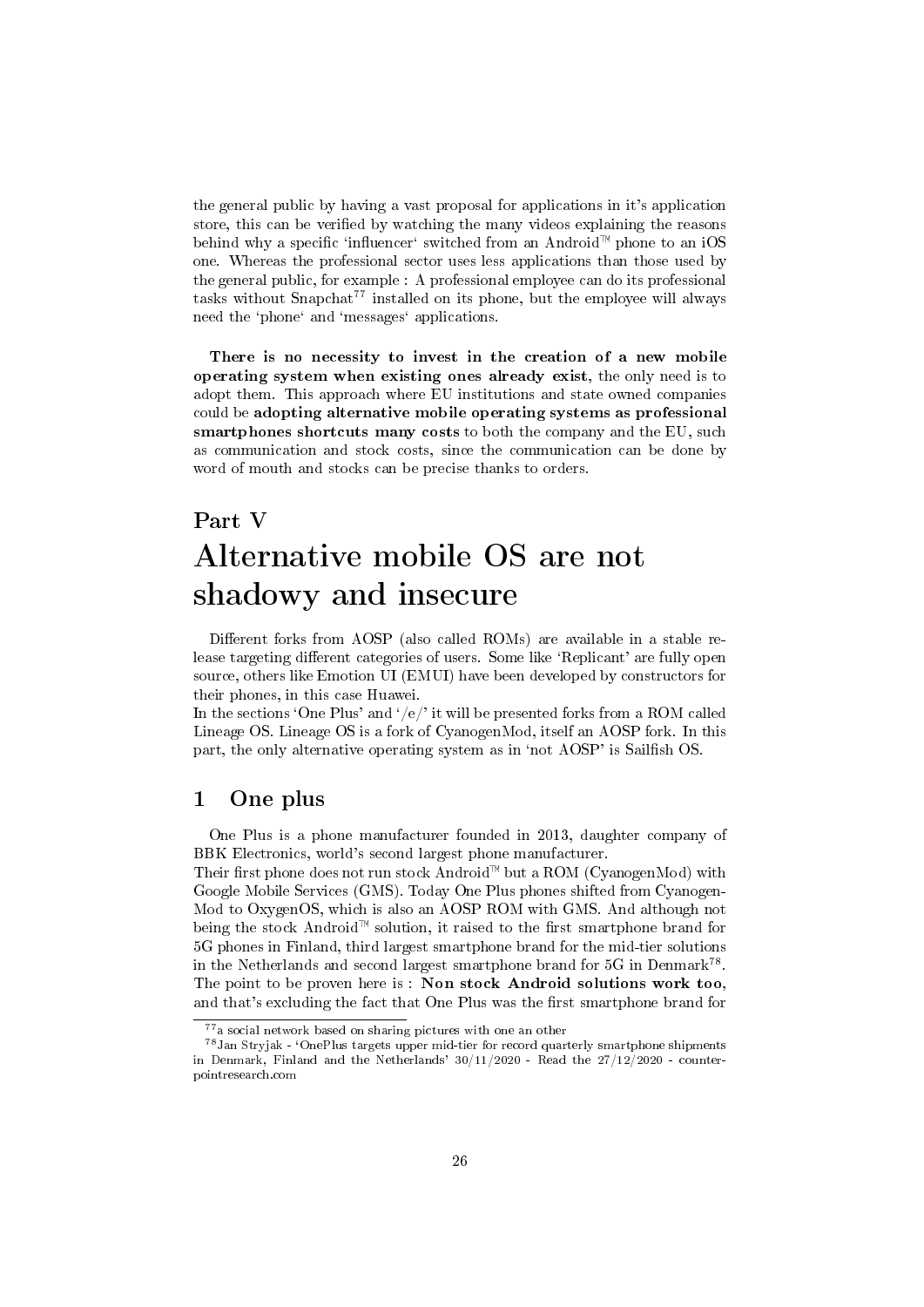premium smartphones in India[79](#page-26-1) .

## <span id="page-26-0"></span>2 The Sailfish OS example

Jolla, the company that edits Sailfish OS, was created in 2011, in Finland by former Nokia employees. The operating system is not a fork of AOSP but an evolution of Nokia's MeeGo operating system (as seen in Figure 1, part I), before Nokia Mobile division was bought by Microsoft. Sailfish OS also integrates the equivalent of a virtual machine for smartphones : Myriad's 'Alien Dalvik', which allows Sailfish OS to run both native applications and Android ones.

The OS is mature enough to be used in Russia as a sovereign solution and was a possible solution for Huawei's issues with Android. Therefore there are two consortiums: one in China and one in Russia.

Russia has it's own fork of the OS, called `Aurora OS' which is currently deployed in [80](#page-26-2) :

- $\bullet\,$  The Russian Post Offices
- Rostelecom
- Russian Railways (RJD)
- The Federal State Statistics Service (Rostat)

And will be deployed in schools and in hospitals in the near future according to the Kremlin  $81$ .

The operating system received accreditation from the Russian FSB and the Russian FSTEC as a phone secure enough for `non state secret communications' <sup>[82](#page-26-4)</sup>. Jolla has developed specific use cases for companies or states willing to use Sailfish OS with their shared mobile devices and licensing model. Sailfish OS has enthusiast across the Europe<sup>[83](#page-26-5)[84](#page-26-6)[85](#page-26-7)[86](#page-26-8)[87](#page-26-9)[88](#page-26-10)</sup> and keeps updating 7 years old phones<sup>[89](#page-26-11)</sup> whereas Google Pixel devices security updates have a three years life expectancy<sup>[90](#page-26-12)</sup>.

Currently Sailfish OS officially works only on Sony Xperia 10, Sony XA2, Sony X and the Gemini PDA.

<span id="page-26-1"></span><sup>79</sup>Jeet - `OnePlus Grabs 48 Percent Premium Smartphone Market Share In India' - 25/02/2018 - Read the 27/12/2020 - gizmochina.com

<span id="page-26-2"></span> $80^{\circ}$ Аврора — первая российская мобильная операционная система' - Read the 21/11/2020 - auroraos.ru

<span id="page-26-3"></span> $81$ The Kremlin - 'Перечень поручений по итогам встречи с членами правления РСПП' 25/11/2020 - Read the 25/11/2020 - kremlin.ru

<span id="page-26-4"></span> $82^{\circ}$ ОМП — Открытая мобильная платформа ОС Аврора' - Read the 25/11/2020 omprussia.ru

<span id="page-26-5"></span> $8^{3}$ https://jollacommunity.it/?doing\_wp\_cron=1607538774.5624089241027832031250

<span id="page-26-6"></span> $^{84}\mathrm{https}$  //www.jollanl.org/

<span id="page-26-7"></span><sup>85</sup>https://jollasitecz.wordpress.com/

<span id="page-26-8"></span> $^{86}\rm{https://sailfishmods.de/}$ 

<span id="page-26-9"></span><sup>87</sup>https://www.jollaes.com/blog/

<span id="page-26-11"></span><span id="page-26-10"></span><sup>88</sup>https://jollafr.org/

 $89$ Sami Pienimäki - 'The Original Jolla Phone turns 7 today' - 26/11/2020 - Read the 26/11/2020 - blog.jolla.com

<span id="page-26-12"></span> $90C$ . Scott Brown - 'Google Pixel 2 updates will end in December as the phone rides into the sunset' -  $05/10/2020$  - Read the  $27/11/2020$  - androidauthority.com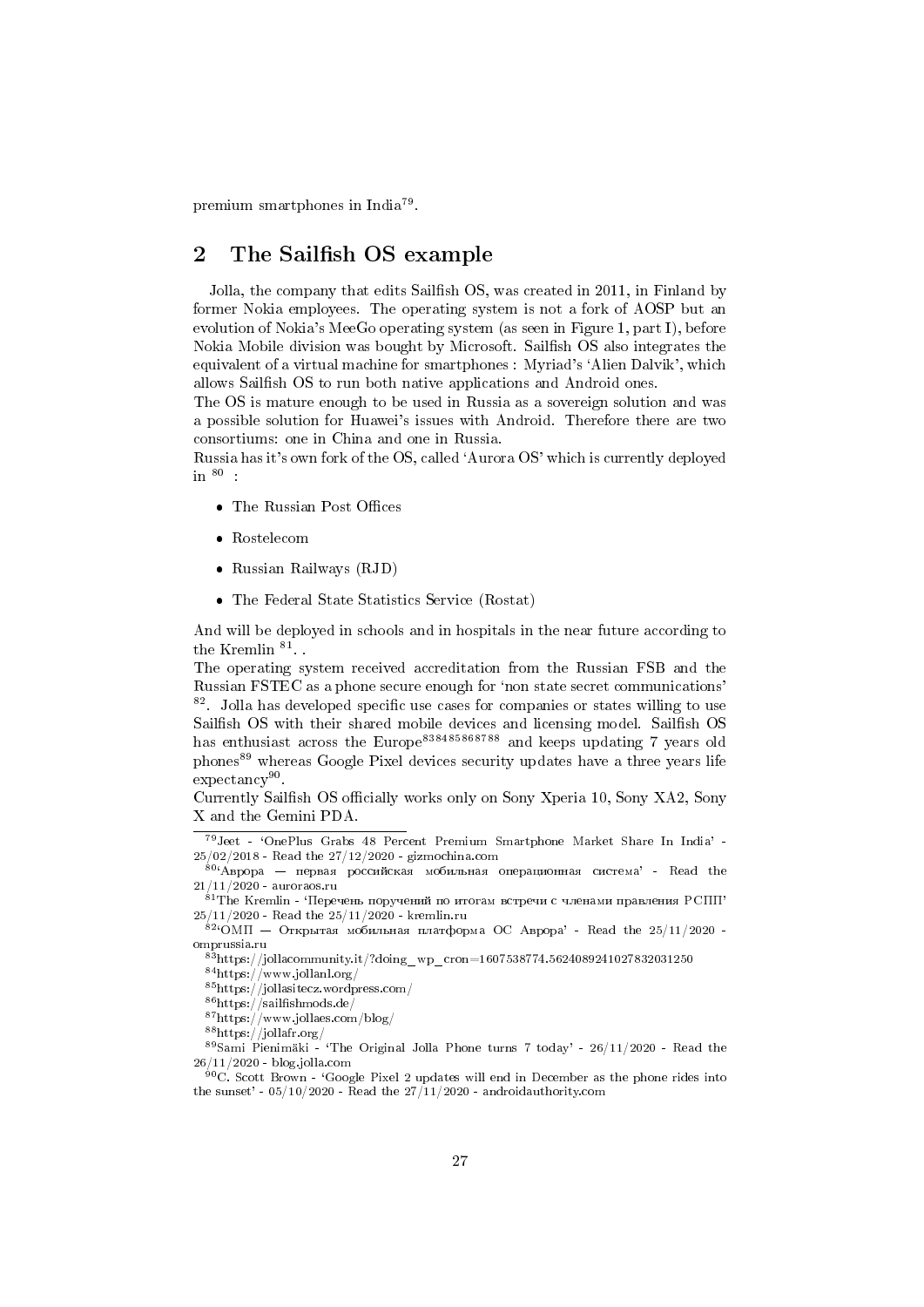What conclusion can be taken here? That there is an alternative solution ! And the solution is not from a teenager in his parents garage but an European company that with proper financial and communication help can be a long term viable solution for EU's mobile operating system dependency problem. SWOT:

- Strength
	- European made, different user interface, not threatened by anti trust law suits, only non-beta smartphone solution that is not Android, compatibles phones don't have premium phone's price, android support
- Weakness
	- $-$  unknown to the general public, weak communication, no financial back up as solid as Alphabet or Apple, leading to weaker development possibilities, few phones options, no major alliance or phone manufacturer, strong dependency on the `Android virtual machine' until developers don't make native apps
- Opportunities
	- head of countries/companies/citizens seek European autonomy and resilience, Alphabet and Apple accused of anti trust behaviour, Chinese phone manufacturers will weak Google's and Apple's dominance - changing customers perception on alt OSes, end users are starting to avoid GAFAM related applications, such as WhatsApp with their recent data policy update with Facebook
- Threats
	- $-$  loosing major financial supports, debts due to a tablet product issue, aggressive behaviour from major apps developers : forbidden any native unofficial app

## <span id="page-27-0"></span>3 The /e/ example

Formerly called eelo,  $/e/$  is a Lineage OS fork <sup>[91](#page-27-1)</sup> being developed by the 'e foundation' witch has as a founder Gaël Duval, former Linux Mandriva creator. e Foundation's goal is to offer an operating system that does not send any data to Alphabet's services.

### A natural question would be, why chose /e/ instead of LineageOS or Replicant ?

It's true that /e/ being only a fork from Lineage OS, it's possible for a skilled developer to remove Alphabet's code from their mobile OS. The same goes for Replicant that takes a step further and has no proprietary libraries inside the OS. Yet /e/ makes it simpler and targets `non-technical communities', as stated by it's founder<sup>[92](#page-27-2)</sup>, it can be seen as a mix of Replicant and Lineage OS: no

<span id="page-27-2"></span><span id="page-27-1"></span><sup>91</sup>so an AOSP ROM

 $^{92}$ gael - '[UPDATE] 22-Nov '18: 6 new supported devices (enabled by Oreo branch)' -18/11/2018 - Read the 06/10/2020 - community.e.foundation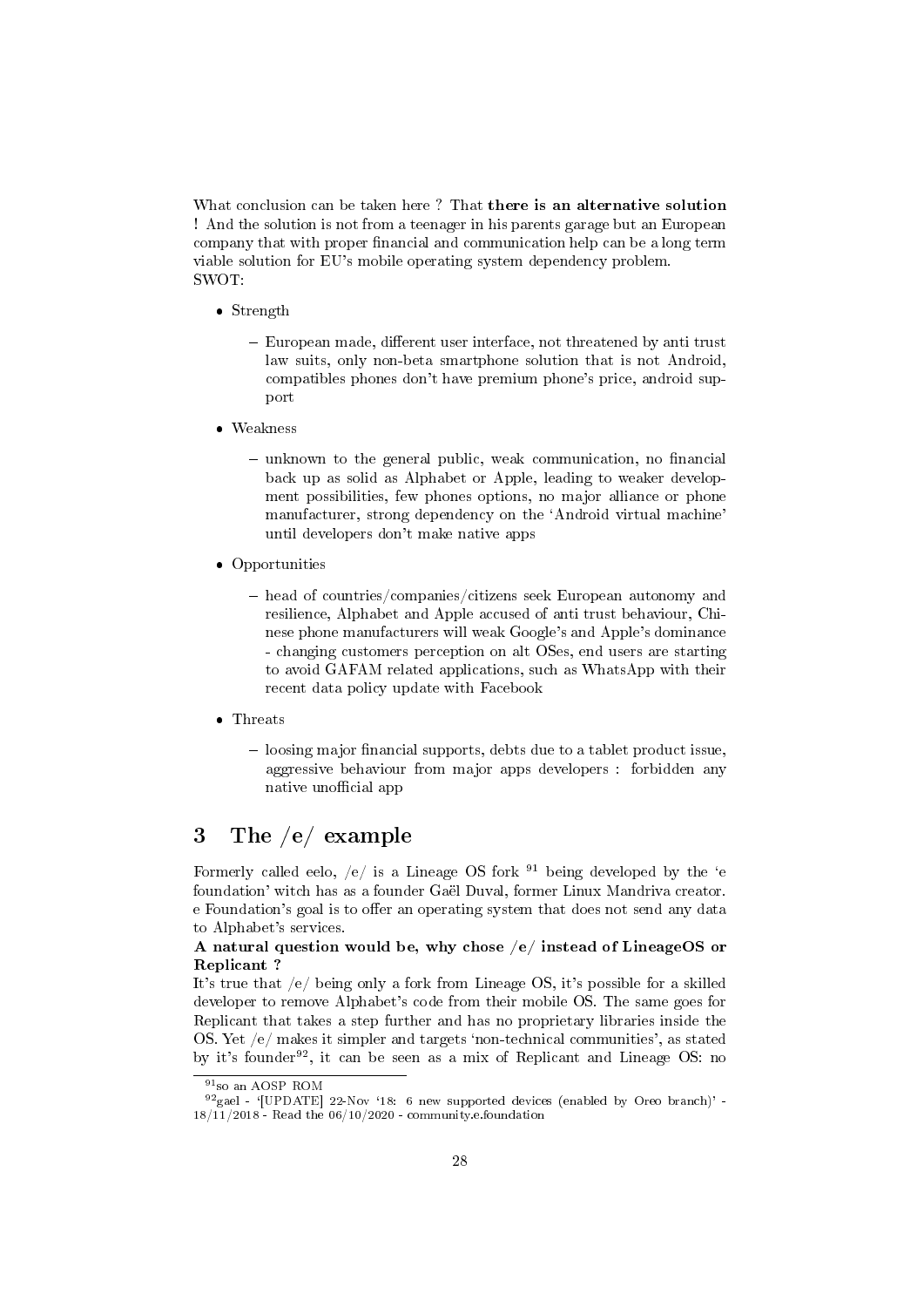dependency towards Google but the user is still able to download his favourite applications.  $/e/$  uses microG, an open source solution, to support Google Mobile Services.

Currently  $/e/$  is sold by the e-Foundation installed on Samsung Galaxy phones from Galaxy S7 to Galaxy S9+ and the Fairphone 3 and 3+ but is available for user installation on 111 devices<sup>[93](#page-28-1)</sup>.

SWOT:

- Strength
	- $-$  'unGooglised' phones, a variety of compatible phones, buying straight from the developer: with a guarantee, easy to use, Android phone : so compatible with all apps from the Play Store
- Weakness
	- no direct play store, no official manufacturers, finances since it's a non profit organisation, Android<sup> $M$ </sup> phone users may not see why they would need to change from their Android<sup><sup>M</sup> to /e/</sup>
- Opportunities
	- $heta$  head of countries/companies/citizens seek European autonomy and resilience, Alphabet and Apple accused of anti trust behaviour, Chinese phone manufacturers will weak Google's and Apple's dominance - changing customers perception on alternative OS
- Threats
	- $-$  voluntaries loosing interest in participating, loosing financial support

## <span id="page-28-0"></span>4 Conclusion of Part V

There are existing, stable and mature solutions for European Union's dependency. These solutions and examples can bust the myth of : 'alternative mobile operating systems are not stable'. The alternative mobile operating systems are yet unable to answer a hardware demand if all European citizens were to ask, tomorrow, for a new phone. But this is neither realistic nor the goal of this study. Each one of them has strengths and weaknesses but are able thanks to the current changing perception of owning one's data to overcome them. Both Sailfish OS and  $/e$  solve past alternative operating systems failure, such as not having a vast choice in the application store.

<span id="page-28-1"></span> $^{93}\,^{\prime}\text{G}$  Support - e Foundation - deGoogled unGoogled smartphone operating systems and online services - your data is your data' - Read the 06/10/2020 - e.foundation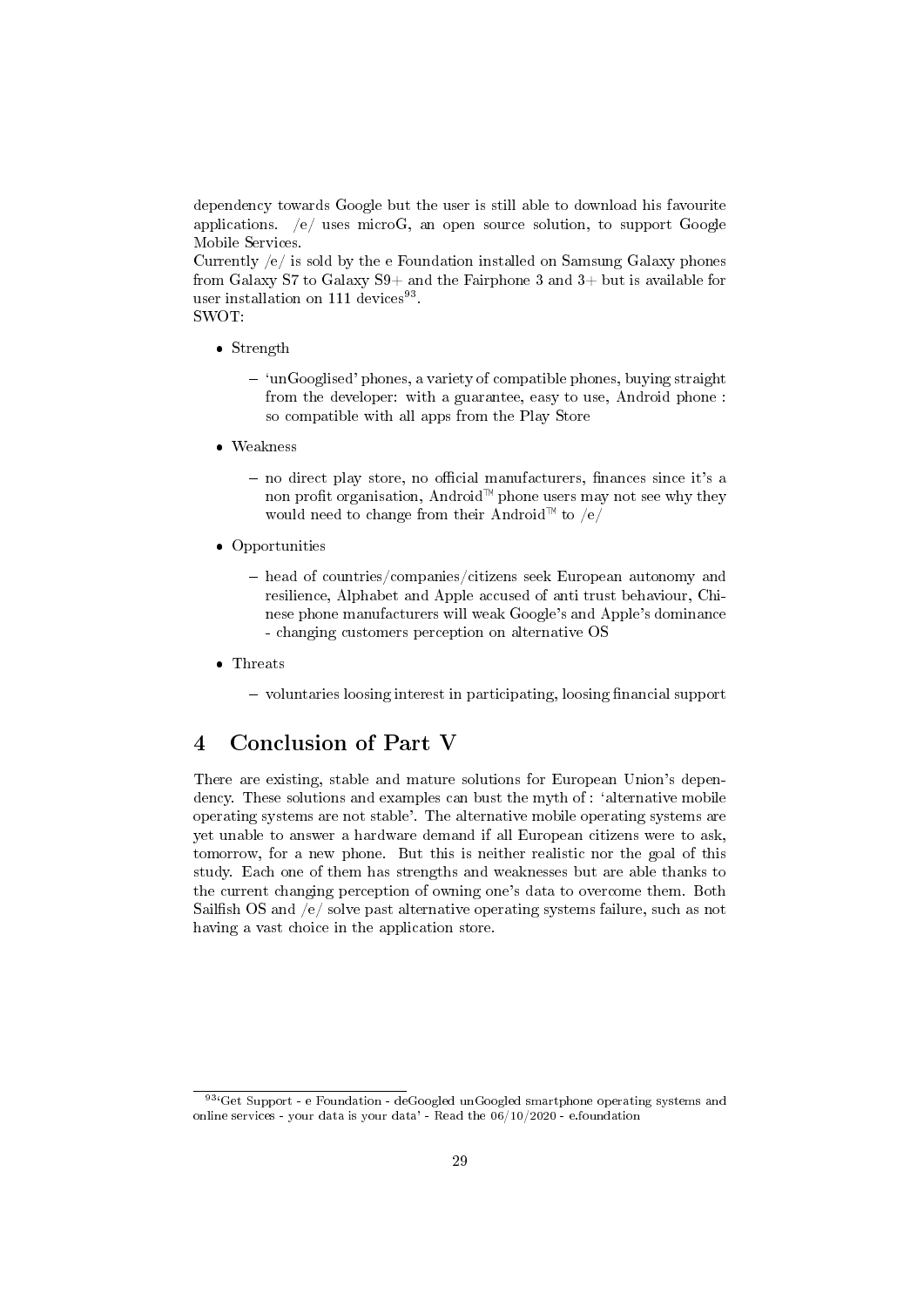## <span id="page-29-0"></span>Part VI Conclusion

Europe had world leaders in mobile phones constructors and mobile operating systems sectors. These leaders quickly lost to the concurrence who managed to create commercial alliances or had a strong user environment created around them. This concurrence is formerly Google and Apple. Both companies had strong financial incentives behind them to propel their mobile operating systems, since Google is the most used operating system worldwide and Apple commercialises laptops among other devices. Today a duopoly is in place and the European Union solely relies on these two companies in terms of mobile operating systems.

This duopoly has a very strategic position, it creates jobs and has access to the most valuable resources of the XXI century : Data. Investing in a mobile operating system results in job creation since there is a need for new developers and testers for such operating system. This strategic market was foreseen by Huawei who long before the commercial war between China and the United States of America decided to create it's own autonomous mobile operating system. This decision to have an autonomous solution was not in vain, with the EU's dependence to USA's solutions, its strategic autonomy is decreasing and the negotiating power is automatically weakened if the vast majority of one's population depends on a foreign's service. One could think that a commercial war between the US and Europe is impossible, but history has shown that the European Union is not seen as a friend and that its new data protective laws go against American and Chinese companies business model: gathering data. The strategic position of data in today's world cannot be minimised with it's power to even influence elections. Yet today's European Citizens data does not belong to them.

The European Union plans to invest vast amounts of euros in the development of new sovereign solutions for Europe, such as GaiaX, the European cloud. But when confronted to two or more solutions, one by the same company that develops its mobile operating system, with the possibility to transfer data across devices with a flawless environment created just for the user, and a solution created by a third party that will never be able to create the same environment, the customer will pick the one he's most familiar with and feels less complicated to use. Because the company who develops the operating system can make it behave just as wanted, whereas the company that depends on the operating system to provide a service will always be a step behind, and the operating system, is the interface that communicates between applications and the hardware.

Android<sup> $M$ </sup> is often perceived as open source but major phone manufacturers are part of the Open Handset alliance, which, in case the manufacturer delivers a modified version of Android<sup> $M$ </sup> not approved by Alphabet, may result in a law suit, as it happened with Acer. Even Amazon could not convince major manufacturers to produce it's alternative Android solution.

The monopoly for top positions in the applications stores is a working strategy to keep having access to an user's data, this has been seen with the TikTok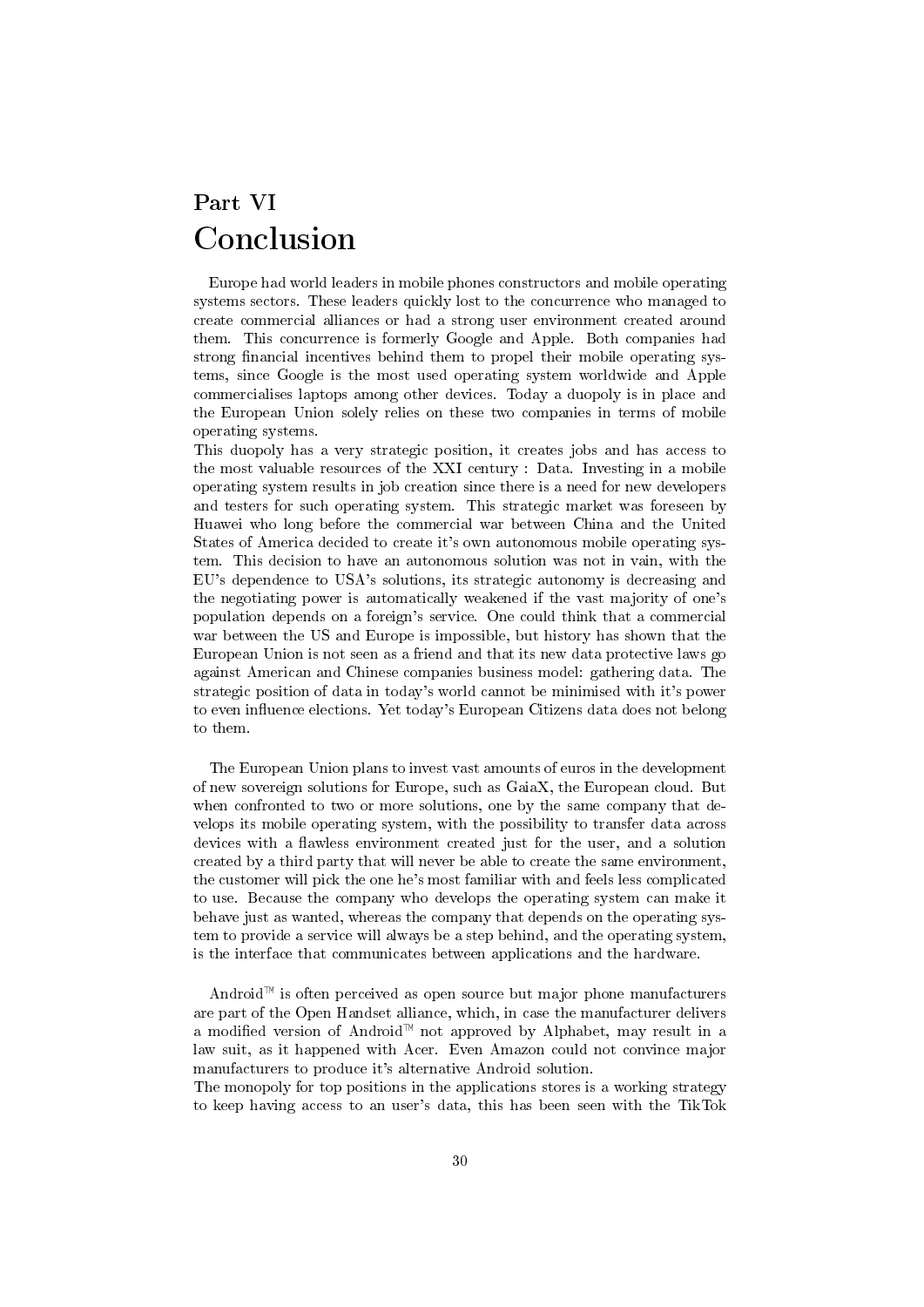case: the app was accused of spying on soldiers although a vast majority of the users is below 30 years old. But the app was also in the top 10 most downloaded applications worldwide and the only non American application. Today, there is no European social or messaging application in the top 10 most downloaded applications even in Europe. And European developers depend blindly on mobile services provided to them by the operating system developers. In case of any commercial or diplomatic tension the risks of loosing access to these services can kill the applications and therefore the companies.

Past alternative mobile operating system solutions have existed and some failed, this mostly due to two main factors : the lack of applications in their store and expecting a quick adoption from the general public in a duopoly without any major breakthrough. Being called Amazon or Microsoft does not ease the task if there is no applications in your application store, both failed. Past operating systems targeted the general end user who already adopted an An $d_{\text{roid}}$  or iOS phone and does not see the need or reason to switch. On the other side, a professional user, who uses very few different applications can see a real benefit in switching phones if the latter option provides data privacy, for the phone owner, and it's clients. Solutions already exist, so there is no need for the European Union to start developing an operating system from the ground up, some states companies are owned by European countries that can decide to adopt a more resilient solution.

Those solutions are not unstable or graphic-less with only a terminal to communicate with the hardware as it's the common belief. Some of them are even on the podium for European markets, but keep using Google mobile services. Yet the current perception of the general public to own its data is rising as one could see it with the more frequent adoption of alternative messaging services. That's an opportunity for truly alternative mobile operating systems, with citizens seeking more often European solutions with more protective data privacy laws. But even today, there is no incentive from the European Union to adopt a new solution.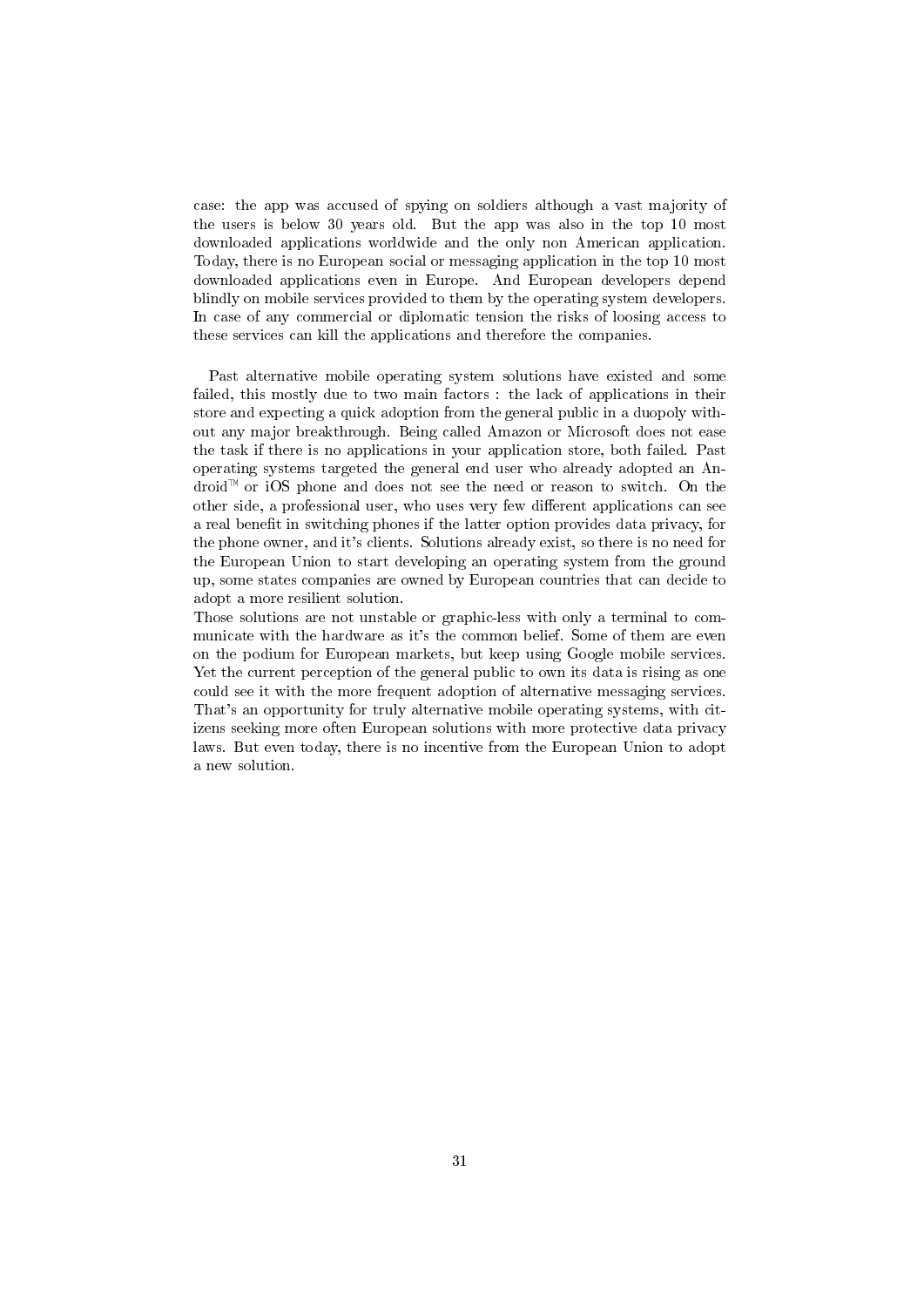### References

- [1] 'Sony Ericsson Satio (Idou) Full phone specifications' Read the 04/01/2021 - gsmarena.com
- [2] 'Nokia N96 Full phone specifications' Read the  $04/01/2021$  gsmarena.com
- [3] Tom Krazit `Nokia completes Symbian acquisition CNET' 02/12/2008 - Read the 04/01/2021 - cnet.com
- [4] Press release `Apple Reinvents the Phone with iPhone Apple' 09/01/2007 - Read the 04/01/2021 - apple.com
- [5] Press release 'T-Mobile Unveils the T-Mobile  $G_1$  the First Phone Powered by Android' - 22/09/2008 - Read the 04/01/2020 - t-mobile.com
- [6] `Mobile Operating System Market Share Europe|StatCounter Global Stats' - Read the 04/01/2021 - statcounter.com
- [7] `Android Open Source Project' Read the 9/08/2020 source.android.com
- [8] philip `What ever happened to the Open Handset Alliance?' 6/03/2014 - Read the  $9/08/2020$  - trauring.org
- [9] `About' Read the 9/08/2020 tizen.org
- [10] Intel `Tizen Technical Overview' Read the 9/08/2020 intel.com
- [11] 'Speakers' Read on the  $9/08/2020$  tizen.org
- [12] `iOS 14' Read the 9/08/2020 apple.com
- [13] W. Piekarski `Expanding Fuchsia's open source model' 8/12/2020 Read on the 19/12/2020 - opensource.googleblog.com
- [14] `OWNERS fuschia' Read on the 19/12/2020 fuchsia.googlesource.com  $-$  FIN PARTIE 1
- [15] J. Dischler 'Inside Ad Words: Building for the next moment' -05/05/2015 - Read 07/11/2020
- [16] Mark Mulligan and David Card 'Sizing the EU app economy' February 2014
- [17] Rui Tukayana `Startup portuguesa vence Google nos tribunais' 22/10/2018 - Read the 07/11/2020 - tsf.pt
- [18] Yuta Ishii,Takuya Watanabe,Fumihiro Kanei,Yuta Takata,Eitaro Shioji, Mitsuaki Akiyama,Takeshi Yagi,Bo Sun,Tatsuya Mori `Understanding the Security Management of Global Third-PartyAndroid Marketplaces' - 5 September 2017 - Read the 07/11/2020
- [19] sergio beriso 'Run Android app on Firefox OS'  $22/09/2014$  Read the  $07/11/2020$  - discourse mozilla.org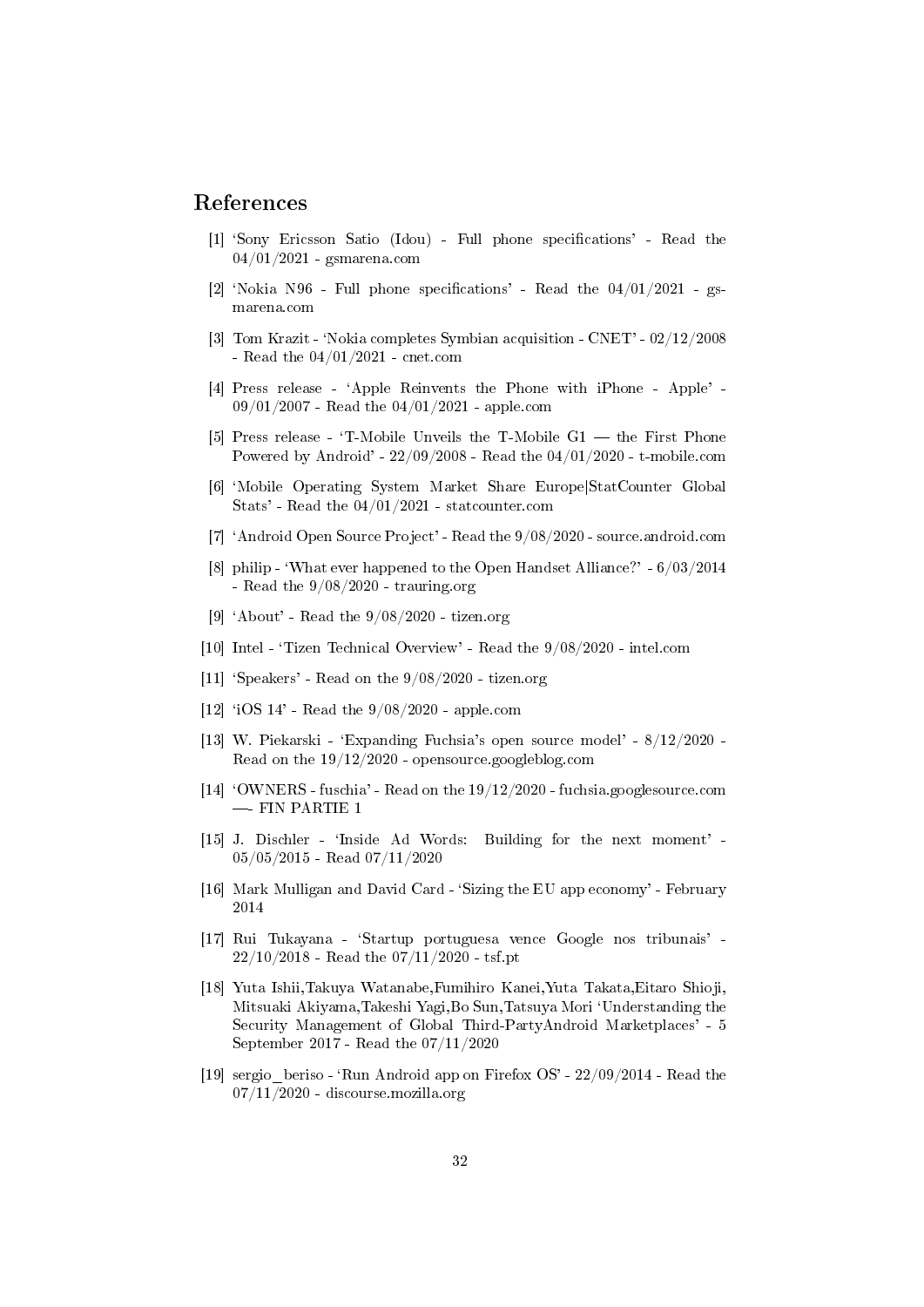- [20] Mike Rogers 'Investigative Report on the U.S. National Security Issues Posed by Chinese Telecommunications Companies Huawei and ZTE' -  $08/10/2012$  - U.S. House of Representatives
- [21] Li Tao and Yingzhi Yang `Huawei has been building its substitute to Android for a rainy day. Is that day looming? ' - 27/04/2018 - Read the  $07/11/2020$  - scmp.com
- [22] Forum Europe `EU Digital Sovereignty Session' At 8m45s 11/06/2020 - youtube.com
- [23] Aarti Shahani `A Year After Snowden, U.S. Tech Losing Trust Overseas'  $-05/06/2014$  - Read the  $27/11/2020$  - npr.org
- [24] Glenn Greenwald and Ewen MacAskill 'NSA Prism program taps in to user data of Apple, Google and others' - 07/06/2013 - Read the  $27/11/2020$  - theguardian.com
- [25] Bruce Schneier -'TOTEGHOSTLY 2.0: NSA Exploit of the Day' -19/02/2014 - Read the 27/11/2020 - schneier.com
- [26] No author provided 'Data protection: Angela Merkel proposes Europe network' - 15/02/2014 - Read the 27/11/2020 - bbc.com
- [27] Von Laura Poitras, Marcel Rosenbach and Holger Stark `How America Spies on Europe and the UN' -  $26/08/2013$  - Read the  $28/11/2020$  spiegel.de
- [28] Bruno Rieth `Petite histoire de la grandissante emprise des Etats-Unis sur notre armement militaire' - 31/08/2019 - Read the 02/12/2020 - marianne.net
- [29] Arjun Kharpal `Senator seeks ban on US sharing intelligence with countries using Huawei 5G gear' - 09/01/2020 - Read the 02/12/2020 - cnbc.com
- [30] NIS PLATFORM WORKING GROUP 3(WG3) 'STATE-OF-THE-ART OF SECURE ICTLANDSCAPE(FINAL,VERSION1)' - 06/2014
- [31] Groupe d'études géopolitiques `The Macron Doctrine' 16/11/2020 geopolitique.eu
- [32] Press release `BMI intensiviert Aktivitäten zur Stärkung der digitalen Souveränität in der öffentlichen Verwaltung' - 19/09/2019 - Read the 05/12/2020 - bmi.bund.de
- [33] Silvia Amaro `Europe's dream to claim its `digital sovereignty' could be the next big challenge for US tech giants' - 20/11/2019 - Read the 10/12/2020 - cnbc.com
- [34] The Economist 'The world's most valuable resource is no longer oil, but data' - 06/05/2017 - Read the 09/12/2020 - economists.com
- [35] European Commission 'European data strategy' ec.europa.eu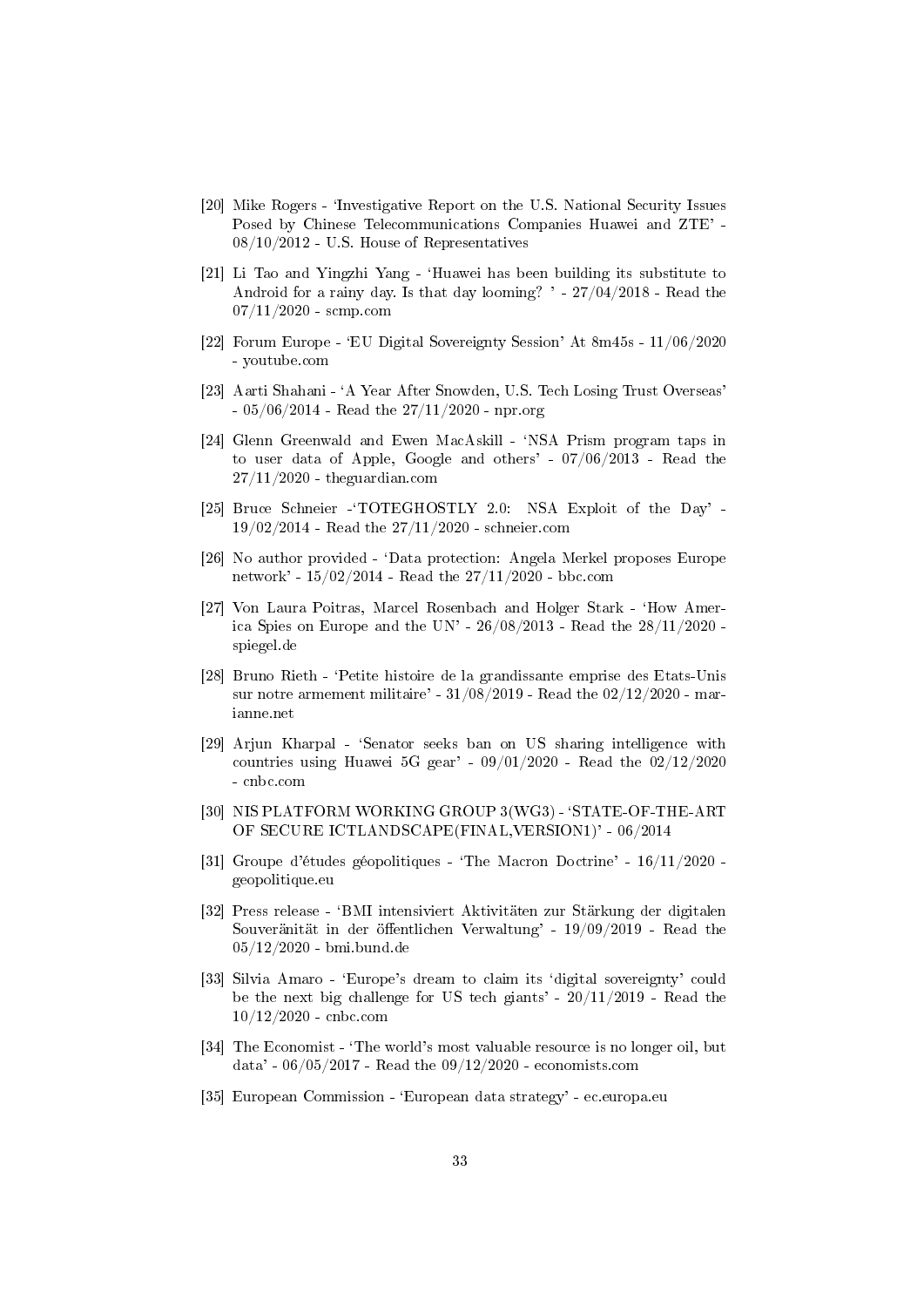- [36] Steve Ranger 'Microsoft and Windows Phone: What went wrong, and where can they go from here?' -  $09/07/2015$  - Read the  $10/12/2020$  zdnet.com
- [37] Dr Johnny Ryan, Senior Fellow of the Irish Council for Civil Liberties `Two years on from complaint to the Irish Data Protection Commission, the RTB data breach is the largest ever recorded, and appears to have worsened.' (Page 5) - 21/09/2020 - Irish Council for Civil Liberties
- [38] Carrie Mihacik `Google faces \$5 billion lawsuit for tracking people in incognito mode' - 03/06/2020 - Read the 11/12/2020 - cnet.com
- [39] The Telegraph `Donald Trump: 'I think the European Union is a foe'' 16/07/2018 - youtube.com
- [40] Euractiv `Biden: America needs Europe'(32:01) 07/05/2010 youtube.com
- [41] Zach Montague 'Biden's Cabinet and Senior Adviser Nominees' -08/01/2021 - Read the 10/01/2021 - nytimes.com
- [42] `Brookings 2020 Annual Report' brookings.edu
- [43] Kennedy Elliott, Tom Hamburger and Alexander Becker 'Who funds the new Brookings?' -  $30/10/2014$  - Read the  $10/01/2021$  - washingtonpost.com
- [44] 'Antony J. Blinken' Read the  $10/01/2021$  brookings.edu
- [45] BRYAN BENDER and THEODORIC MEYER 'The secretive consulting firm that's become Biden's Cabinet in waiting'  $23/11/2020$  - Read the 10/01/2021 - politico.com
- [46] Brookings Insitution 'THE BROOKINGS INSTITUTION WEBINAR INSPIRED TO SERVE THE FUTURE OF PUBLIC SERVICE' - 04/05/2020
- [47] Spencer Ackerman 'The Proxy War Over a Top Biden Adviser' -06/07/2020 - Read the 10/01/2021 - thedailybeast.com
- [48] `Janet L. Yellen' brookings.edu
- [49] `Cameron F. Kerry' brookings.edu
- [50] Josh Rogin `Jake Sullivan to become State Department director of policy planning' -  $25/01/2011$  - Read the  $10/01/2021$  - foreignpolicy.com
- [51] `Susan E. Rice' brookings.edu
- [52]  $'GDPR$  Enforcement Tracker ' Read the  $25/10/2020$  enforcementtracker.com
- [53] Press release 'Antitrust: Commission fines Google  $\epsilon$ 2.42 billion for abusing dominance as search engine by giving illegal advantage to own comparison shopping service' -  $27/06/2017$  - Read the  $25/10/2020$  - ec. europa.eu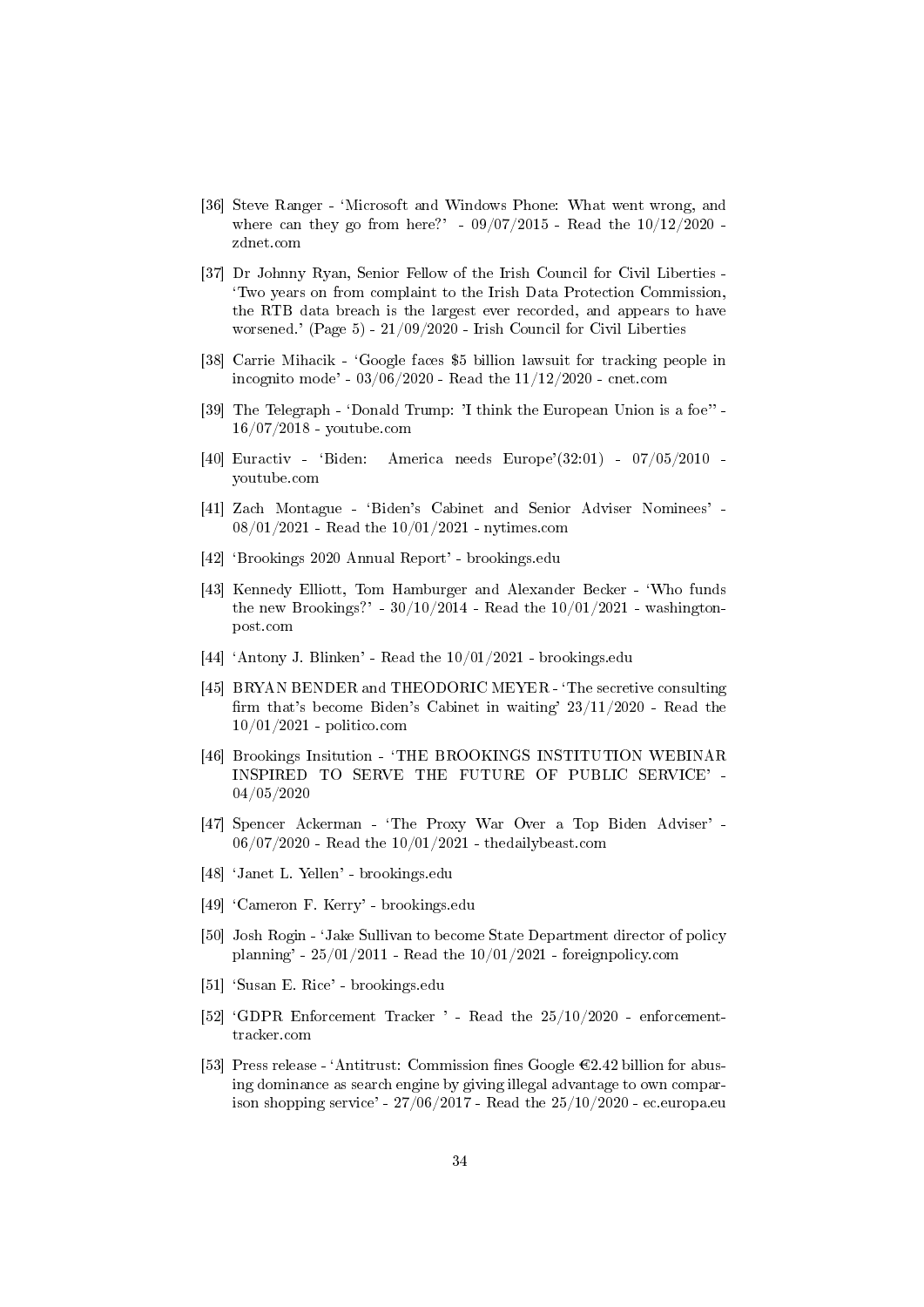- [54] Ted Cruz `Mukran Port Letter' 05/08/2020 cruz.senate.gov
- [55] M. Pierre LELLOUCHE, président ; Mme Karine BERGER, rapporteure ; MM. Eric ALAUZET, Christophe CARESCHE, Charles de COURSON, Jean-louis DESTANS, Jacques MYARD et Mme Marie-line REYNAUD - `N° 4082 - Rapport d'information de Mme Karine Berger déposé en application de l'article 145 du règlement en conclusion des travaux de la mission d'information commune sur l'extraterritorialité de la législation américaine' - M. Pierre Lellouche - 05/10/2016 - Assemblée Nationale
- [56] Silvia Amaro 'The EU is about to announce new rules for Big Tech  $-$  and there's not much they can do about it'  $05/11/2020$  - Read the 07/11/2020 - cnbc.com
- [57] Financial Times 'Google apologises to Thierry Breton over plan to target EU commissioner' - ft.com
- [58] Meredith Broadbent 'The Digital Services Act, the Digital Markets Act, and the New Competition Tool' -  $10/11/2020$  - csis.org
- [59] EuropaPunkt Bremen `Digitale Souveränität in Deutschland und Europa'  $(9:20)$  - youtube.com — PART 3
- [60] Secretary of State of the State of California `Business Entity Filling FotoFarm,Inc.' - 23/02/2004 - sos.ca.gov
- [61] Secretary of State of the State of California `Businnes Entity Filling Amended Statement By Foreign Corporation - Android Research,Inc.' - 21/06/2004
- [62] Secretary of State of the State of California `Amended Statement By Foreign Corporation - Android,Inc.' 08/04/2005
- [63] United States District Court for the Northern District of Illinois Eastern Division - 'Declaration of Michael N for CollegeNET, Inc. v. Google Inc. :: Justia Dockets & Filings'(Page 4) - 10/06/2009
- [64] Ben Elgin 'Google Buys Android for Its Mobile Arsenal' 17/08/2005 web.archive.org (businessweek.com)
- [65] No author specified 'Industry Leaders Announce Open Platform for Mobile Devices ' -  $05/11/2007$  - Read the  $14/12/2020$  - openhandsetalliance.com
- [66] `Android Compatibility Program Overview | Android Open Source Project' - Read the 14/12/2020 - source.android.com
- [67] Roger Cheng `Alibaba: Google forced Acer to drop our new mobile OS' - 13/09/2012 - Read the 14/12/2020 - cnet.com
- [68] Owen Fletcher 'Google says mobile services in China partly blocked' -30/03/2010 - Read the 14/12/2020 - computerworld.com
- [69] Andy Rubin 'The Benefits & Importance of Compatibility'  $14/09/2012$ - Read the 14/12/2020 - android.googleblog.com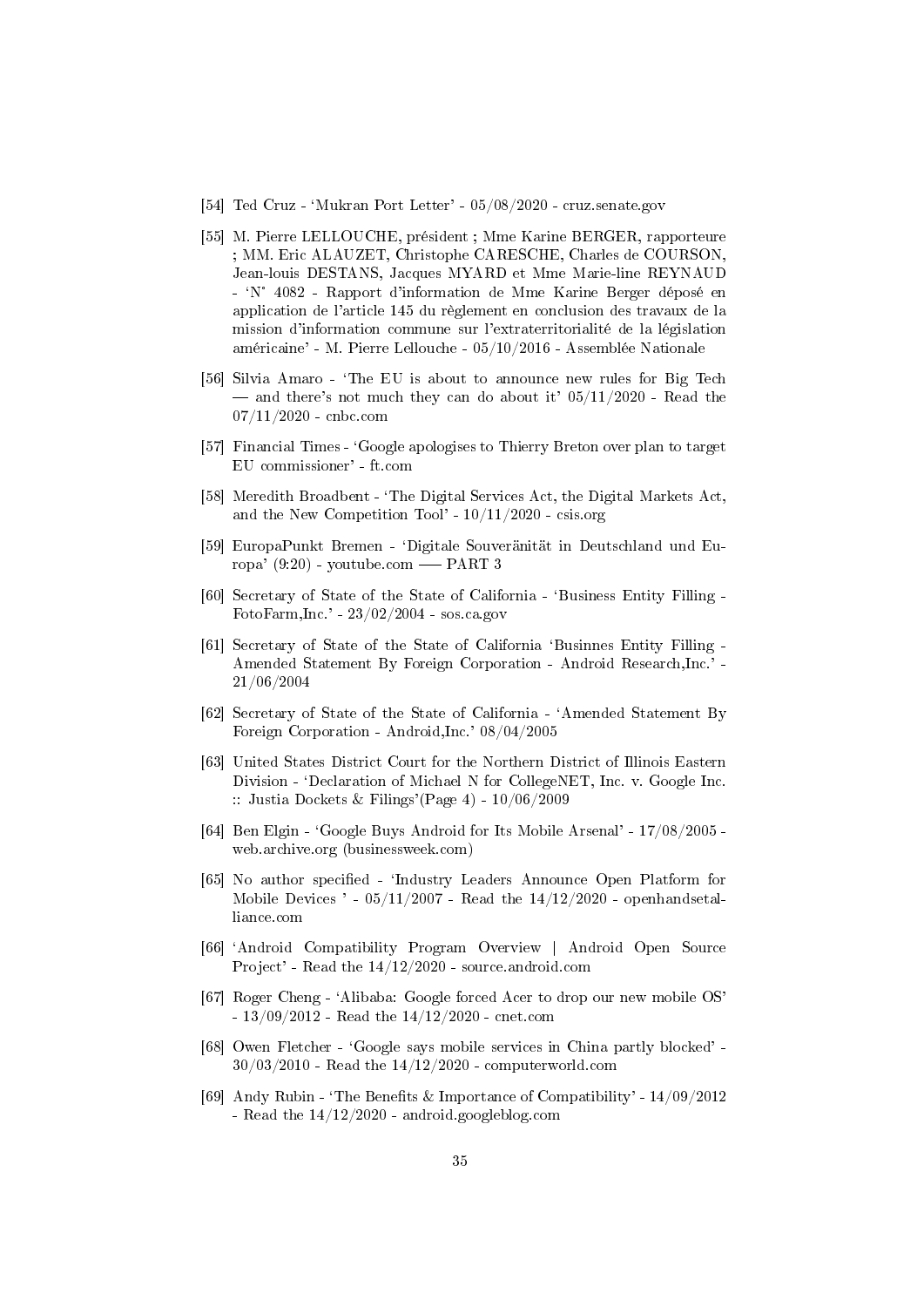- [70] `Members' Read the 14/12/2020 openhandsetalliance.com
- [71] Gaël Duval `Leaving Apple & Google /e/ mobile OS next steps: a Roadmap for 2020' - 12/11/2019 - Read the 14/12/2020 - medium.com
- [72] Vanessa Pappas `An update for our TikTok family' 20/09/2020 read the 15/12/2020 - newsroom.tiktok.com
- [73] Lexi Sydow 'Social and Messaging Apps Grow as TikTok Takes Off' 05/03/2020 - Read the 15/12/2020 - appannie.com
- [74] Mediakix `Top 20 TikTok Statistics: Key Facts, Figures & Data' 01/06/2020 - Read the 15/12/2020 - mediakix.com
- [75] Lexi Sydow `The State of Mobile in 2020: Top App and Company Rankings' - 15/01/2020 - Read the 15/12/2020 - appannie.com
- [76] App Annie 'The Most Popular iOS Apps of All Time'  $02/07/2018$  -Read the 15/12/2020 - appannie.com
- [77] Donny Kristianto 'The Most Popular Google Play Apps of All Time' -15/10/2018 - Read the 15/12/2020 - appannie.com
- [78] Lexi Sydow 'The New Normal in 2021: Five Things You Need to Know in Mobile' - 10/11/2020 - Read the 15/12/2020 - appannie.com
- [79] Lexi Sydow and Sam Cheney `2017 Retrospective: A Monumental Year for the App Economy' -  $17/01/2018$  - Read the  $15/12/2020$  - appannie.com
- [80] Larry Dignan `What TikTok's big deal means for cloud, e-commerce: TikTok Global created with Oracle, Walmart owning 20%' - 20/09/2020 - Read the 15/12/2020 - zdnet.com
- [81] Romain Pomian-Bonnemaison 'Google investit dans KaiOS : Google Maps et Assistant vont débarquer dans les feature phone Nokia' 26/06/2018 - Read the 15/12/2020 - phonandroid.com
- [82] Luke Westaway `Google is abusing its Play power, says third-party Android app store CEO' - 17/06/2014 - Read the 15/12/2020 - cnet.com
- [83] Kevin Hiot `AppGallery : Huawei est plutôt généreux avec les développeurs' -  $09/03/2020$  - Read the  $20/12/2020$  - lesnumeriques.com  $-$ PART  $4$
- [84] Charles Arthur 'Firefox OS won't magically succeed just because it's open source - see webOS' - 26/02/2013 - theguardian.com
- [85] Stephen Shankland `Why the death of the Firefox phone matters' 05/02/2016 - Read the 20/12/2020 - cnet.com
- [86] Benedict Evans `Windows Mobile one more push?' 10/09/2013 Read the  $20/12/2020$  - ben-evans.com
- [87] Liam Tung 'Windows 10 Mobile: Microsoft just put the final nail in the coffin' - 09/10/2017 - Read the  $20/12/2020$  - zdnet.com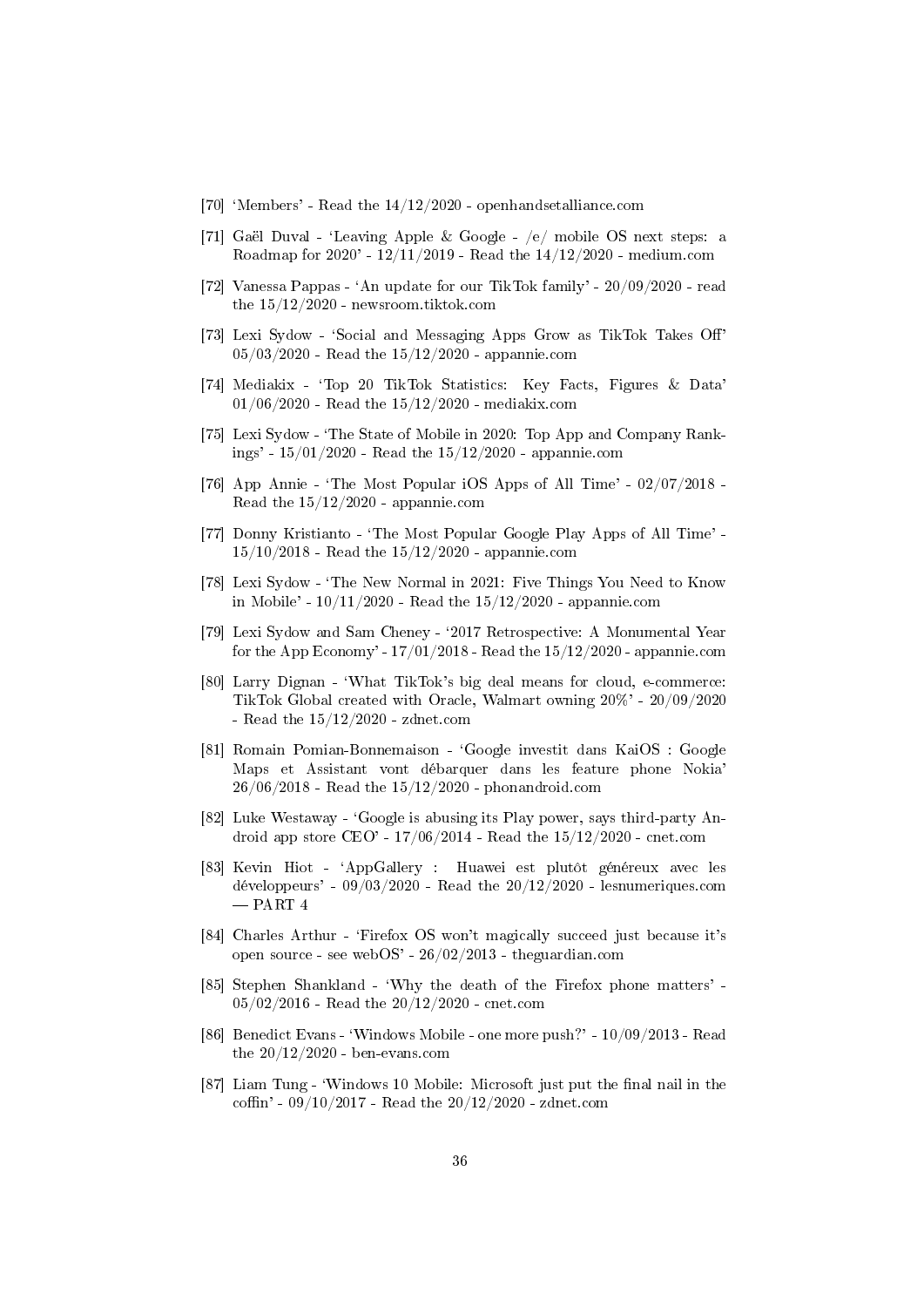- [88] Nathan Ingraham 'Google has 'no plans to build out Windows apps,' according to product manager' -  $12/12/2012$  - Read the  $20/12/2020$  theverge.com
- [89] Steve Ranger `Microsoft and Windows Phone: What went wrong, and where can they go from here?' -  $09/07/2015$  - Read the  $20/12/2020$  zdnet.com
- [90] Janet I. Tu `Huawei Technologies has big plans, faces big questions'  $30/11/2014$  - Read the  $20/12/2020$  - seattletimes.com
- [91] Benedict Evans `Amazon and Android forks' 22/06/2014 Read the 20/12/2020 - ben-evans.com
- [92] Ron Amadeo `With a \$649 price tag, Amazon's new phone is playing with fire' -  $20/06/2014$  - Read the  $20/12/2020$  - arstechnica.com
- [93] Victor Luckerson `4 Reasons Amazon's Fire Phone Was a Flop' 24/10/2014 - time.com
- [94] 'Certifications Knox | Samsung Knox' Read the  $20/12/2020$  samsungknox.com
- [95] Romain Péchard `Développer un OS souverain made in France, combien cela coûte ?' 20/01/2016 - Read the 20/12/2020 - numerama.com
- [96] Parti Pirate `OS Souverain' 22/01/2016 Read the 20/12/2020 partipirate.org
- [97] Marie-Cécile Renault et Enguérand Renault `Social : le patron de France Télecom s'explique' -  $15/09/2010$  - Read the  $20/12/2020$  - lefigaro.fr
- [98] `List of custom Android distributions Wikipedia' Read on the  $27/12/2020$  - wikipedia.com - PART V
- [99] ciwrl  $\overline{A}$  fork in the road'  $24/12/2016$ Read the  $27/12/2020$  - cyanogenmod.com https://web.archive.org/web/20161225144318/https://www.cyanogenmod.org/blog/afork-in-the-road
- [100] Robert Triggs 'Who is BBK, the world's second largest phone manufacturer?' 19/01/2020 - Read the 27/12/2020 - androidauthority.com
- [101] Richard Lai `Meet the One, OnePlus' \$299 Nexus killer' 23/04/2014 Read the 27/12/2020 - engadget.com
- [102] Daniel Marchena 'Exclusive: To Offer Fast Software Updates, OnePlus is Merging Hydrogen and Oxygen OS' - 03/09/2016 - Read the 27/12/2020 - xda-developers.com
- [103] Mario Tomás Serrafero `Everything OxygenOS: What We Know, What to Expect' - 12/02/2015 - Read the 27/12/2020 - xda-developers.com
- [104] Jeet `OnePlus Grabs 48 Percent Premium Smartphone Market Share In India' - 25/02/2018 - Read the 27/12/2020 - gizmochina.com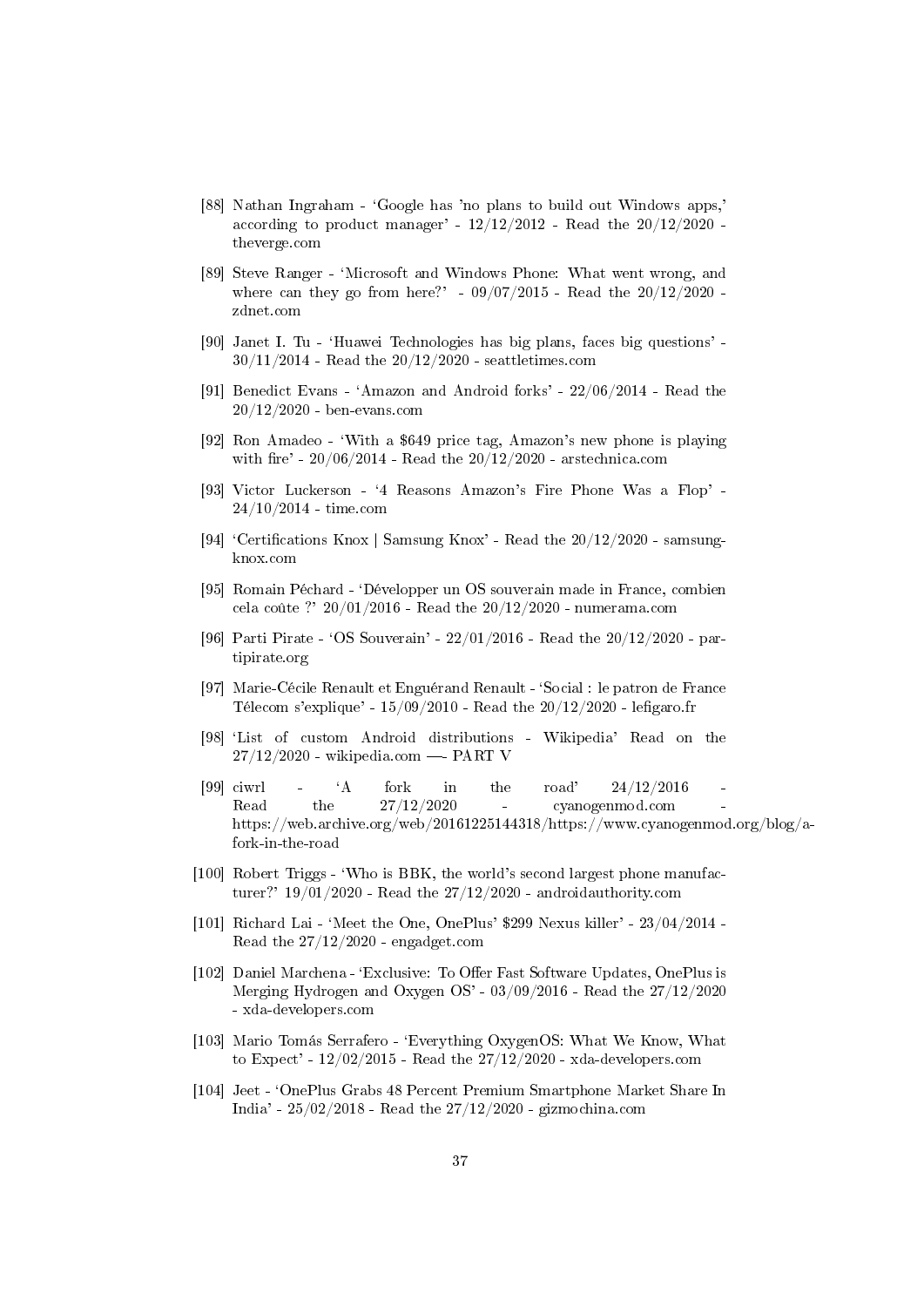- [105] Jan Stryjak `OnePlus targets upper mid-tier for record quarterly smartphone shipments in Denmark, Finland and the Netherlands' 30/11/2020 - Read the 27/12/2020 - counterpointresearch.com
- [106] `YTJ Yritys- ja yhteisötietojärjestelmä Yrityshaku Jolla Oy' Read the  $03/01/2021$  - tietopalvelu.ytj.fi
- [107] Dave Lee `Jolla: Ex-Nokia employees launch smartphone' 27/11/2013 - Read the 11/11/2020 - bbc.com
- [108] Aaron Souppouris 'Nokia ex-pats Jolla offer a first look at their Sailfish smartphone  $OS'$  - 21/11/2012 - theverge.com
- [109] Eero Salminen `Sailsh OS vaihtoi nimensä Venäjällä Tunnetaan nyt nimellä "Aurora OS" ' - 08/02/2019 - Read the 21/11/2020 - suomimobiili.fi
- [110] Валерия Позычанюк 'Операционную систему Android в смартфонах Huawei может сменить российская «Аврора»' -  $10/06/2019$  - Read the 21/11/2020 - thebell.io
- [111] Jolla's Press Announcement `Jolla announces Sailsh China consortium aiming to build a local mobile operating system for the Chinese market' 27/02/2017 - Read the 21/11/2020 - jolla.com
- $\begin{bmatrix} 112 \end{bmatrix}$  'Аврора первая российская мобильная операционная система' -Read the  $21/11/2020$  - auroraos.ru
- [113] The Kremlin 'Перечень поручений по итогам встречи с членами правления РСПП' 25/11/2020 - Read the  $25/11/2020$  - kremlin.ru
- $[114]$  'OMII Открытая мобильная платформа ОС Аврора' Read the 25/11/2020 - omprussia.ru
- [115] Raine Mäkeläinen 'Shared mobile devices' 20/10/2020 Read the 25/11/2020 - blog.jolla.com
- [116] 'Sailfish OS licensing model' Read the  $25/11/2020$  sailfishos.org
- [117] Sami Pienimäki `The Original Jolla Phone turns 7 today' 26/11/2020 - Read the  $26/11/2020$  - blog.jolla.com
- [118] C. Scott Brown `Google Pixel 2 updates will end in December as the phone rides into the sunset' -  $05/10/2020$  - Read the  $27/11/2020$  - androidauthority.com
- [119] 'Jolla Shop' Read the  $25/11/2020$  jolla.shop.com
- [120] `Meet eelo: An Android-based operating system that doesn't use Google services' - 03/01/2018 - Read the 05/10/2020 - bgr.in
- [121] `/e/ product description a pro-privacy Android ROM and online services' - Read the 05/10/2020 - doc.e.foundation
- [122] gael `[UPDATE] 22-Nov `18: 6 new supported devices (enabled by Oreo branch)' -  $18/11/2018$  - Read the  $06/10/2020$  - community.e.foundation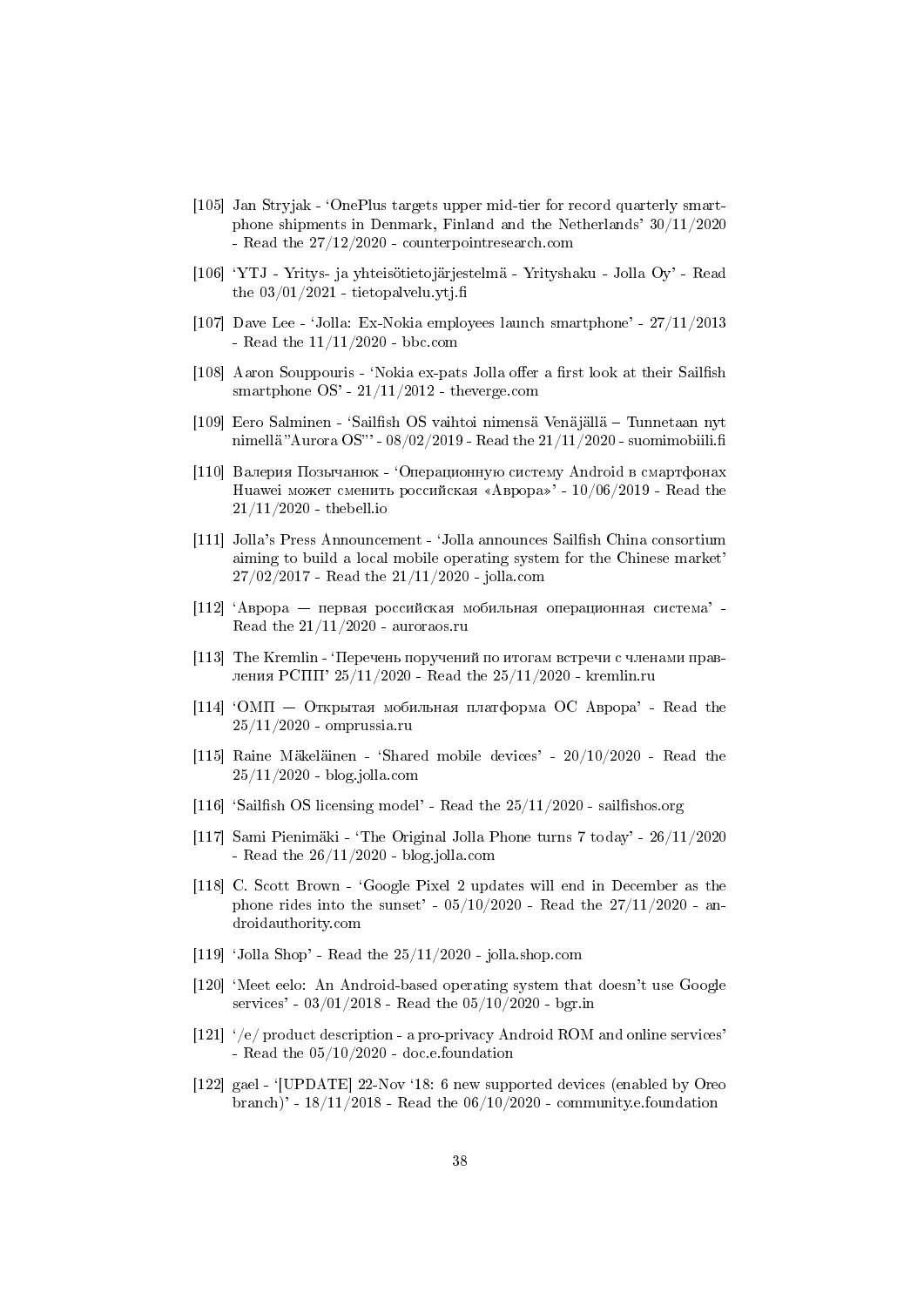- [123] Jules Wang 'This company will sell refurbished Android phones with all of Google's services removed' - 15/04/2019 - Read the 06/10/2020 androidpolice.com
- $\left[ 124\right]$  'eSolutions deGoogled phones and services' Read the  $06/10/2020$  esolutions.shop
- [125] `Get Support e Foundation deGoogled unGoogled smartphone operating systems and online services - your data is your data' - Read the 06/10/2020 - e.foundation